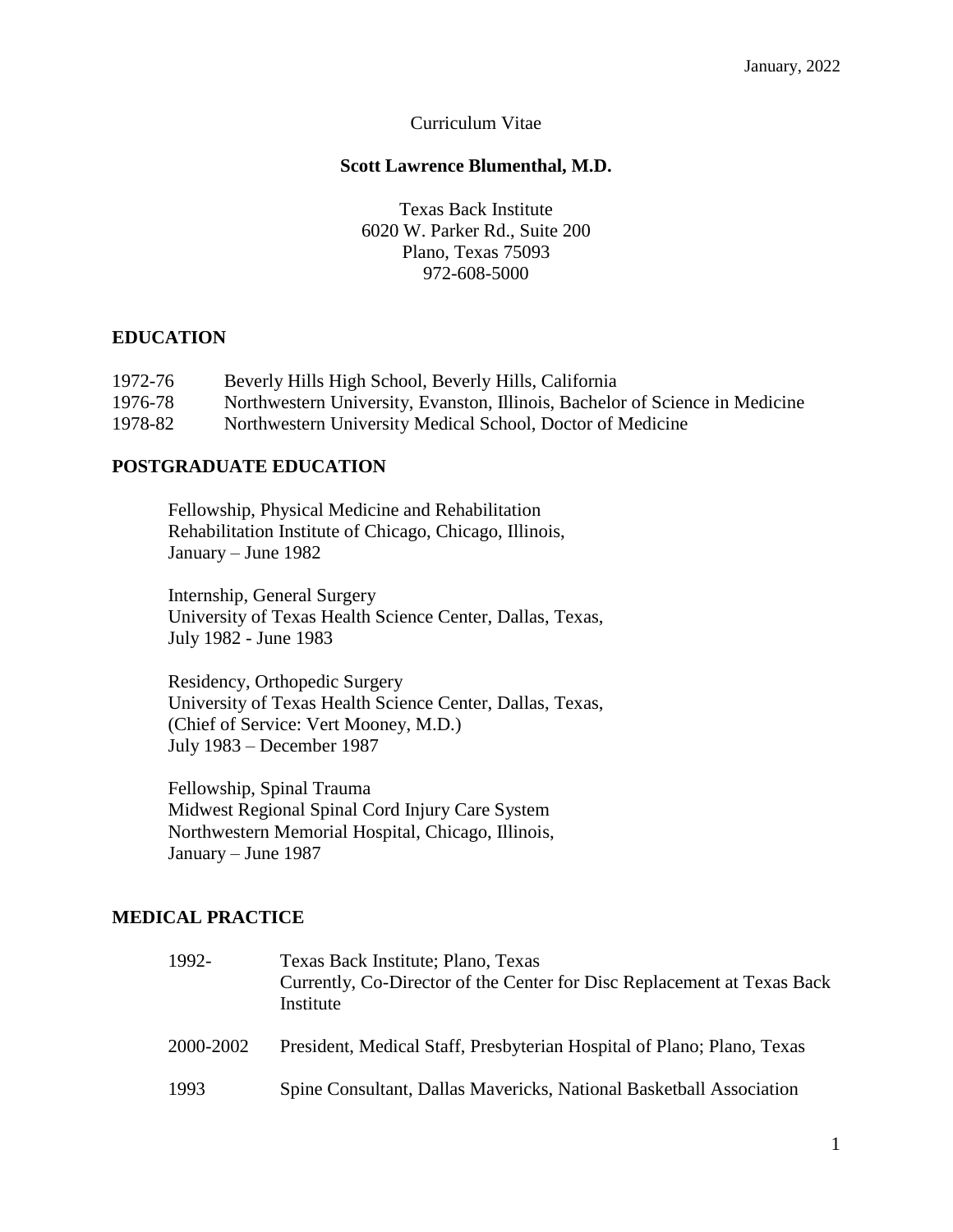| 1993      | Spine Consultant, Dallas Texans, Arena Football League                            |
|-----------|-----------------------------------------------------------------------------------|
|           | Wiltse Spine Institute, Long Beach, California<br>Private spine surgery practice. |
| 1988-1991 | Southwest Orthopedic Institute, Dallas, Texas<br>Private spine surgery practice   |

### **TEACHING APPOINTMENTS**

 University of Texas Southwestern Medical Center, Dallas, Texas, Clinical Assistant Professor of Orthopedic Surgery 1988 – Present

 Veterans Affairs Medical Center, Dallas, Texas, Chief of Spine Service, Department of Orthopedics, 1990 – August 1991

### **HONORS**

| 1976 | Northwestern University, Honors Program in Medical Education |
|------|--------------------------------------------------------------|
| 1979 | Alpha Omega Alpha Honorary Medical Society                   |
| 1982 | Graduated with Distinction from Northwestern Medical School  |

# **BOARD CERTIFICATION**

American Board of Orthopedic Surgery, July 1990

### **PROFESSIONAL ORGANIZATIONS**

Collin County Medical Society Texas Medical Association American Academy of Orthopedic Surgeons North American Spine Society Section Chair: Motion Preservation 2014 to 2017 International Society of the Study of the Lumbar Spine Central US Regional Representative 2008 – 2010 Program Committee 2017-2018 Program Co-Chair for the 2019 conference 1 st Vice President 2020-21 NBA Physicians, 2015 Texas Spine Society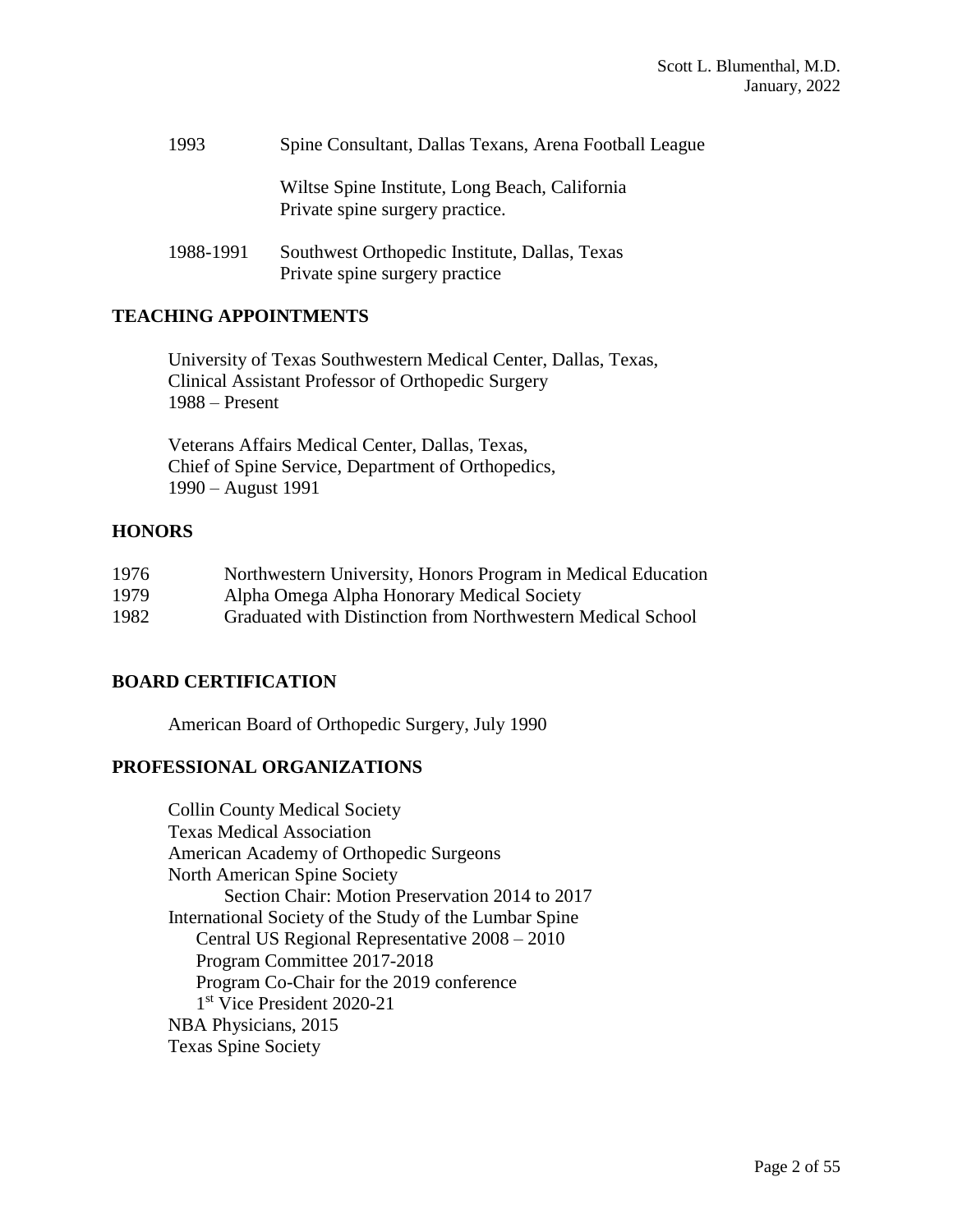International Society for the Advancement of Spine Surgery Poster Program Committee 2008 Chairman, Education Committee 2012 Program Committee, 2019

### **JOURNAL POSITIONS**

*European Spine J:* Deputy Editor *International Journal of Spine Surgery*: Reviewer

# **PUBLICATIONS**

- 1. Johnson K, Tencer AF, Blumenthal S, August A, Johnston DW: Biomechanical Performance of Locked Intramedullary Nail Systems in Comminuted Femoral Shaft Fractures. Clin Orthop 206:151-161, 1986.
- 2. Blumenthal SL, Roach J, Herring JA: Lumbar Scheuermann's: A Clinical Series and Classification. Spine 12(9):929-932, 1987.
- 3. Blumenthal SL, Baker J, Dossett A, Selby DK: The Role of Anterior Lumbar Fusion for Internal Disc Disruption. Spine 13(5):566-559, 1988.
- 4. Gill K, Blumenthal SL: Clinical Experience with Automated Percutaneous Discectomy: The Nucleotome® System. Orthopedics 14 (7) 757-760, 1991.
- 5. Gill K, Blumenthal SL: Functional Results After Anterior Lumbar Fusion at L5-S1 in Patients with Normal and Abnormal MRI Scans. Spine 17(8):940-94, 1992.
- 6. Blumenthal SL, Gill K: Can Lumbar Spine X-Rays Accurately Determine Fusion in Post-Operative Patients? Spine 18(9):18:1186-1189, 1993.
- 7. [Gill K, Blumenthal SL:](http://www.ncbi.nlm.nih.gov/entrez/query.fcgi?cmd=Retrieve&db=PubMed&list_uids=8451980&dopt=Abstract) Automated Percutaneous Discectomy. Long-term Clinical Experience with the Nucleotome System. Acta Orthop Scand Suppl 251:30-33, 1993.
- 8. Blumenthal S, Gill K: Complications of the Wiltse Pedicle Screw Fixation System. Spine 18(13):1867-1871, 1993.
- 9. Gill K, Blumenthal SL: Posterior Lumbar Interbody Fusion. A 2-year Follow-up of 238 Patients. Acta Orthop Scand Suppl 251:108-110, 1993.
- 10. [Blumenthal SL:](http://www.ncbi.nlm.nih.gov/entrez/query.fcgi?cmd=Retrieve&db=PubMed&list_uids=7709273&dopt=Abstract) Normal Magnetic Resonance Imaging and Abnormal Discography in Lumbar Disc Disruption. [Letter] Spine 20(1):120, 1995.
- 11. [Ray CD, Blumenthal S, Klara P, Magana I, Gill K, Schonmayer R, Kim YS: I](http://www.ncbi.nlm.nih.gov/entrez/query.fcgi?cmd=Retrieve&db=PubMed&list_uids=11012075&dopt=Abstract)nterbody Cages. [Letter] J Neurosurg 93(2 Suppl):338-340, 2000.
- 12. Hochschuler SH, Ohnmeiss DD, Guyer RD, Blumenthal SL: Artificial Disc: Preliminary Results of a Prospective Study in the United States. Eur Spine J 11(Suppl 2):S106-110, 2002.
- 13. Blumenthal SL, Ohnmeiss DD, Guyer R, Hochschuler S, McAfee P, Garcia R, Salib R, Yuan H, Lee C, Bertagnoli R, Bryan V: Artificial Discs and Beyond: A North American Spine Society Annual Meeting Symposium. Spine J 2(6):460-463, 2003.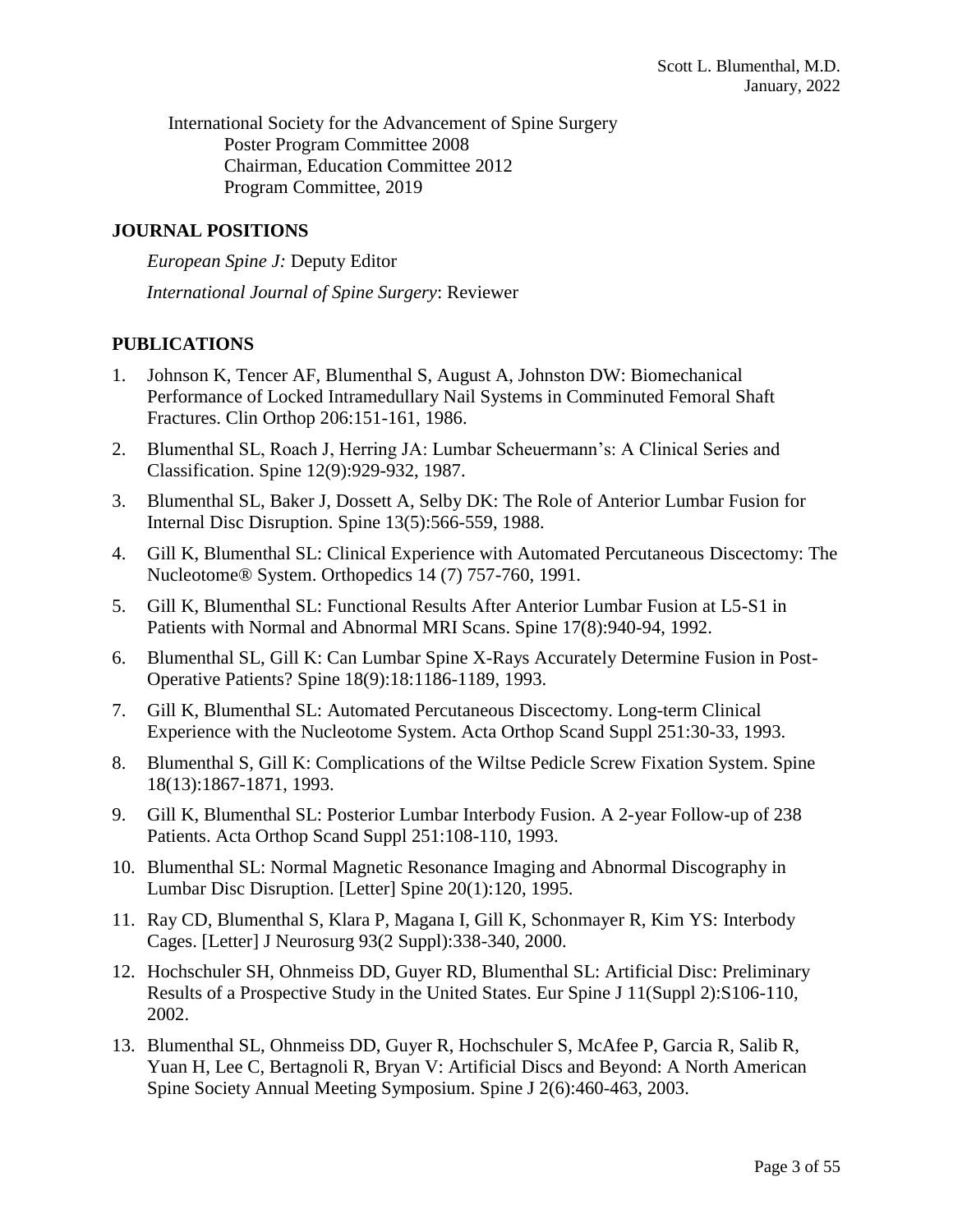- 14. Blumenthal, SL, Ohnmeiss DD: Contemporary Concepts in Spine Care: Intervertebral Cages for Degenerative Spinal Disease. Spine J 3(4):301-309, 2003.
- 15. Blumenthal SL, Ohnmeiss DD, Guyer RD, Hochschuler SH: Prospective Study Evaluating Total Disc Replacement: Preliminary Results. J Spinal Disord Tech 16(5):450-454, 2003.
- 16. Geisler FH, Blumenthal SL, Guyer RD, McAfee PC, Regan JJ, Johnson JP, Mullin B: Neurological Complications of Lumbar Artificial Disc Replacement and Comparison of Clinical Results with those Related to Lumbar Arthrodesis in the Literature: Results of a Multicenter, Prospective, Randomized Investigational Device Exemption Study of Charite Intervertebral Disc. J Neurosurg Spine 1(2):143-154, 2004.
- 17. Guyer RD, McAfee PC, Hochschuler SH, Blumenthal SL, Fedder IL, Ohnmeiss DD, Cunningham BW: Prospective Randomized Study of the Charité Artificial Disc: Data from Two Investigational Centers. Spine J 4(6 Suppl):252S-259S, 2004.
- 18. Blumenthal SL, McAfee PC, Guyer RD, Hochschuler SH, Geisler FH, Holt RT, Garcia R Jr, Regan JJ, Ohnmeiss DD: A Prospective, Randomized, Multi-Center FDA IDE Study of Lumbar Total Disc Replacement with the CHARITÉ™ Artificial Disc vs. Lumbar Fusion: Part I – Evaluation of Clinical Outcomes. Spine 30(14):1565-1575, 2005.
- 19. McAfee PC, Cunningham B, Holsapple G, Bussard-Adams K, Blumenthal SL, Guyer RD, Dmitriev A, Maxwell J, Regan JJ, Isaza J: A Prospective, Randomized, Multi-Center FDA IDE Study of the Charité™ Artificial Disc: A Radiographic Outcomes Analysis, Correlation of Surgical Technique Accuracy with Clinical Outcomes, and Evaluation of the Learning Curve. Spine 30(14):1576-1583, 2005.
- 20. Blumenthal SL, Guyer RD: Indications, Contraindications, and Radiographic Evaluation. Lumbar Spine Arthroplasty: Volume II. Quality Medical Publishing. St. Louis, MO, 2005; pp. 3-16.
- 21. Blumenthal SL, Guyer RD: IDE Clinical Studies: Results of a Prospective Randomized, Multicenter, FDA-Controlled Clinical Trial. Lumbar Spine Arthroplasty: Volume II. Quality Medical Publishing. St. Louis, MO, 2005; pp. 17-38.
- 22. Blumenthal SL, Guyer RD, Cappuccino A: Discectomy. Lumbar Spine Arthroplasty: Volume III. Quality Medical Publishing. St. Louis, MO, 2005; pp. 17-39.
- 23. McAfee PC, Geisler FH, Saiedy SS, Moore SV, Regan JJ, Guyer RD, Blumenthal SL, Fedder IL, Tortolani PJ, Cunningham B: Revisibility of the CHARITÉ Artificial Disc Replacement: Analysis of 688 Patients Enrolled in the U.S. IDE Study of the CHARITÉ Artificial Disc. Spine 31(11):1217-1226, 2006.
- 24. Blumenthal SL: Letter to the Editor [Response to Kurtz et al. Analysis of a Retrieved Polyethylene Total Disc Replacement Component.]. Spine J 6(1):98-99, 2006.
- 25. Regan JJ, McAfee PC, Blumenthal SL, Guyer RD, Geisler FH, Garcia R, Maxwell, JH. Evaluation of Surgical Volume and the Early Experience with Lumbar Total Disc Replacement as Part of the Investigational Device Exemption Study of the Charité Artificial Disc. Spine 31(19):2270-2276, 2006.
- 26. Cunningham BW, DeMuth GE, McAfee PC, Scott-Young M, Yoon KJ Blumenthal SL, Guyer RD, Geisler FH, Regan, JJ, Conix B, Hes R, Pimenta L, Diaz R, Fedder IL, Stadlan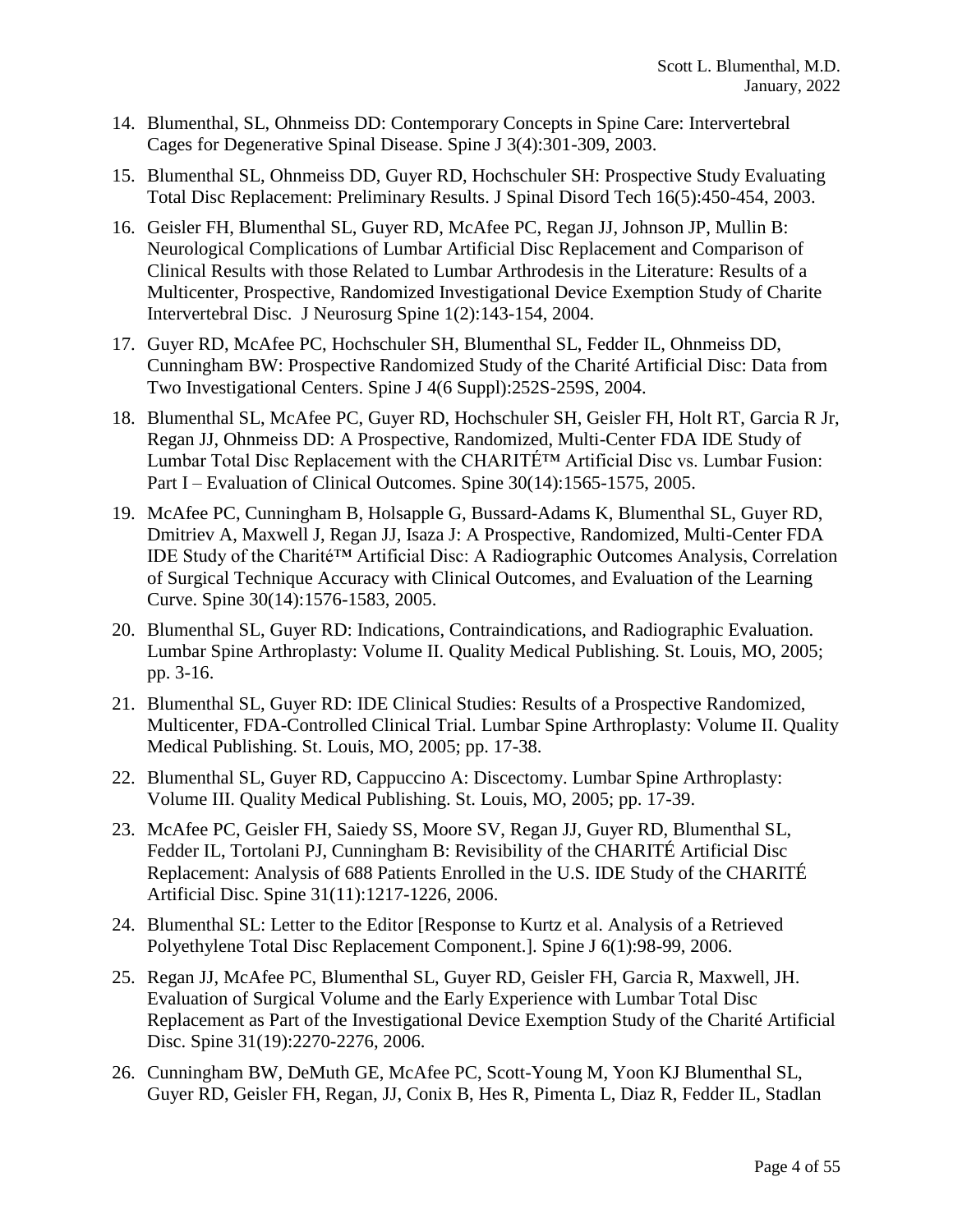NY, Tortolani PJ: Survivorship Analysis of the CHARITE Artificial Disc: Review of 1,938 Patients from Eight Leading International Spine Centers. Roundtables in Spinal Surgery: Long Term Results of Lumbar Arthroplasty 1(4):31-37, 2006.

- 27. Blumenthal SL, Guyer RD, Geisler FH, McAfee PC, Regan JJ: The First 18 Months Following FDA Approval of Lumbar Total Disc Replacement in the United States: Reported Adverse Events Outside an IDE Study Environment. SAS J 1(1):8-11, 2007.
- 28. Holt R, Majd M, Isaza J, Blumenthal S, McAfee P, Guyer R, Hochschuler S, Geisler F, Garcia R, Regan J: Complications of Lumbar Artificial Disc Replacement vs. Fusion: Results from the Randomized, Multicenter FDA IDE Study of the CHARITÉ Artificial Disc. SAS J 1(1):20-27, 2007.
- 29. Cunningham BW, McAfee PC, Geisler FH, Holsapple G, Adams K, Blumenthal SL, Guyer RD, Cappuccino A, Regan JJ, Fedder IL, Tortolani PJ: Distribution of In Vivo and In Vitro Range of Motion Following 1-level Arthroplasty with the CHARITE Artificial Disc Compared with Fusion. J Neurosurg Spine 8(2):7-12, 2008.
- 30. Geisler FH, Guyer RD, Blumenthal SL, McAfee PC, Cappuccino A, Bitan F, Regan JJ: Patient Selection for Lumbar Arthroplasty and Arthrodesis: The Effect of Revision Surgery in a Controlled, Multicenter, Randomized Study. J Neurosurg Spine 8(2):13-16, 2008.
- 31. Geisler FH, Guyer RD, Blumenthal SL, McAfee PC, Cappuccino A, Bitan F, Regan JJ: Effect of Previous Surgery on Clinical Outcome Following 1-level Lumbar Arthroplasty. J Neurosurg Spine 8(2):108-114, 2008.
- 32. Guyer RD, Geisler FH, Blumenthal SL, McAfee PC, Mullin BB: Effect of Age on Clinical and Radiographic Outcomes and Adverse Events Following 1-level Lumbar Arthroplasty after a Minimum 2-year Follow-up. J Neurosurg Spine 8(2):101-107, 2008.
- 33. Guyer RD, Siddiqui S, Zigler JE, Ohnmeiss DD, Blumenthal SL, Sachs BL, Hochschuler SH, Rashbaum RF: Lumbar Spinal Arthroplasty: Analysis of One Center's 20 Best and 20 Worst Clinical Outcomes. Spine 33(23):2566-2569, 2008.
- 34. Rohan MX Jr, Ohnmeiss DD, Guyer RD, Zigler JE, Blumenthal SL, Hochschuler SH, Sachs BL, Rashbaum RF: Relationship between the Length of Time Off Work Pre-operatively and Clinical Outcome at 24-month Follow-up in Patients Undergoing Total Disc Replacement or Fusion. Spine J 9(5):360-365, 2009.
- 35. Guyer RD, McAfee PC, Banco RJ, Bitan FD, Cappuccino A, Geisler FH, Hochschuler SH, Holt RT, Jenis LG, Majd M, Regan JJ, Tromanhauser SG, Wong DC, Blumenthal SL: Prospective, Randomized, Multicenter Food and Drug Administration Investigational Device Exemption Study of Lumbar Total Disc Replacement with the CHARITE Artificial Disc Versus Lumbar Fusion: Five-Year Follow-up. Spine J 9(5):374-386, 2009.
- 36. Geisler FH, McAfee PC, Banco RJ, Blumenthal SL, Guyer RD, Holt RT, Majd ME: Prospective, Randomized, Multicenter FDA IDE Study of CHARITÉ Artificial Disc vs. Lumbar Fusion: Effect at 5-year Follow-up of Prior Surgery and Prior Discectomy on Clinical Outcomes Following Lumbar Arthroplasty. SAS J 3(1):17–24, 2009.
- 37. Duffy MF, Shellock J, Blumenthal SL: Spinal Sports Injuries. US Musculoskeletal Review 37-42, 2009.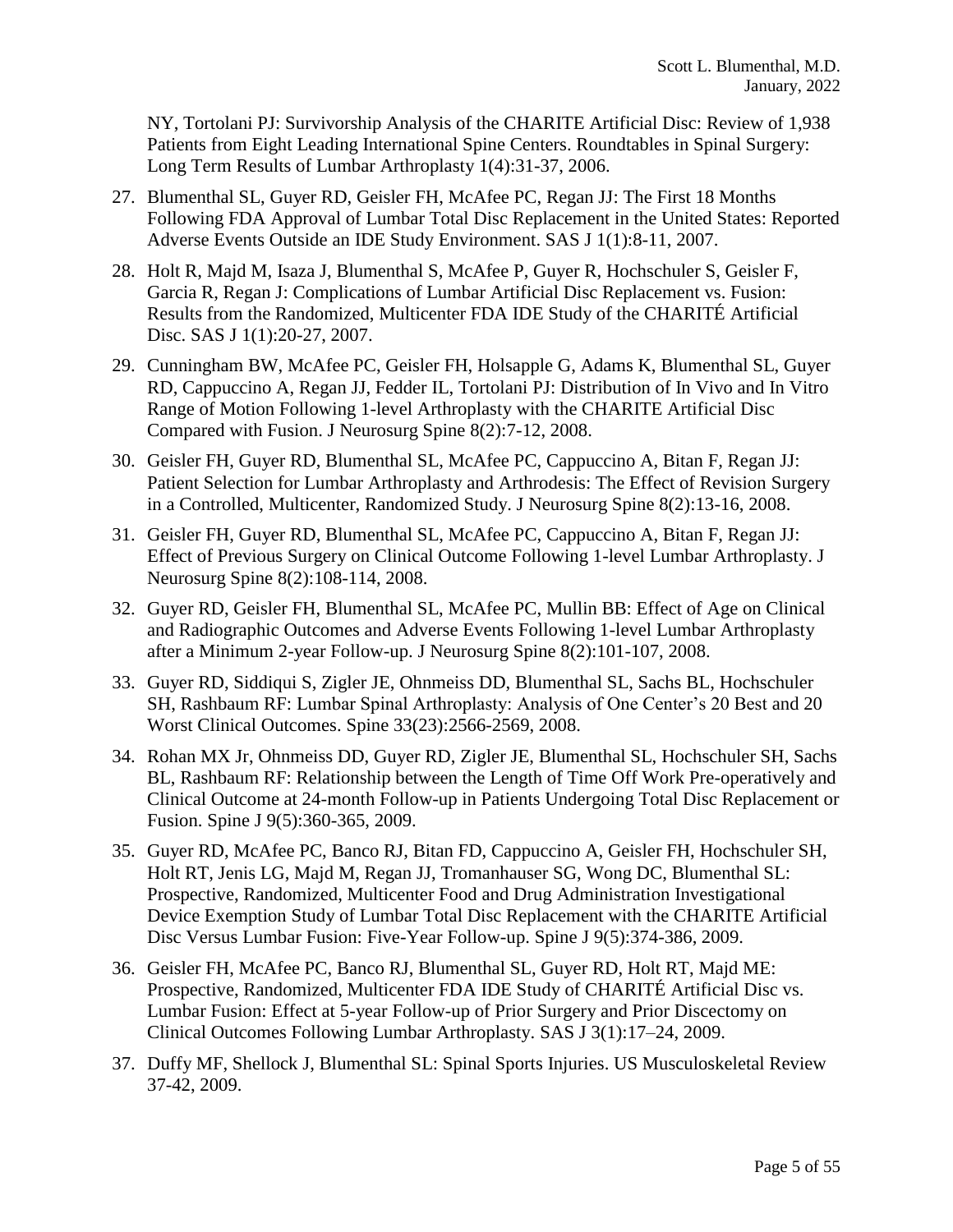- 38. Rhyne AL, Blumenthal SL, Frank EH, Hsu KY, Kim KD, Youssef JA, Wang JC, Arnold P, Bendebba M, Block KM, Juarez TG, Chiacchierini RP, Ehmsen RJ, Krelle JS, Dizerega GS: Oxiplex Reduces Leg Pain, Back Pain and Associated Symptoms Following Lumbar Discectomy. Spine 37(8):631-641, 2012.
- 39. Rainey S, Blumenthal SL, Zigler JE, Guyer RD, Ohnmeiss DD: Analysis of Adjacent Segment Re-Operation Following Lumbar Total Disc Replacement. Int J Spine Surg 6:140- 144, 2012.
- 40. Bailey A, Araghi A, Blumenthal S, Huffmon GV: Prospective, Multi-Center, Randomized, Controlled Study of Anular Repair in Lumbar Discectomy: Two-Year Follow-Up. Spine 38(14):1161-1169, 2013.
- 41. Blumenthal SL, Ohnmeiss DD, Guyer RD, Zigler JE: Re-operations in Cervical Total Disc Replacement Compared with Anterior Cervical Fusion: Results Compiled from Multiple Prospective FDA IDE Trials Conducted at a Single Site. Spine 38(14):1177–1182, 2013.
- 42. Garcia R, Yue JJ, Blumenthal S, Coric D, Patel VV, Leary SP, Dinh DH, Buttermann GR, Deutsch H, Girardi F, Billys J, Miller LE: Lumbar Total Disc Replacement for Discogenic Low Back Pain: Two-year Outcomes of the activL Multicenter Randomized Controlled IDE Clinical Trial. Spine 40(24):1873-1881, 2015.
- 43. Blumenthal SL: 15 Years of Spine Arthroplasty in the United States: A Perspective. SpineLine May/June:12-14, 2015.
- 44. Blumenthal SL, Ohnmeiss DD: Does Surgery Have a Role in the Treatment of Patients with a Primary Complaint of Axial Low Back Pain? The Good, the Bad, and the Ugly. SpineLine May/June:24-28, 2016.
- 45. Nunley PD, Shamie N, Blumenthal SL, Orndorff D, Block JE, Geisler FH: Interspinous Process Decompression: Expanding Treatment Options for Lumbar Spinal Stenosis. BioMed Research Int 2016:3267307, 2016.
- 46. Blumenthal S, Buttermann G, Garcia R, Gornet M, Grunch B, Guyer R, Janssen M, Kimball B, Lewis A, Mesiwala A, Miller L, Morreale J, Reed W, Dandhu F, Shackleford I, Yue J, Zigler J, O'Connell B, Ferko N, Hollmann S: Foreword: Proceedings From the First Annual Lumbar Total Disc Replacement Summit. Spine; 42(Suppl 24):S99-S100, 2017.
- 47. Sandhu F, Blumenthal S, Grunch B, Kimball B, Ferko N, Hollmann S: Barriers to and Budget Impact of Lumbar Total Disc Replacement Utilization. Spine 42(Suppl 24):S112- S114, 2017.
- 48. Zigler JE, Blumenthal SL, Guyer RD, Ohnmeiss DD, Patel L: Relationship of Range of Motion and Adjacent Level Degeneration Following Lumbar Total Disc Replacement: Results of a Prospective Study with 5-year Follow-up. Spine 43(20):1395-1400, 2018.
- 49. Ahn J, Blumenthal SL, Derman PB: Physician-owned Hospitals in Orthopedic and Spine Surgery. Ann Transl Med 7(Suppl 5):162, 2019.
- 50. Yue JJ, Garcia R, Blumenthal S, Coric D, Patel VV, Dinh DH, Buttermann GR, Deutsch H, Miller LE, Persaud EJ, Ferko NC: Five-year Results of a Randomized Controlled Trial for Lumbar Artificial Discs in Single-level Degenerative Disc Disease. Spine 44(24):1685-1696, 2019.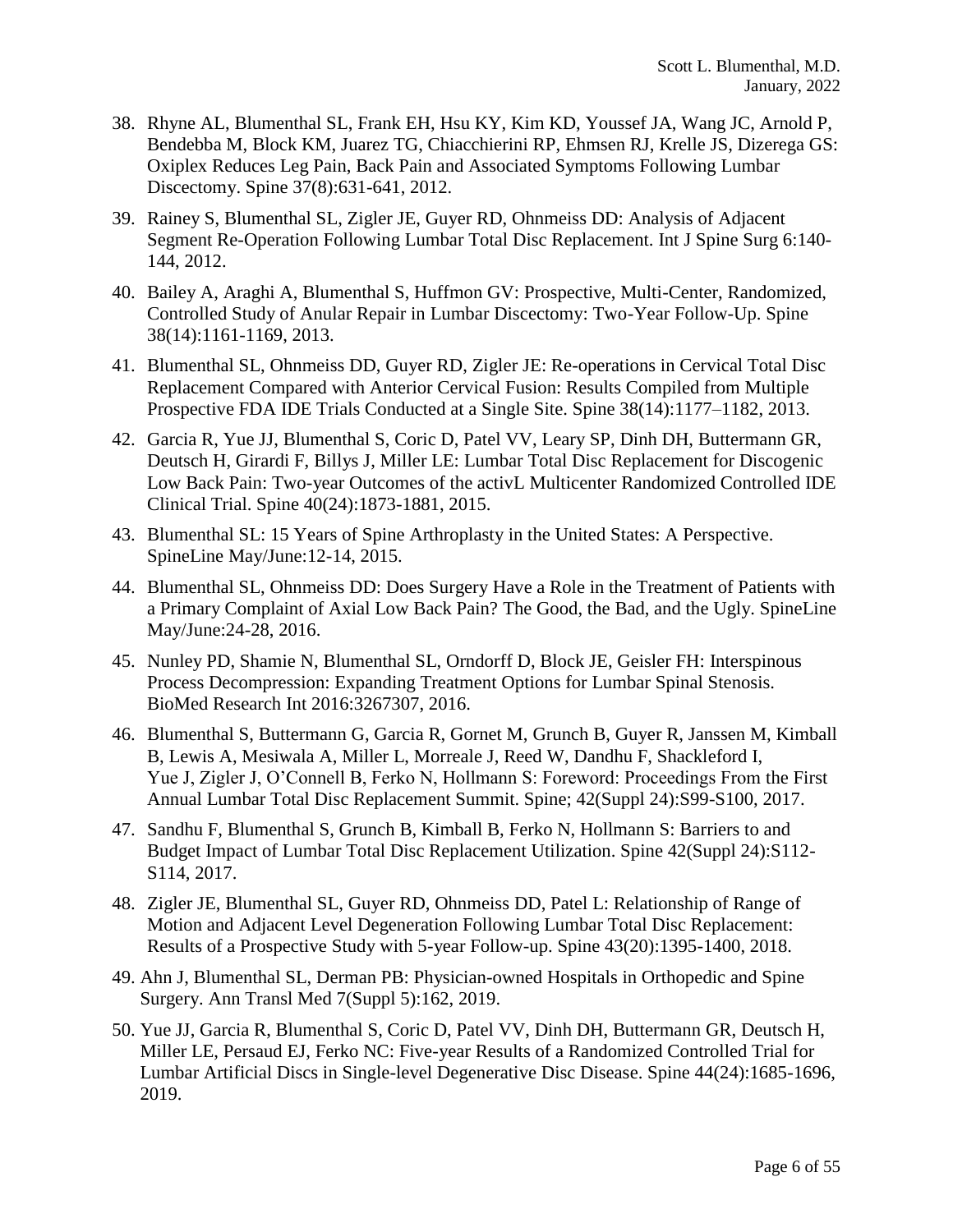- 51. Braxton E Jr., Wohlfeld BJ, Blumenthal S, Bozzio A, Butterman G, Guyer R, Idema I, Laich D, Morreale J, Nikolakis M, Patel A, Price JS, Witt JP, Zigler J, Martin M: Postoperative Care Pathways Following Lumbar Total Disc Replacement: Results of a Modified Delphi Approach. Spine 44(Suppl 24):S1-S12, 2019.
- 52. Samartzis D, Blumenthal S, Fairbank J, Frazer RD, Gunzburg R, Luk KDK, Roberts S: John P. O'Brien: 2020 ISSLS Wiltse Lifetime Achievement Award. Spine 5:635-640, 2020.
- 53. Blumenthal SL: Expert's Comment Concerning Grand Rounds Case Entitled "Staged Surgical Treatment for Infection of Total Disc Arthroplasty: Three Cases and a Narrative Review of the Literature". Eur Spine J 29(7):1474-1475, 2020.
- 54. Blumenthal S, Diwan AD: Editorial. Eur Spine J 29(11):2629-2630, 2020.
- 55. Guyer RD, Ohnmeiss DD, Blumenthal SL, Zigler JE: In Which Cases Do Surgeons Specializing in Total Disc Replacement Perform Fusion in Patients with Cervical Spine Symptoms? Eur Spine J 29(11):2665-2669, 2020.
- 56. Zigler JE, Guyer RD, Blumenthal SL, Ohnmeiss DD: Analysis of Re-operations after Cervical Total Disc Replacement in a Consecutive Series of 535 Patients Receiving the ProDisc-C Device. Eur Spine J 29(11):2683-2687, 2020.
- 57. Phillips FM, Coric D, Sasso R, Lanman T, Lavelle W, Blumenthal S, Lauryssen C, Guyer R, Albert T, Zigler J, Cammisa F, Milam RA: Prospective, Multicenter Clinical Trial Comparing M6-C Compressible Six Degrees of Freedom Cervical Disc with Anterior Cervical Discectomy and Fusion for the Treatment of Single Level Degenerative Cervical Radiculopathy: Two- Year Results of an FDA Investigational Device Exemption Study. Spine J 21(2):239-252, 2021.
- 58. Zigler JE, Guyer RD, Blumenthal SL, Satin AM, Shellock JL, Ohnmeiss DD: In Which Cases Do Surgeons Specializing in Total Disc Replacement Perform Fusion in Patients with Symptomatic Lumbar Disc Degeneration? Accepted for publication in Eur Spine J.
- 59. Iyer S, Bovonratwet P, Samartzis D, Schoenfeld AJ, An HS, Awwad W, Blumenthal SL, Cheung JPY, Derman PB, El-Sharkawi M, Freedman BA, Hartl R, Kang JD, Kim HJ, Louie PK, Ludwig SC, Neva MH, Pham MH, Phillips FM, Quureshi SA, Radcliff KE, Riew KD, Sandhuu HS, Sciubba DM, Sethi RK, Valacco M, Zaidi HA, Zygourakis CC, Makhni MC. Appropriate Telemedicine Utilization in Spine Surgery: Results from a Delphi Study. Accepted for publication in Spine.

### **CURRENTLY SUBMITTED FOR PUBLICATION**

- 1. Blumenthal SL, Guyer RD, Zigler JE, Ohnmeiss DD: Impact of Previous Lumbar Spine Surgery on the Outcome of Lumbar Total Disc Replacement: Analysis of Prospective 5 year Follow-up Study Data. Submitted to Eur Spine J.
- 2. Guyer RD, Zigler JE, Blumenthal SL, Shellock JL, Ohnmeiss DD: Evaluation of Anterior Lumbar Interbody Fusion Performed Using a Stand-alone, Integrated Fusion Cage. Submitted to Int J Spine Surg.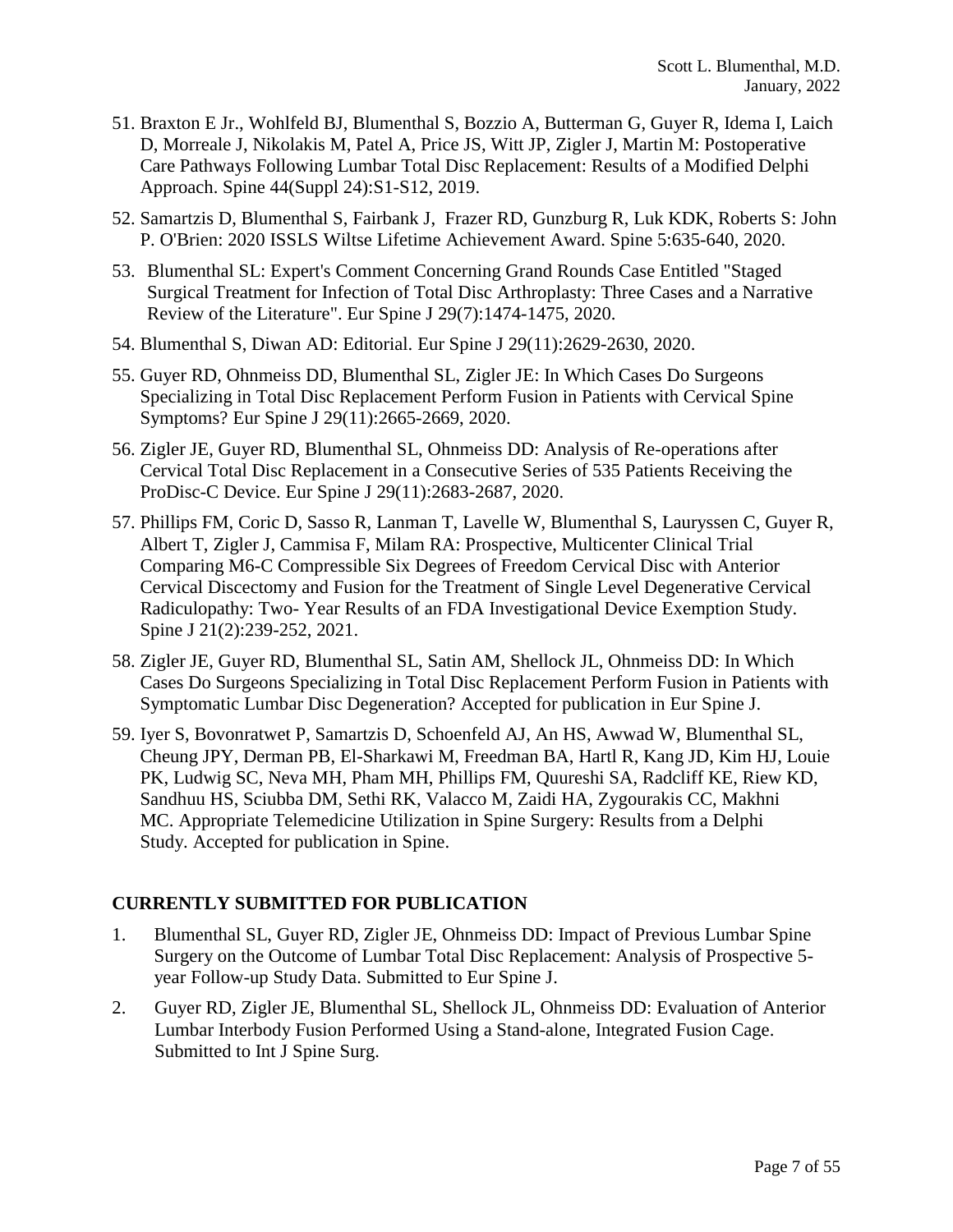# **BOOK CHAPTERS**

- 1. Selby DK, Blumenthal SL: *Anterior Lumbar Fusion.* Lumbar Spine Surgery Techniques and Complications. 1987; p 385.
- 2. Selby DK, Henderson RJ, Blumenthal SL, Dossett D. *Anterior Lumbar Fusion.* Lumbar Spine Surgery Indications, Techniques, Failures and Alternatives. 1988; p. 248.
- 3. Guyer RD, Blumenthal SL: *Preliminary Unites States Experience with the SB Charité III Artificial Discs*. In: Büttner-Janz K, Hochschuler SH, McAfee PC (eds): The Artificial Disc. Springer-Verlag, Berlin, Germany, 2003, pp. 139-145.
- 4. Blumenthal SL, Ohnmeiss DD: *Degenerative Disc Disease: Complications of Surgery.* In: Herkowitz H (ed): The Lumbar Spine, 3<sup>rd</sup> Edition. Lippincott Williams & Wilkins, Philadelphia, PA, 2004, pp 360-372.
- 5. Ohnmeiss DD, Blumenthal SL: *Evolution in the Treatment of Lumbar Disc-Related Pain*. In: Guyer RD, Zigler JE (eds): Spinal Arthroplasty: A New Era in Spine Care. Quality Medical Publishers, St. Louis, MO. 2005; pp 3-24.
- 6. Blumenthal SL, Mataragas NR, Moore S: *Lumbar Spine - Anterior Anatomy and Surgical*  Approach. In Herkowitz H et al. (eds) The Spine 5<sup>th</sup> Edition, Elsevier, London; 2007.
- 7. Blumenthal SL, Ohnmeiss DD: *Charite Artificial Disc*. In Yue, Bertagnoli R, McAfee PC, An H (eds): Motion Preservation Surgery of the Spine: Advanced Techniques and Controversies. Elsevier, Philadelphia, PA; 2007.
- 8. Blumenthal SL, Geisler F, Roush T, Ohnmeiss DD: *Simultaneous Lumbar Fusion and TDR*. In Yue, Bertagnoli R, McAfee PC, An H (eds): Motion Preservation Surgery of the Spine: Advanced Techniques and Controversies. Elsevier, Philadelphia, PA; 2007.
- 9. Singh K, Yakel DM, Wojewnik B, Ohnmeiss DD, Vaccaro A, Blumenthal SL: *Lumbar Spine Arthroplasty: Charité Total Disk Replacement.* In: Vaccaro A, Baron EM (eds): Operative Techniques: Spine Surgery. Saunders Elsevier, Philadelphia, Pennsylvania; 2008; pp. 409-428.
- 10. Blumenthal SL, Ohnmeiss DD: *Charite Artificial Disc*. In: Yue JJ, Bertagnoli R, McAfee PC, An HS (eds): Motion Preservation Surgery of the Spine: Advanced Techniques and Controversies. Saunders Elsevier, Philadelphia, Pennsylvania; 2008; pp 309-317.
- 11. Blumenthal SL, Geisler F, Roush T, Ohnmeiss DD: *Simultaneous Lumbar Fusion and Total Disc Replacement*. In: Yue JJ, Bertagnoli R, McAfee PC, An HS (eds): Motion Preservation Surgery of the Spine: Advanced Techniques and Controversies. Saunders Elsevier, Philadelphia, Pennsylvania; 2008; pp 617-619.
- 12. Blumenthal SL: *Lumbar Spinal Arthroplasty.* In: Vaccaro A, Albert T (eds): Spine Surgery: Tricks of the Trade 2<sup>nd</sup> Edition. Thieme, New York, New York; 2009; pp. 297-300.
- 13. Singh K, Yakel DM, Wojewnik B, Ohnmeiss DD, Vaccaro A, Blumenthal SL: *Lumbar Spine Arthroplasty: Charité Total Disk Replacement.* In: Vaccaro A, Baron EM (eds): Operative Techniques: Spine Surgery. Saunders Elsevier, Philadelphia, Pennsylvania; 2008; pp 409-428.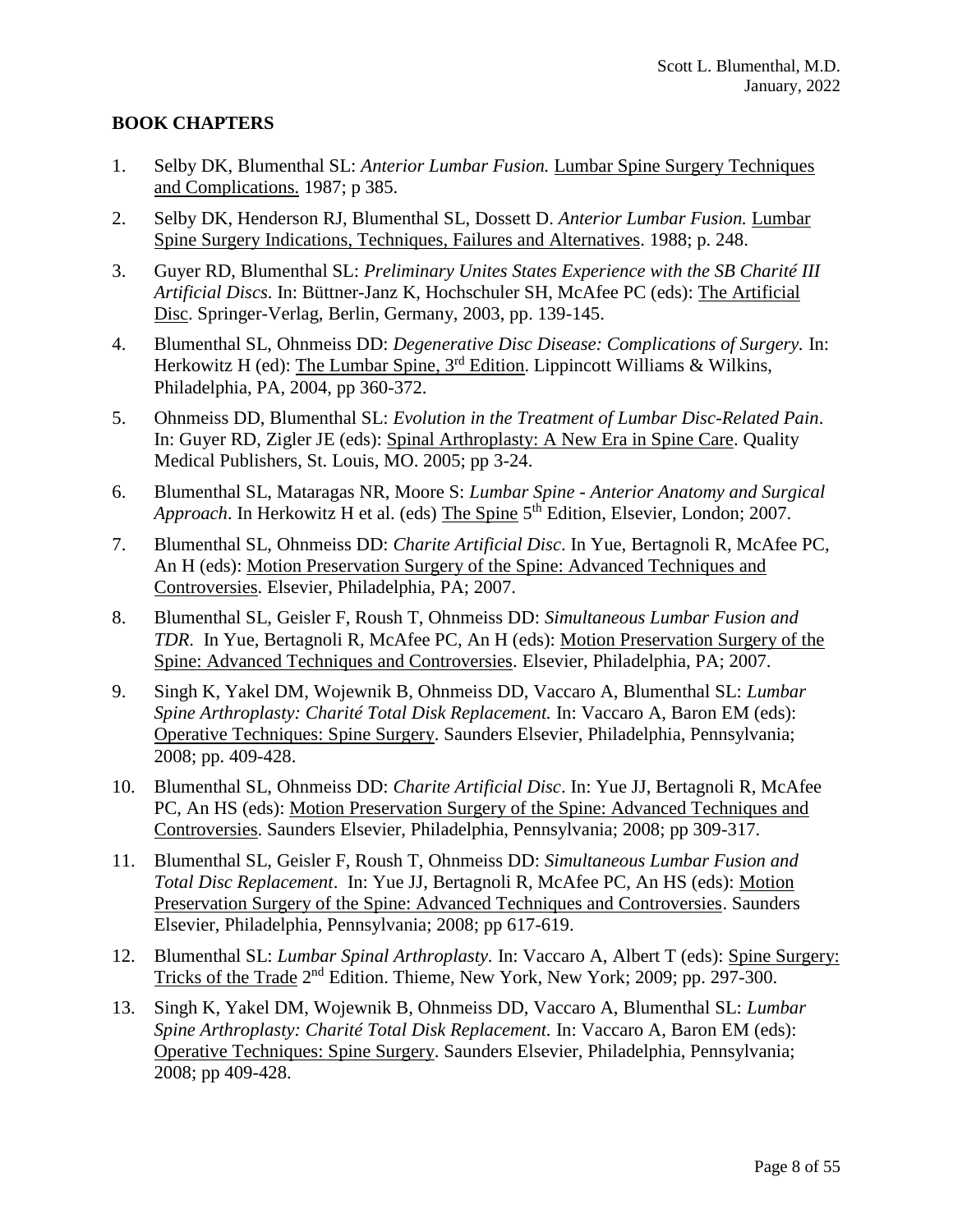- 14. Blumenthal SL, Ohnmeiss DD: *Dural and Neural Injury*. In: Phillips FM, Lieberman IH, Polly DW Jr. (eds): Minimally Invasive Spine Surgery: Surgical Techniques and Disease Management. Springer, New York, New York, 2014; pp. 445-452.
- 15. Blumenthal SL, Biehn J: *Lumbar Spinal Arthroplasty*. In: Vaccaro AR, Albert TJ (eds): Spine Surgery: Tricks of the Trade, 3<sup>rd</sup> edition. Thieme Medical Publishers, Inc., New York, New York, 2016; pp. 394-396.
- 16. Hancock SL, Blumenthal SL, Ohnmeiss DD: *Dural and Neural Injury*. In: Phillips FM, Lieberman IH, Polly DW Jr. (eds): Minimally Invasive Spine Surgery: Surgical Techniques and Disease Management, 2nd Edition. Springer Nature Switzerland AG; Cham, Switzerland, 2019; pp. 665-678.
- 17. Molina D, IV, Blumenthal SL: *Lumbosacral Spine – Plain Radiographs*. In: Louie PK, An HS, Samartzis D (eds): Atlas of Spinal Imaging Phenotypes: Classifications and Radiographic Measurements. Elsevier Publishing, Amsterdam, Netherlands. 2022; pp: 173- 182.
- 18. Derman PB, Zigler J, Guyer R, Blumenthal S, Lieberman IH: *Lumbar Disc Arthroplasty*. In: W.inn HR, ed. Youmans and Winn Neurological Surgery 8<sup>th</sup> ed. Philadelphia, PA: Elsevier; in press

# **PRESENTATIONS**

- 1. Blumenthal SL: Biomechanics of Interlocking Nails. Orthopaedic Trauma Hospital Association. October, 1983; Houston, Texas.
- 2. Blumenthal SL: Biomechanics of Interlocking Nails. AOA Residents Conference. May 1984; Ann Arbor, Michigan.
- 3. Blumenthal SL: A Prospective Comparative Study of Chymopapain versus Collagenase for the Treatment of Ruptured Lumbar Disc. AOA Residents Conference. May, 1985; New Orleans, Louisiana.
- 4. The Role of Anterior Fusion for Internal Disc Disruption. International Society for the Study of the Lumbar Spine. May-June, 1986; Dallas, Texas.
- 5. Lumbar Scheuermann's: A Clinical Series and Classification. Scoliosis Research Society. September, 1986; Bermuda.
- 6. The Preoperative Evaluation Program and The Dallas Pain Questionnaire. International Society for the Study of the Lumbar Spine, 1989; Kyoto, Japan.
- 7. Blumenthal SL: Automated Percutaneous Lumbar Discectomy Workshop:
	- i. San Antonio, Texas, January 7-8, 1989.
	- ii. Dallas, Texas, April 8-9, 1989.
	- iii. Chicago, Illinois, July 29-30, 1989.
- 8. Blumenthal SL: Non-Osseous Cervical and Lumbar Trauma, Diagnosis and Management. St. Paul "Practice Update 89" December, 1989.
- 9. Functional Results after Anterior Lumbar Fusion in with Normal and Abnormal MRI Scans. International Society for the Study of the Lumbar Spine. June, 1990; Boston, Massachusetts.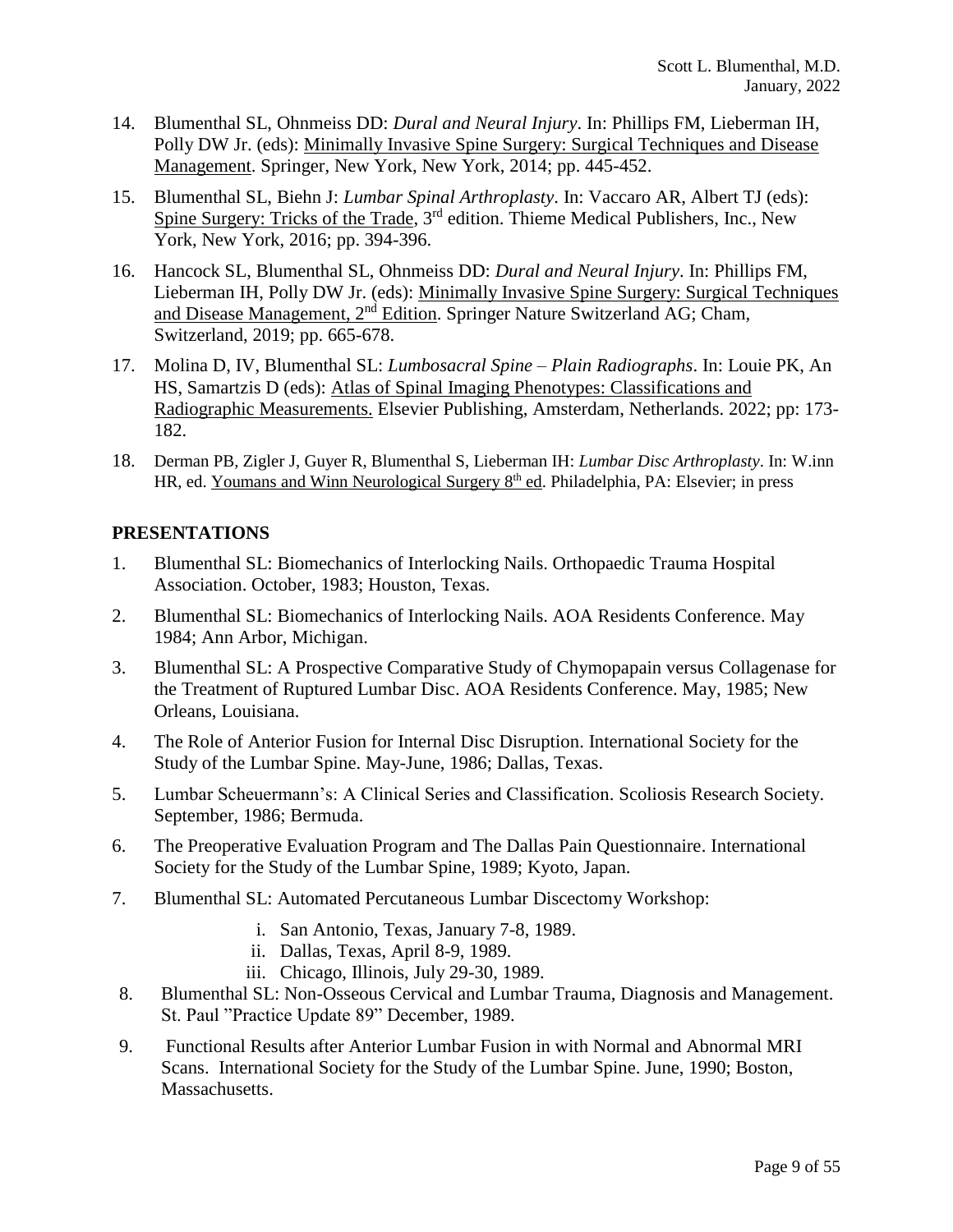- 10. Symptoms and Pathogenesis of Herniated Lumbar Discs. Automated Percutaneous Lumbar Discectomy Workshop. December, 1990; Orlando, Florida.
- 11. Clinical Radiology of the Lumbar Disc" American Academy of Orthopaedic Surgeons. Anaheim, California, March 1991.
- 12. Blumenthal SL: Clinical Results of Automated Percutaneous Lumbar Discectomy. Nucleotome Workshop. April, 1991; Chicago, Illinois.
- 13. Early Results of the Wiltse Pedicular Instrumentation System for the Treatment of Unstable Thoracolumbar Fractures. American Spinal Injury Association. April, 1991; Seattle, Washington.
- 14. Epidural Compression Secondary to an Organized Hematoma in Neurologically Intact Patient with a Lumbar Spine Fracture: Is This Clinically Significant? American Spinal Injury Association. Seattle, Washington, April 1991.
- 15. Blumenthal SL: The Art of Preparing for and Taking Oral Examinations: "Cervical Spine". Southwest Orthopaedic Surgery Review. April, 1989; Dallas, Texas.
- 16. Blumenthal SL, Gill K: Can Lumbar Spine X-rays Accurately Determine Fusion in Post-Operative Patients? Correlation of Routine Radiographs with a Second Surgical Look in Fusion. International Society for the Study of the Lumbar Spine. May, 1991; Heidelberg, Germany.
- 17. Blumenthal SL, Gill K: Complications of Pedicle Screw Fixation. North American Spine Society. July-August, 1991; Keystone, Colorado.
- 18. Blumenthal SL, Gill K: Can Lumbar Spine X-rays Accurately Determine Fusion in Post-Operative Patients? Correlation of Routine radiographs with a Second Surgical Look in Lumbar Fusions. North American Spine Society. July - August, 1991; Keystone, Colorado.
- 19. Blumenthal SL, Gill K: Complication of Wiltse Pedicle Screw Fixation System. American Academy of Orthopaedic Surgeons. Wiltse Pedicle Screw Fixation System Workshop. February, 1992; Washington D.C.
- 20. Clinical Results of APLD. American Academy of Orthopaedic Surgeons. Automated Percutaneous Lumbar Discectomy Workshop. February, 1992; Washington D.C.
- 21. Long Term Results with Automated Percutaneous Lumbar Discectomy. American Academy of Orthopaedic Surgeons. Issues in Contemporary Spine. February, 1992; Washington D.C.
- 22. New Application of the Wiltse System to the Cervical Spine. American Academy of Orthopaedic Surgeons. February, 1992; Washington D.C.
- 23. Blumenthal SL: Complication of Pedicle Screw Fixation. Los Angeles Chapter of Western Orthopedic Association. March, 1992; LaQuinta, California.
- 24. Blumenthal SL: Pedicle Fixation of the Lumbar Spine. Scoliosis Research Society and North American Spine Society. April -May, 1992; Phoenix, Arizona.
- 25. Blumenthal SL: Segmental Instability. Kaiser Permanente Symposium, May, 1992.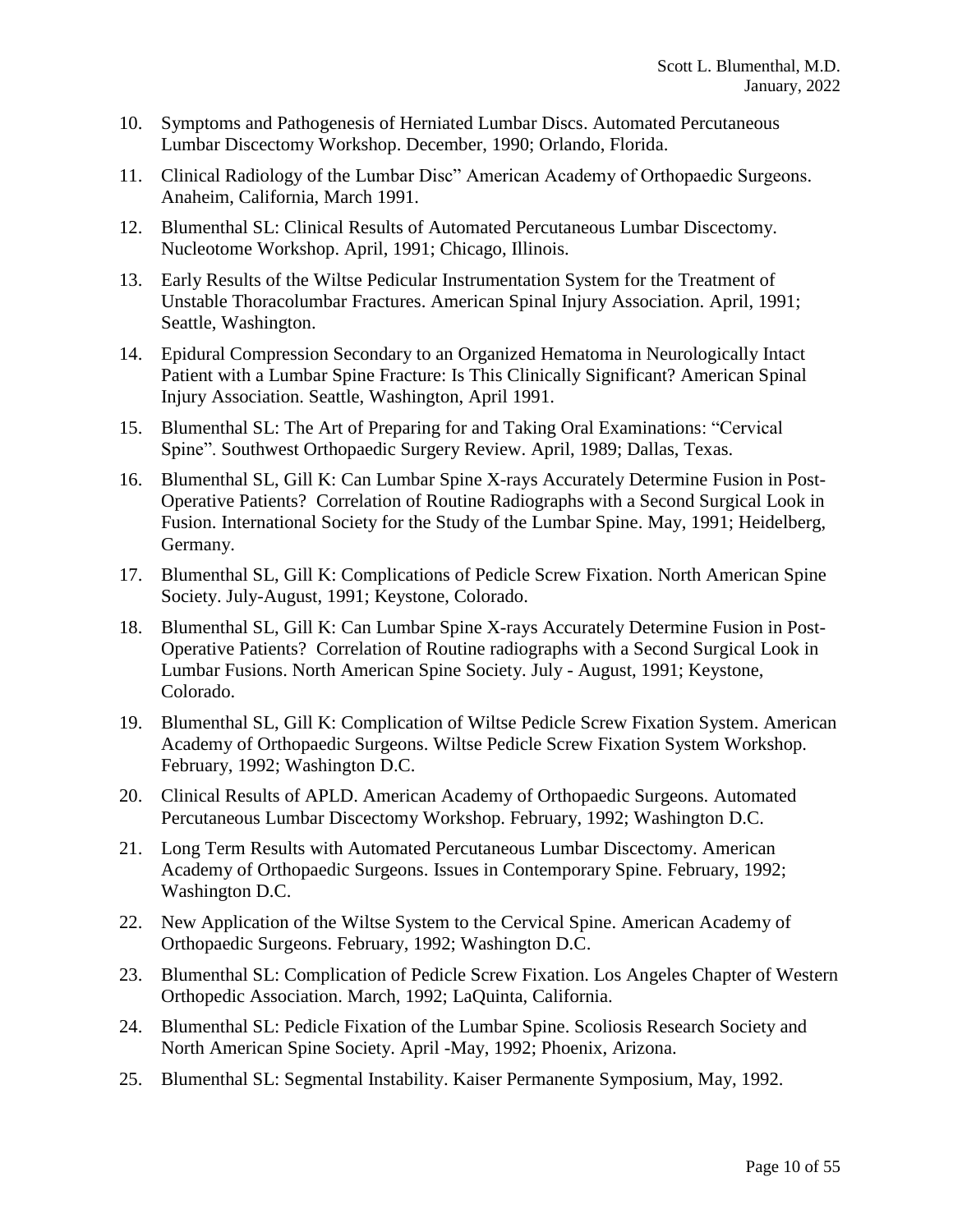- 26. The Relationship between Hoffmann's Ligaments, Batson's Plexus and a Fibrous Membrane Lying between the Posterior Surface of the Vertebral Bodies and the Posterior Longitudinal Ligament: An Anatomical, Radiological and Clinical Correlation. North American Spine Society. July, 1992; Boston, Massachusetts.
- 27. Blumenthal SL: Bone Grafting Choices, Techniques, and Substances. USC University Hospital. October, 1992; Los Angeles, California.
- 28. Blumenthal SL: Use of Lateral Mass Plates. USC University Hospital. October, 1992; Los Angeles, California.
- 29. Blumenthal SL: (Faculty) Automated Percutaneous Lumbar Discectomy Workshop. Johannesburg, South Africa, April 26, 1993.
	- i. Cape Town, South Africa, April 28, 1993.
	- ii. Durban, South Africa, April 29, 1993.
	- iii. Beijing, China, August, 1994.
	- iv. Kuala Lumpur, Malaysia, August 1994.
- 30. Blumenthal SL: Wiltse Pedicle Screw Fixation System Demonstration. May, 1993; Orlando, Florida.
- 31. Blumenthal SL: Low Back Pain in the 90's. Back Solutions Seminar. May, 1993; Dallas, Texas.
- 32. Blumenthal SL: Clinical Results of Endoscopic Lumbar Discectomy. Endoscopic Lumbar Discectomy Workshop.
	- i. December, 1993; West Palm Beach, Florida.
	- ii. Kansas City, Missouri, February 5, 1994.
	- iii. New Orleans Louisiana, February 23, 1994.
	- iv. Houston, April 23, 1994.
- 33. Blumenthal SL: Evaluation of Lumbar Spine Surgery in Professional Basketball Players. SEC Sports Medicine Symposium. March, 1994; Memphis, Tennessee.
- 34. Blumenthal SL, Souryal TO, Atkinson D: Evaluation of Lumbar Spine Surgery in Professional Basketball Players. American College of Sports Medicine. June, 1994; Indianapolis, Indiana.
- 35. Blumenthal SL: Demonstration of the Endoflex System for minimally invasive spinal surgery. August, 1994; Hong Kong.
- 36. Blumenthal SL: Steerable Endoscopic Discectomy Workshop. Rush Presbyterian St. Lukes Medical Center. September, 1994; Chicago, Illinois.
- 37. Blumenthal SL: New Advances in Minimally Invasive Spinal Surgery. January, 1995; Napa Valley California.
- 38. Blumenthal SL: Percutaneous Surgery vs. Laparoscopy. February, 1995; Dallas Texas.
- 39. Blumenthal SL, Regan JJ, Guyer RD, Novotny S, Ohnmeiss DD: Laparoscopic Assisted Anterior Lumbar Interbody Fusion. International Society for the Study of the Lumbar Spine. June, 1995; Helsinki, Finland.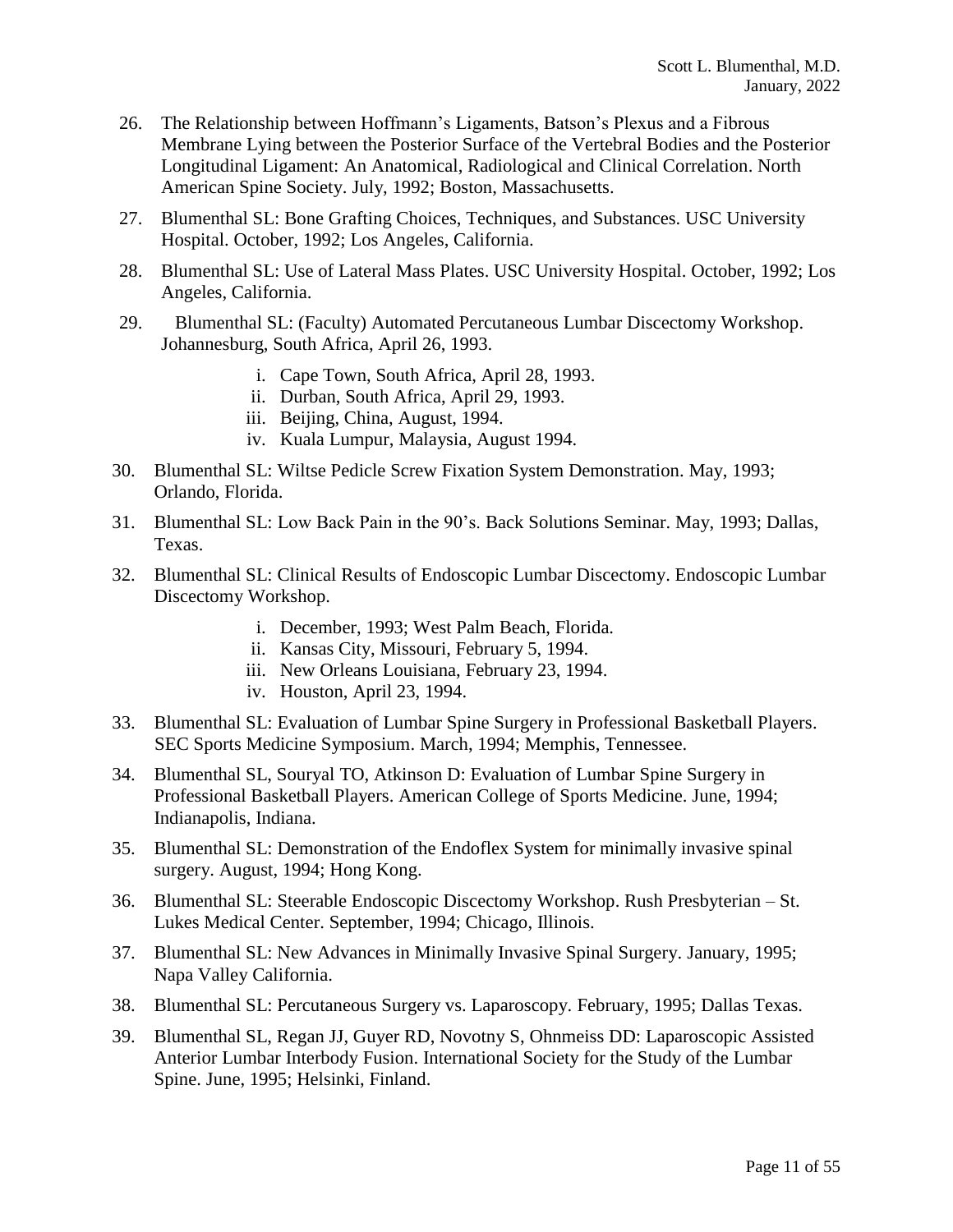- 40. Blumenthal SL: Recent Advances and Results of the Wiltse System: New Techniques for Lumbar Spine Procedures. Combined Meeting of Spine Society of Australia and Neurological Society of Australasia. September, 1995; Broome, Australia.
- 41. Blumenthal SL: New Techniques for Lumbar Spine Procedures. Combined Meeting of Spine Society of Australia and Neurological Society of Australia. September, 1995; Broome, Australia.
- 42. Blumenthal SL: Indications and Contraindications to Steerable Endoscopic Microdiscectomy. Cedars-Sinai Medical Center's CME Conference, Los Angeles, California, November, 1995.
- 43. Blumenthal SL: Steerable Endoscopic Discectomy Workshop. Georgia Baptist Health Care Systems and Georgia Back Institute, Atlanta, Georgia, February 21, 1996.
- 44. Blumenthal SL: Videoscopic Anterior Approaches to Thoracic and Lumbar Spine Surgery. University of Cincinnati Medical Center. May, 1996; Cincinnati, Ohio.
- 45. Blumenthal SL: Laparoscopic Assisted Anterior Lumbar Interbody Fusion Workshop. September, 1996; Queensland, Australia.
- 46. Blumenthal SL: Endoscopic Spinal Surgery Workshop. Spine Society of Australia. September, 1996; Brisbane, Australia.
- 47. Blumenthal SL: Endoscopic Surgery Interbody Fusion. Singapore Orthopaedic Association. November, 1996; Singapore.
- 48. Blumenthal SL: Ray Threaded Fusion Cage Surgical Technique Training Workshop sponsored by Surgical Dynamics:

Tampa, Florida, January 4, 1997. Chicago, Illinois, January 25, 1997. Phoenix, Arizona, February 1, 1997. San Francisco, California, Feb. 4, 1997. Chicago, Illinois, March 12, 1997. Kamuela, Hawaii, March 16-20, 1997. Plano, Texas, April 15, 1997. Australia, May 1997. San Antonio, Texas, July 26, 1997. New York, New York, August 2, 1997. Charlotte, North Carolina, Sept. 13, 1997 Minneapolis, Minnesota, Sept. 20, 1997. Arlington, Texas, November 15, 1997. Chicago, Illinois, December 13, 1997. Memphis, Tennessee, January 24, 1998. Scottsdale, Arizona, February 21, 19998. New Orleans, Louisiana, March 20, 1998. Washington D.C., March 28, 1998. Seattle, Washington, September 12, 1998. San Francisco, California, Sept. 19, 1998. Atlanta, Georgia, November 7, 1998.

- 49. Massoud B, Ohnmeiss DD, Rinn C, Guyer RD, Hochschuler SH, Rashbaum RF, Blumenthal SL, Zigler JE, Regan JJ, Fulp T: Results of Hardware Removal in the Lumbar Spine and the Role of Diagnostic Hardware Injection. Dialogue and Controversy in Spinal Surgery. April, 1998; Stove Mountain, Georgia.
- 50. Blumenthal SL: Ciruglia de Minima Invasion. Sociedad Argentina De Patologia De La Columna Vertebral. October, 1998; Mar del Plata, Argentina.
- 51. Blumenthal SL:PLIF vs. ALIF… Patient Selection Criteria. Ray TFC Advanced Symposium, sponsored by Surgical Dynamics. December, 1998; Scottsdale, Arizona.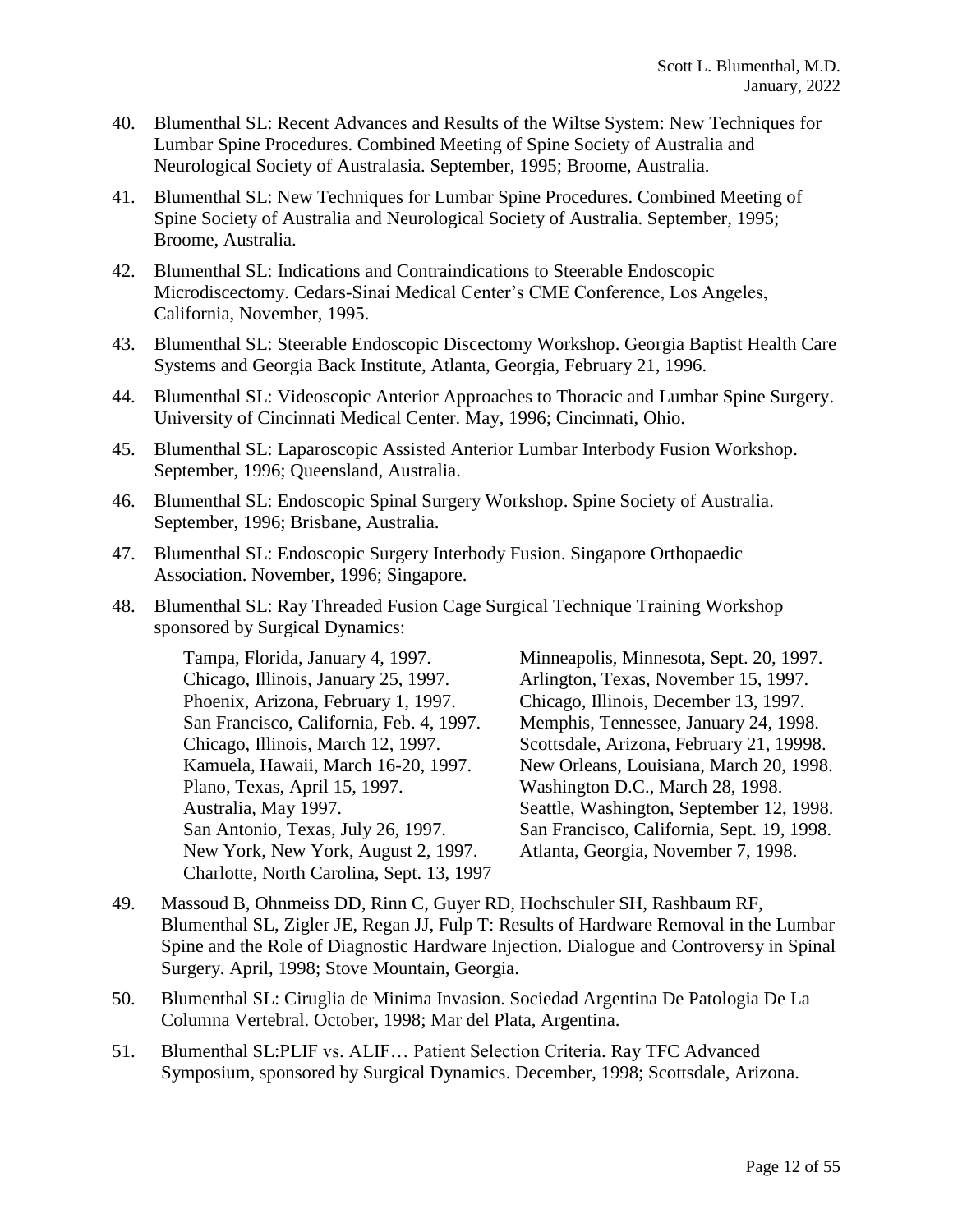- 52. Blumenthal SL: Cautions of Interbody Fusions with Cages. Ray TFC Advanced Symposium, sponsored by Surgical Dynamics. December, 1998; Scottsdale, Arizona.
- 53. Blumenthal SL: Surgical Decision Making: Mini Anterior vs. Laparoscopic vs. Posterior Approaches. Minimally Invasive Spine Surgery, American Academy of Orthopaedic Surgeons. April, 1999; St. Louis, Missouri.
- 54. Simpson NS, Blumenthal SL, Guyer RD, Ohnmeiss DD, Risk DE: Anterior Lumbar Interbody Fusion with Threaded Fusion Cages: Technique, Feasibility, and Safety. American Spinal Injury Association. April, 1999; Atlanta, Georgia.
- 55. Blumenthal SL: Surgical Dynamics Rod System. Sponsored by Surgical Dynamics. April, 1999; Jackson, Mississippi.
- 56. Blumenthal SL: Minimally Invasive Technologies. Sponsored by Texas Health Research Institute. May, 1999; Dallas, Texas
- 57. Blumenthal SL: Surgical Decision-Making: Mini Anterior vs. Laparoscopic vs. Posterior Approaches. (Symposium: Fusion Cages: Are They Stand Alone Devices?) North American Spine Society. October, 1999; Chicago, Illinois.
- 58. Blumenthal SL: Surgical Decision-Making: Mini Anterior vs. Laparoscopic vs. Posterior Approaches. Symposium on Fusion Cages: Are They Stand Alone Devices? North American Spine Society. October, 1999. Chicago, Illinois.
- 59. Blumenthal SL: Clinical Experience with Fusion Cages in a Large Population with Discogenic Pain. (Symposium: Lumbar Discogenic Disease). American Academy of Orthopaedic Surgeons. March, 2000; Orlando, Florida.
- 60. Regan JJ, Ohnmeiss DD, Hochschuler SH, Blumenthal SL, Guyer RD: Comparison of Laparoscopic to Mini-Open Fusion at the L4-5 Level. North American Spine Society. October, 2000; New Orleans, Louisiana.
- 61. Blumenthal SL, McAfee PC, Hochschuler SH, Guyer RD, Fedder I, Ohnmeiss DD: Prospective Evaluation of the SB Charité III Disc Prosthesis. Spine Society of Australia. April, 2001; Australia.
- 62. Burton DC, Ohnmeiss DD, Zigler JE, Blumenthal SL, Rashbaum RF, Guyer RD, Regan JJ: Anterior Cervical Discectomy and Fusion with Allograft Bone and Plate Fixation. American Spinal Injury Association. May, 2001; Long Beach, California.
- 63. Hisey MS, Bash J, Ohnmeiss DD, Zigler JE, Guyer RD, Blumenthal SL, Regan JJ, Hochschuler SH, Rashbaum RF: Is There an Association Between Using ADCON-L<sup>TM</sup> and the Incidence of Recurrent Disc Herniation? American Spinal Injury Association. May, 2001; Long Beach, California
- 64. Blumenthal SL: Artificial Discs and Beyond. (Moderator and Organizer of this Symposium). North American Spine Society, November, 2001; Seattle, Washington.
- 65. Blumenthal SL: Artificial Discs. Grand Rounds; 2002; Boston, Massachusetts.
- 66. Blumenthal SL, Guyer RD, Hochschuler SH, Ohnmeiss DD: Preliminary Results of a Prospective Study Using the SB Charité III Disc Prosthesis. Spine Society of Australia. April, 2002; Melbourne, Australia.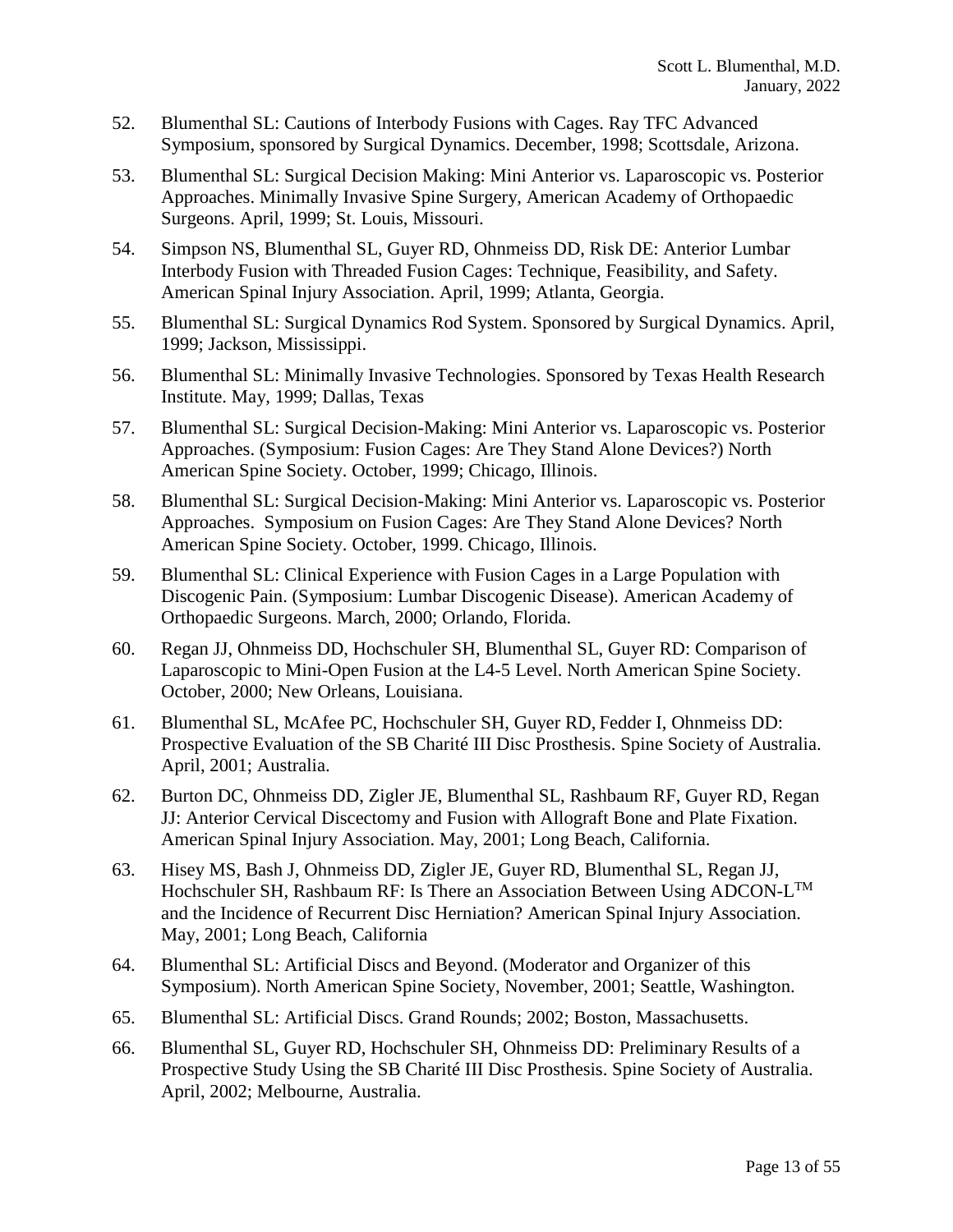- 67. Ohnmeiss DD, Guyer RD, Hochschuler SH, Rashbaum RF, Blumenthal SL, Zigler JE: Influence of Scan Projection on the Diagnosis of Osteoporosis in a Low Back Pain Population. Meeting of the Americas. April, 2002; New York, New York.
- 68. Henry S, Ohnmeiss DD, Guyer RD, Zigler JE, Chang Y, Rashbaum RF, Blumenthal SL: Outcome of Anterior Cervical Fusion For Discographically Proven Pain. Meeting of the Americas. April, 2002; New York, New York.
- 69. Blumenthal SL: Artificial Disc Update. Texas Spine Society. April, 2003; Austin, Texas.
- 70. Guyer RD, Blumenthal SL, Hochschuler SH, Ohnmeiss DD: US Experience with the SB Charité Artificial Disc. Spinal Arthroplasty Society. May, 2002; Montpellier, France.
- 71. Guyer RD, Blumenthal SL, Hochschuler SH, Ohnmeiss DD: Prospective outcome evaluation of a Total Disc Replacement. Spine Society of Australia. April, 2003; Canberra, Australia.
- 72. Blumenthal SL: Results of Charité: FDA Preliminary. Spinal Arthroplasty Society. May, 2003; Phoenix, Arizona.
- 73. Guyer RD, Blumenthal SL, Hochschuler SH, Ohnmeiss DD: Prospective Outcome Evaluation of a Total Disc Replacement. Spine Across the Sea. July, 2003; Maui, Hawaii.
- 74. Guyer RD, Blumenthal SL, Hochschuler SH, Ohnmeiss DD: Preliminary Experience with the SB Charité III Disc Prosthesis. World Spine. August 2003; Chicago, Illinois.
- 75. Guyer RD, Hochschuler SH, Ohnmeiss DD, Blumenthal SL: Prospective Outcome Evaluation of Total Disc Replacement: A 12- to 24-Month Follow-Up Study. North American Spine Society. October, 2003; San Diego, California.
- 76. Blumenthal SL: Lumbar Fusions: Instrumentation and Techniques. Blackstone Workshop at EuroSpine. October, 2003; Prague, Czechoslovakia.
- 77. Blumenthal SL: Cervical Fusions and Instrumentation: Anterior Cervical Plating and a New Posterior Occipital-Cervical-Thoracic System. Blackstone Workshop at EuroSpine. October, 2003; Prague, Czechoslovakia.
- 78. Blumenthal SL: Biomechanics of the Charité Artificial Disc. Dynamic Spine Stabilization. November, 2003; Plano, Texas.
- 79. Blumenthal SL: Preliminary Results of the Prospective Randomized FDA Study Comparing Fusion versus SB Charité Total Disc Arthroplasty. Non-Fusion Technology "A State of The Art Debate". December, 2003; New York, New York/Zurich, Switzerland.
- 80. Blumenthal SL: Debate about the Conversion Process from Fusion to Total Disc Arthroplasty. Non-Fusion Technology "A State of The Art Debate". December, 2003; New York, New York/Zurich, Switzerland.
- 81. Blumenthal SL: Surgical Video Charité. North American Spine Society Pre-course. October, 2003; San Diego, California.
- 82. Guyer RD, Hochschuler SH, Blumenthal SL, Ohnmeiss DD: Prospective Outcome Evaluation of Total Disc Replacement. American Academy of Orthopaedic Surgeons. March, 2004; San Francisco, California.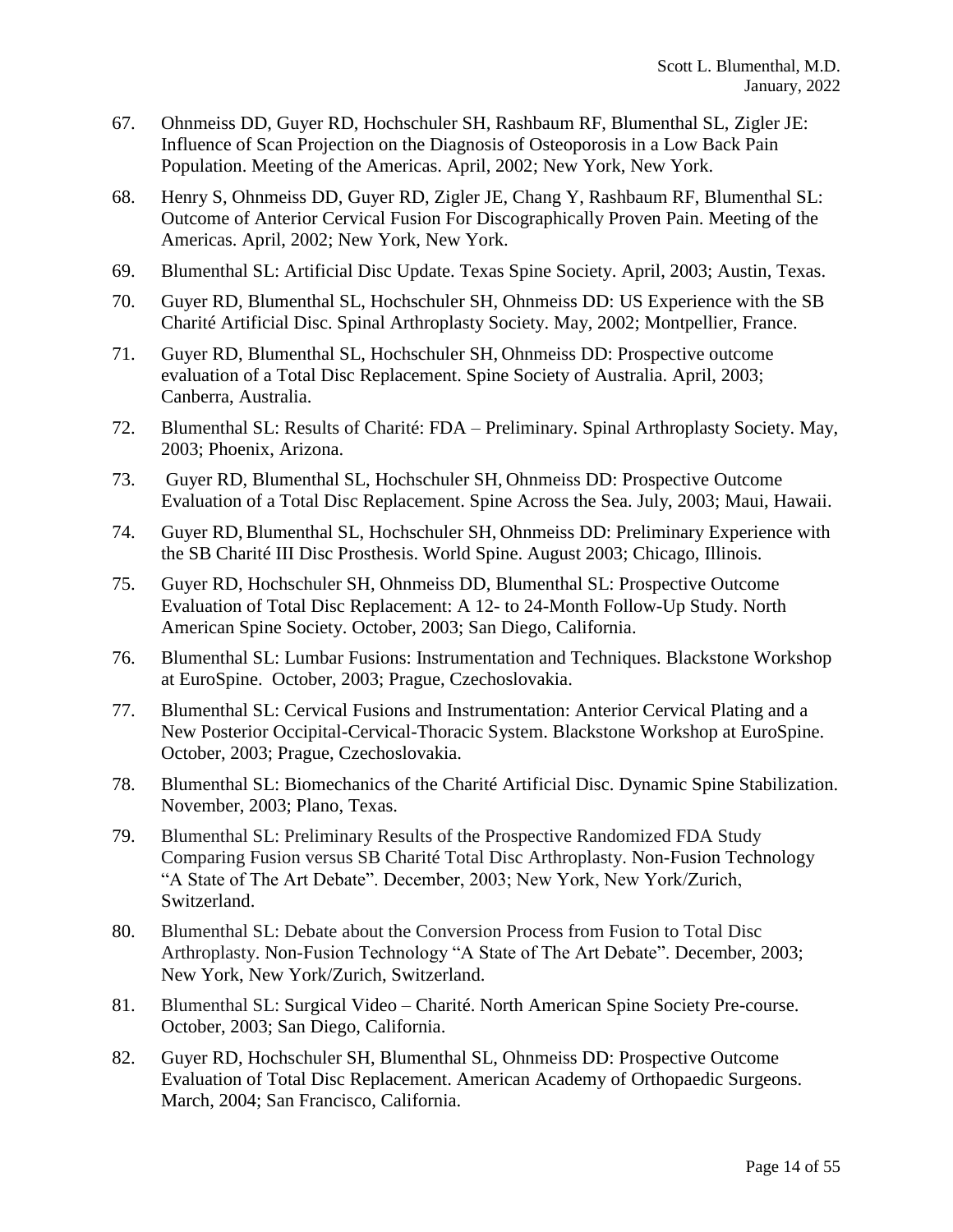- 83. Blumenthal SL. Randomized Control Trial of the Charite Artificial Disc vs. Fusion for Single Level Lumbar Degenerative Disc Disease: A Two-Year Follow-up Study. North American Spine Society Spring Break. April, 2004; Boca Raton, Florida.
- 84. McAfee PC, Cunningham BW, Holsapple G, Bussard K, Guyer R, Blumenthal S, Dmitriev A, Maxwell JH, Isaza J, Regan J: A Prospective Randomized U.S. FDA Study of the Charité Disc Replacement – A Radiographic Outcome Analysis of 276 Consecutive Patients. Spine Society of Australia. April, 2004; Coolum, Australia.
- 85. Blumenthal S, McAfee P, Guyer R, Hochschuler S, Garcia R, Regan J, Ohnmeiss D: Randomized Control Trial of the Charité Artificial Disc vs. Fusion for Single Level Lumbar Degenerative Disc Disease: A Two-Year Follow-up Study. Spinal Arthroplasty Society. May, 2004; Vienna, Austria.
- 86. Blumenthal SL., Sohn JM, Guyer RD, Hochschuler SH, Ohnmeiss DD: Range of Motion Analysis of the Lumbar Spine after Total Disc Replacement: A Prospective Two-Year Follow-Up Study. Spinal Arthroplasty Society. May, 2004; Vienna, Austria.
- 87. Hochschuler SH, Whitaker C, Zigler JE, Guyer RD, Sachs BL, Blumenthal SL, Rashbaum RF, Ohnmeiss DD: Comparison of Return to Work Following Total Disc Arthroplasty vs. Fusion: A Prospective, Randomized Study. Spinal Arthroplasty Society. May, 2004; Vienna, Austria.
- 88. Sachs BL, Gottlieb J, Guyer RD, Zigler JE, Rashbaum RF, Hochschuler SH, Blumenthal SL, Whitaker C, Ohnmeiss DD: Comparison of Complications Associated with Total Disc Replacement versus Lumbar Fusion at Two-year Follow-Up. Spinal Arthroplasty Society. May, 2004; Vienna, Austria.
- 89. McAfee PC, Cunningham BW, Holsapple G, Bussard K, Guyer R, Blumenthal S, Dmitriev A, Maxwell JH, Isaza J, Regan J: A Prospective Randomized U.S. FDA Study of the Charité Disc Replacement – A Radiographic Outcome Analysis of 276 Consecutive Patients. International Society for the Study of the Lumbar Spine. June, 2004; Porto, Portugal.
- 90. Geisler FH, Blumenthal SL, McAfee PC, Guyer RD, Hochschuler SH, Garcia R, Regan JJ: Prospective, Randomized, Multicenter Trial of Artificial Disc vs. Fusion for Single Level Lumbar Degenerative Disc Disease: A 2-Year Follow-up IDE Study. Congress of Neurological Surgeons. October, 2004; San Francisco, California.
- 91. Blumenthal S, McAfee P, Guyer R, Hochschuler S, Garcia R, Regan J, Ohnmeiss D: Prospective, Randomized, Multicenter Comparison of Artificial Disc vs. Fusion for Single Level Lumbar Degenerative Disc Disease: A Two-Year Follow-up Study. North American Spine Society. October, 2004; Chicago, Illinois.
- 92. McAfee P, Cunningham BW, Holsapple G, Bussard K, Guyer R, Blumenthal S, Dmitriev A, Maxwell J, Isaza J, Regan J: A Prospective Randomized FDA Study of the Charite Disc Replacement – A Radiographic Outcome Analysis of 276 Consecutive Patients. North American Spine Society. October, 2004; Chicago, Illinois.
- 93. Blumenthal SL: Results of TDA: The Combined Charite FDA Results. Elevating Best Practice in Spine: New Technology in the Surgical Treatment of Spine Pain. November, 2004.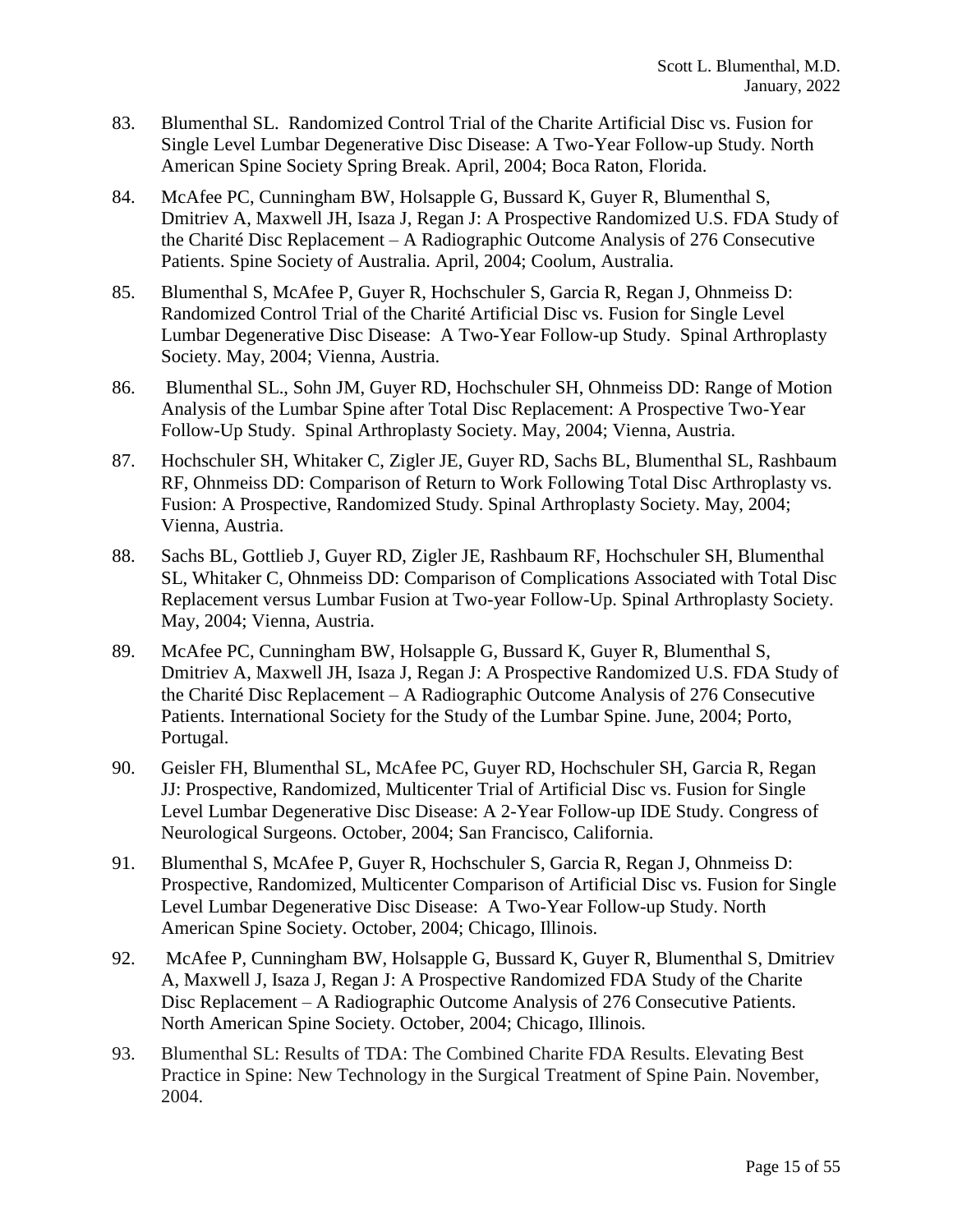- 94. Blumenthal SL: Indications Complications in the Charite FDA Experience. Elevating Best Practice in Spine: New Technology in the Surgical Treatment of Spine Pain. November, 2004.
- 95. Blumenthal SL: Osteobiologics: A US Perspective. Elevating Best Practice in Spine: New Technology in the Surgical Treatment of Spine Pain. November, 2004.
- 96. McAfee PC, Cunningham BW, Blumenthal SL, Guyer RD, Regan JJ: A Prospective Randomized FDA Study of the Charite Disc Replacement. February, 2005; Washington, D.C.
- 97. Blumenthal SL: X-STOP IPD Update. North American Spine Society Spring Break. April, 2005; Bal Harbour, Florida.
- 98. Blumenthal SL: Rationale for Lumbar Motion Preservation. North American Spine Society Spring Break. April, 2005; Bal Harbour, Florida.
- 99. Blumenthal SL: X-STOP IPD Interspinous Process Device. Live Instructional Non-Fusion Spine Course. May, 2005; New York, York.
- 100. Blumenthal SL: Charite. Texas Spine Society. April, 2005; Austin, Texas.
- 101. Elders GJ, Blumenthal SL, Guyer RD, Hochschuler SH, Rashbaum RF, Sachs BL, Zigler JE, Ohnmeiss DD: Effect of Facet Joint Arthrosis on Outcome after Artificial Disc Replacement. Spinal Arthroplasty Society. May, 2005; New York, New York.
- 102. Holt R, Majd M, Isaza J, Blumenthal S, McAfee P, Guyer R, Hochschuler S, Geisler F, Garcia R, Regan J: Complications of Lumbar Artificial Disc Replacement vs. Fusion: Results from the Randomized, Multicenter FDA IDE Study of the CHARITÉ Artificial Disc. Spinal Arthroplasty Society. May, 2005; New York, New York.
- 103. Regan JJ, McAfee PC, Guyer RD, Blumenthal SL, Geisler FH, Garcia R Jr., Maxwell JH: Evaluation of the Learning Curve Associated with Artificial Disc Replacement: Analysis from the Prospective, Randomized, Multicenter FDA IDE Study. Spinal Arthroplasty Society. May, 2005; New York, New York.
- 104. Holt R, Majd M, Isaza J, Blumenthal S, McAfee P, Guyer R, Hochschuler S, Geisler F, Garcia R, Regan J. Complications of Lumbar Artificial Disc Replacement vs. Fusion: Results from the Randomized, Multicenter FDA IDE Study of the Charite ™ Artificial Disc. International Society for the Study of the Lumbar Spine. May, 2005; New York, New York.
- 105. Guyer R, Sohn J, Blumenthal S, Hochschuler S, Ohnmeiss D: Range of Motion Analysis of the Lumbar Spine after Total Disc Replacement: A Prospective Two-Year Follow-Up Study. International Society for the Study of the Lumbar Spine. May, 2005; New York, New York.
- 106. Whitaker C, Hochschuler S, Ohnmeiss D, Zigler J, Guyer R, Sachs B, Blumenthal S, Rashbaum R: Return to work following total disc replacement vs. fusion: A prospective, randomized, comparison study. International Society for the Study of the Lumbar Spine. May, 2005; New York, New York.
- 107. Regan JJ, McAfee PC, Guyer RD, Blumenthal SL, Geisler FH, Garcia R Jr., Maxwell JH: Evaluation of the Learning Curve Associated with Artificial Disc Replacement: Analysis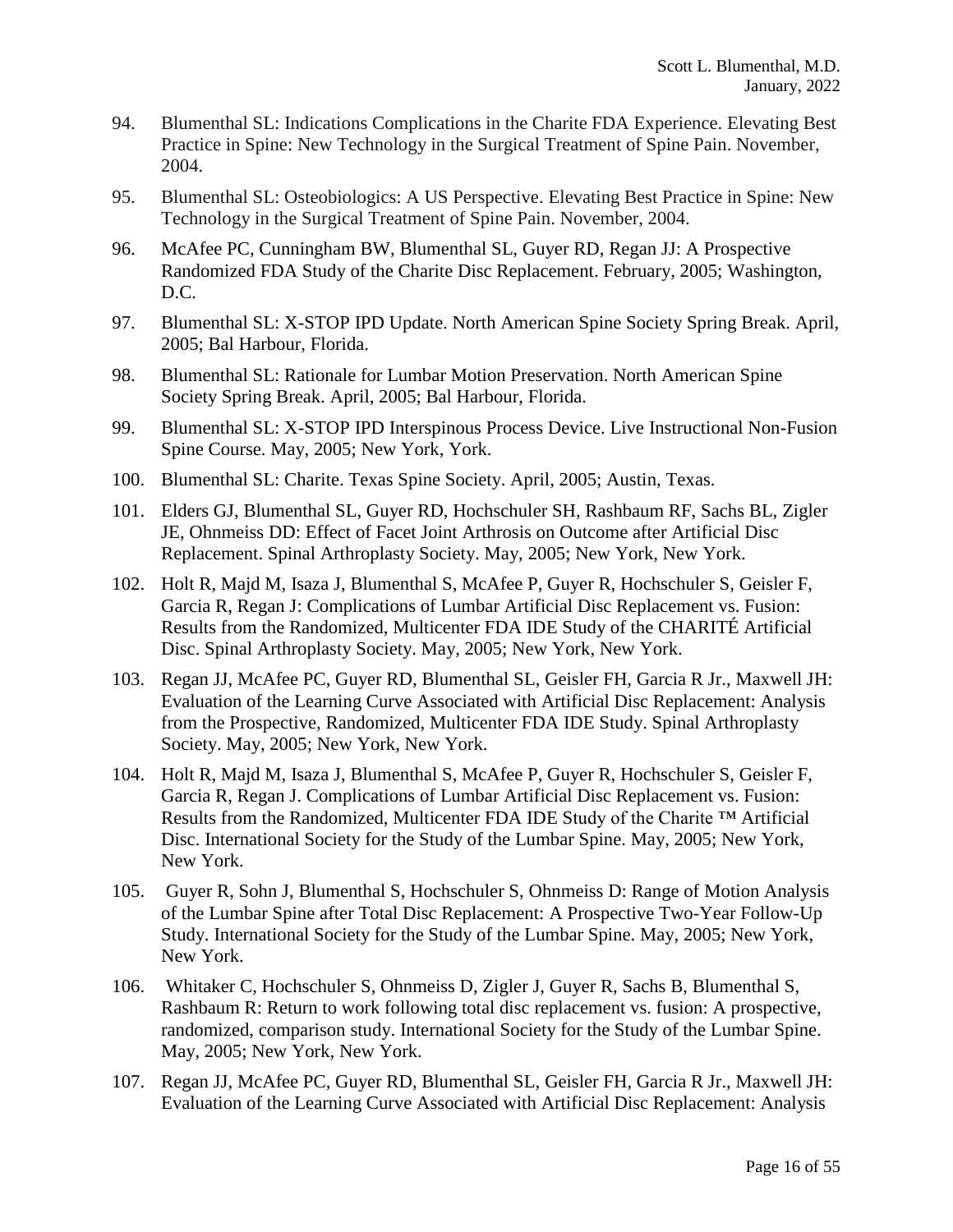from the Prospective, Randomized, Multicenter FDA IDE Study. International Meeting on Advanced Spine Techniques (IMAST). July, 2005; Banff, Alberta, Canada.

- 108. McAfee, PC, Geisler FH, Saidy S, Regan JJ, Guyer RD, Blumenthal SL, Fedder I, Tortolani J, Cunningham B: Revisibility of the CHARITÉ Artificial Disc Replacement— Analysis of 347 Patients Enrolled in the US IDE Study of the CHARITÉ Artificial Disc. International Meeting on Advanced Spine Techniques (IMAST). July, 2005; Banff, Alberta, Canada.
- 109. Holt RT, Majd ME, Isaza JE, Blumenthal SL, McAfee PC, Guyer RD, Hochschuler SH: Complications of Lumbar Artificial Disc Replacement vs. Fusion: Results from The Randomized, Multicenter FDA IDE Study of the Charite Artificial Disc. International Meeting on Advanced Spine Techniques (IMAST). July, 2005; Banff, Alberta, Canada.
- 110. Guyer RD, Blumenthal SL, Hochschuler SH, McAfee PC, Regan JJ, Ohnmeiss DD: Prospective Randomized Comparison of Total Disc Replacement to Fusion a 24 Month Follow-up FDA Regulated Study. World Spine. August, 2005; Rio de Janeiro, Brazil.
- 111. Blumenthal SL, McAfee PC, Guyer RD, Hochschuler SH, Garcia R Jr., Regan JJ, Ohnmeiss DD: Prospective Randomized Comparison of Total Disc Replacement to Fusion A 24-month Follow-Up FDA Regulated Study Combined with 720. EuroSpine. September, 2005; Barcelona, Spain.
- 112. Holt RT, Blumenthal SL, McAfee PC, Majd ME, Guyer RD, Isaza JE, Hochschuler SH, Geisler FH, Garcia R Jr., Regan JJ, Ohnmeiss DD: Complications and Clinical Outcome of Lumbar Artificial Disc Replacement vs. Fusion: Results from the Randomized, Multicenter FDA IDE Study of the CHARITÉ Artificial Disc. EuroSpine. September, 2005; Barcelona, Spain.
- 113. McAfee P, Geisler F, Regan J, Blumenthal SL, Guyer R, Fedder I, Tortolani J, Cunningham B, Saiedy S: Revisibility of the Charite Artificial Disc Replacement: Analysis of 347 Patients Enrolled in the US IDE Study of the Charite Artificial Disc. North America Spine Society. Sept-Oct, 2005; Philadelphia, Pennsylvania.
- 114. Holt RT, Majd M, Isaza J, Blumenthal S, McAfee P, Guyer R, Hochschuler S, Geisler F, Garcia R, Regan J: Complications of Lumbar Artificial Disc Replacement vs. Fusion: Results from The Randomized, Multicenter FDA IDE Study of the Charite Artificial Disc. North America Spine Society. Sept-Oct, 2005; Philadelphia, Pennsylvania.
- 115. Geisler FH, McAfee PC, Saiedy S, Moore S, Blumenthal SL, Guyer RD, Regan JJ: The Revisibility of the CHARITE´ Artificial Disc: Analysis of 688 Consecutive Patients from a Prospective, Randomized, Multicenter IDE Trial. Congress of Neurological Surgeons. October, 2005; Boston, Massachusetts.
- 116. Geisler FH, Holt RT, Majd ME, Isaza J, Blumenthal SL, McAfee PC, Guyer RD, Hochschuler SH, Garcia R, Regan JJ: Complications of Lumbar Artificial Disc Replacement versus Fusion: Results from the Randomized, Multicenter Food and Drug Administration Investigational Device Exemption Study of the CHARITE´ Artificial Disc. Congress of Neurological Surgeons. October, 2005; Boston, Massachusetts.
- 117. Blumenthal SL: Total Disc Replacement. Disorders of the Spine. January, 2006; Whistler, Canada.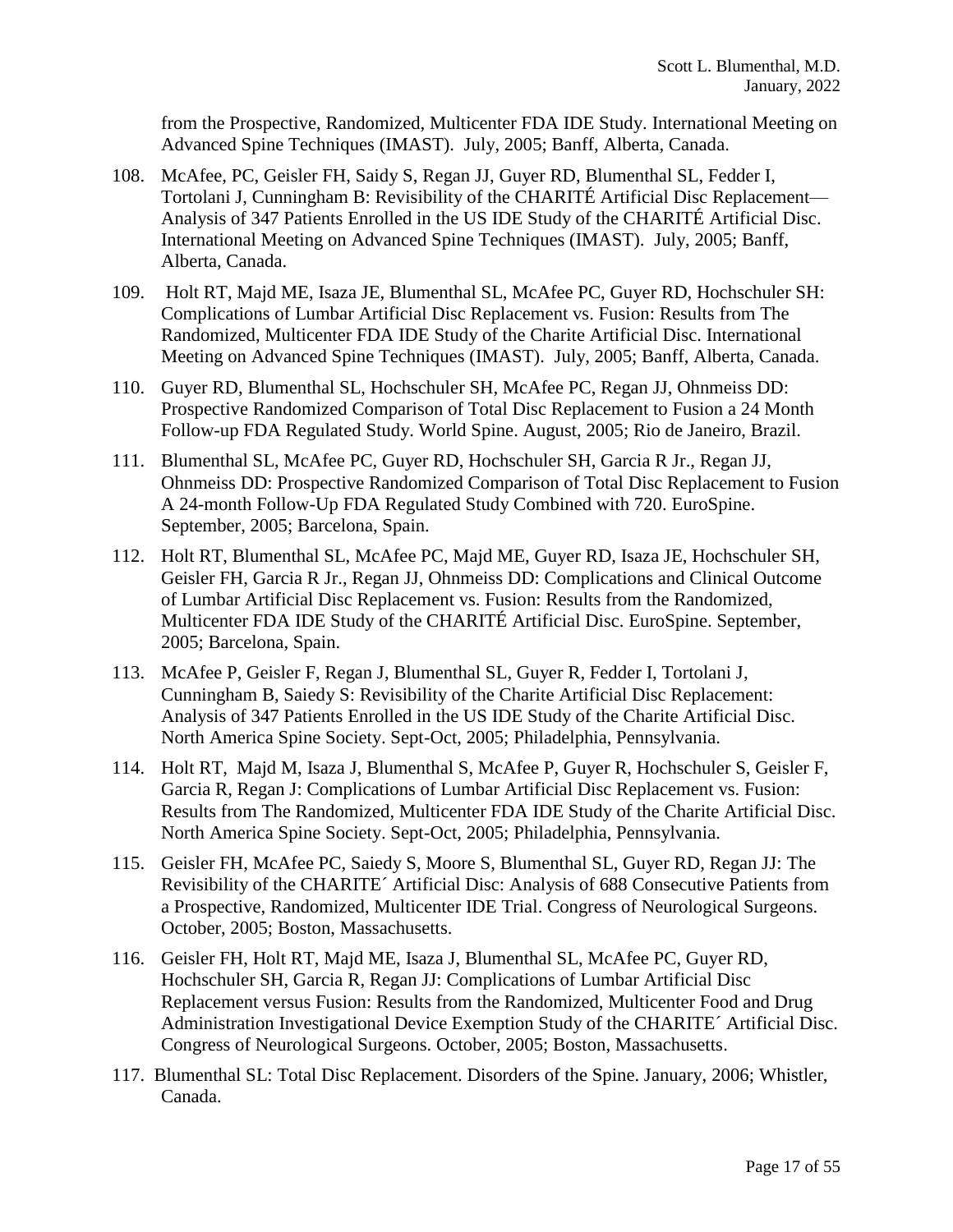- 118. Blumenthal S: 5-year Follow-up of Patients Enrolled in the Charite Artificial Disc IDE Study. Spine Arthroplasty Summit. February, 2006; Salt Lake City, Utah.
- 119. Blumenthal SL: Intervertebral Disk Replacement: Perspectives on the Charité Prosthesis. Symposium: Orthopaedic Surgery 2006: At the Leading Edge. American Academy of Orthopaedic Surgeons. March, 2006; Chicago, Illinois.
- 120. Blumenthal SL: Total Disc Replacement. Preservation of Motion in the Spine. April, 2006; Duck Key, Florida.
- 121. Geisler F, Blumenthal S, Guyer R, McAfee P, Regan J: Alternative Statistical Testing Demonstrates Superiority of Lumbar Arthroplasty Clinical Outcomes at 2 Years vs. Fusion for the Treatment of One-Level Lumbar Degenerative Disc Disease at L4-5 or L5- S1. Spine Arthroplasty Society. May, 2006; Montreal, Canada.
- 122. Siddiqui S, Guyer R, Zigler J, Ohnmeiss D, Blumenthal S, Sachs B, Hochschuler S: Factors Related to the 20 Best and 20 Worst 24-months Outcomes of Total Disc Replacement in Prospective FDA-regulated Trials. Spine Arthroplasty Society. May, 2006; Montreal, Canada.
- 123. Lhamby J, Guyer R, Zigler J, Blumenthal S, Sachs B, Hochschuler S, Rashbaum R, Ohnmeiss D: Patients Undergoing Total Disc Replacement with Spinal Fusion at Different Lumbar Levels. International Society for the Study of the Lumbar Spine. June, 2006; Bergen, Norway.
- 124. McAfee, P, Geisler F, Saiedy S, Moore S, Regan J, Guyer R, Blumenthal S, Fedder I, Tortolani J, Cunningham B: Revisibility of the Charité Artificial Disc Replacement - Analysis of 688 Patients Enrolled in the US IDE Study of the Charité Artificial Disc. International Society for the Study of the Lumbar Spine. June, 2006; Bergen, Norway.
- 125. Lhamby J, Guyer R, Zigler J, Blumenthal S, Sachs B, Hochschuler S, Rashbaum R, Ohnmeiss D: Patients Undergoing Total Disc Replacement with Spinal Fusion at Different Lumbar Levels. Spine Across the Sea. July, 2006; Maui, Hawaii.
- 126. Siddiqui S, Guyer R, Zigler J, Ohnmeiss D, Blumenthal S, Sachs B, Hochschuler S: Factors Related to the 20 Best and 20 Worst 24-months Outcomes of Total Disc Replacement in Prospective FDA-regulated Trials. Spine Across the Sea. July, 2006; Maui, Hawaii.
- 127. Guyer RD, Blumenthal SL, Geisler FH, McAfee PC, Regan JJ: The First Year Following FDA Approval of the CHARITÉ Artificial Disc: "Real World" Adverse Events Outside an IDE Study Environment. Spine Across the Sea. July, 2006; Maui, Hawaii.
- 128. Siddiqui S, Hochschuler SH, Guyer RD, Zigler JE, Ohnmeiss DD, Blumenthal SL, Sachs BL, Rashbaum RF, Craig L: Factors Related to the 20 Best and 20 Worst 24-month Outcomes of Total Disc Replacement in Prospective FDA-regulated Trials. International Meeting on Advanced Spine Techniques (IMAST). July, 2006; Athens, Greece.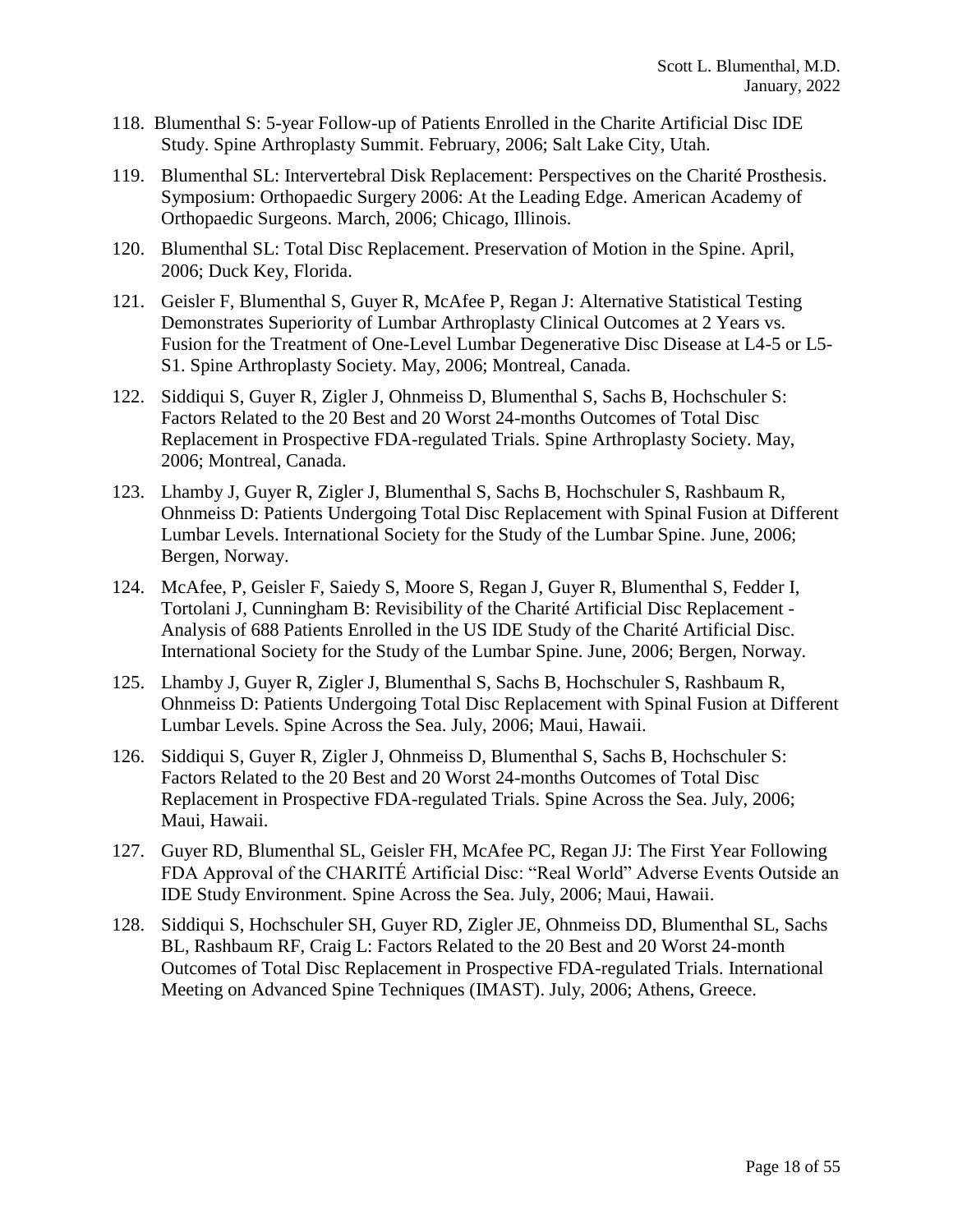- 129. Blumenthal SL, Banco RJ, Bitan FD, Cappuccino A, Geisler FH, Guyer RD, Hochschuler SH, Holt RT, Jenis LG, Majd ME, McAfee PC, Mullin BB, Regan JJ, Stadlan NY, Tromanhauser SG, Wong DC: Lumbar Arthroplasty vs. Anterior Interbody Fusion at One-Level: Clinical Results at 5-Year Follow-up from the IDE Study of the CHARITÉ Artificial Disc. International Meeting on Advanced Spine Techniques (IMAST). July, 2006; Athens, Greece.
- 130. Blumenthal SL, Guyer RD, Geisler FH, McAfee PC, Regan JJ: The First Year Following FDA Approval of the CHARITÉ Artificial Disc: "Real World" Adverse Events Outside an IDE Study Environment. International Meeting on Advanced Spine Techniques (IMAST). July, 2006; Athens, Greece.
- 131. Siddiqui S, Guyer RD, Zigler JE, Ohnmeiss DD, Blumenthal SL, Craig L, Sachs BL, Hochschuler SH, Rashbaum RF: Factors Related to the 20 Best and 20 Worst 24-month Outcomes of Total Disc Replacement in Prospective FDA-regulated Trials. North American Spine Society. September, 2006; Seattle, Washington.
- 132. Guyer RD, Blumenthal SL, Geisler FH, McAfee PC. One-Level Lumbar Arthroplasty in Patients 18-45 Years of Age vs. Patients 46-60 Years of Age: Is There a Difference in Clinical Outcome? North American Spine Society. September, 2006; Seattle, Washington.
- 133. Blumenthal SL, Guyer RD, Geisler FH, McAfee PC, Regan JJ: The First Year Following FDA Approval of the CHARITÉ Artificial Disc: Real World Adverse Events Outside an IDE Study Environment. Spine Society of Europe (EuroSpine). October, 2006; Istanbul, Turkey.
- 134. Blumenthal SL: Motion Preservation and Artificial Disk Technology: What Did the FDA IDE Data Demonstrate about TDR? Disorders of the Spine. January, 2007; Whistler, Canada.
- 135. Blumenthal S: Rationale for Arthroplasty. Controversies in Spine Surgery. February 2007; Cancun, Mexico.
- 136. Blumenthal SL, Lumbar Artificial Discs (panel presentation). North American Spine Society Spring Break. March, 2007; Phoenix, Arizona.
- 137. Blumenthal SL: Cervical Controversies (panel presentation). North American Spine Society Spring Break. March, 2007; Phoenix, Arizona.
- 138. Guyer RD, McAfee PC, Banco RJ, Bitan FD, Cappuccino A, Geisler FH, Hochschuler SH, Holt RT, Jenis LG, Majd ME, Mullin BB, Regan JJ, Stadlan NY, Tromanhauser SG, Wong DC, Blumenthal SL: Lumbar Arthroplasty vs. Anterior Interbody Fusion at Onelevel Clinical Results at 5-year Follow-up from the IDE Study of Charite Artificial Disc. Spine Arthroplasty Society. May, 2007; Berlin, Germany.
- 139. Blumenthal SL, Geisler F, Zigler JE, Guyer RD, Ohnmeiss DD: Similarities and Differences in Clinical and Radiographic Outcomes of Two US IDE Trials for Lumbar Disc Replacement. Spine Arthroplasty Society. May, 2007; Berlin, Germany.
- 140. Cunningham BW, DeMuth G, McAfee PC, Scott-Young M, Yoon K, Blumenthal S, Guyer R, Geisler F, Regan J, Conix JB, Hess R, Pimenta L, Diaz R, Fedder I, Tortolani PJ: Survivor Analysis of the Charite Artificial Disc: Review of 1,938 Patients from Eight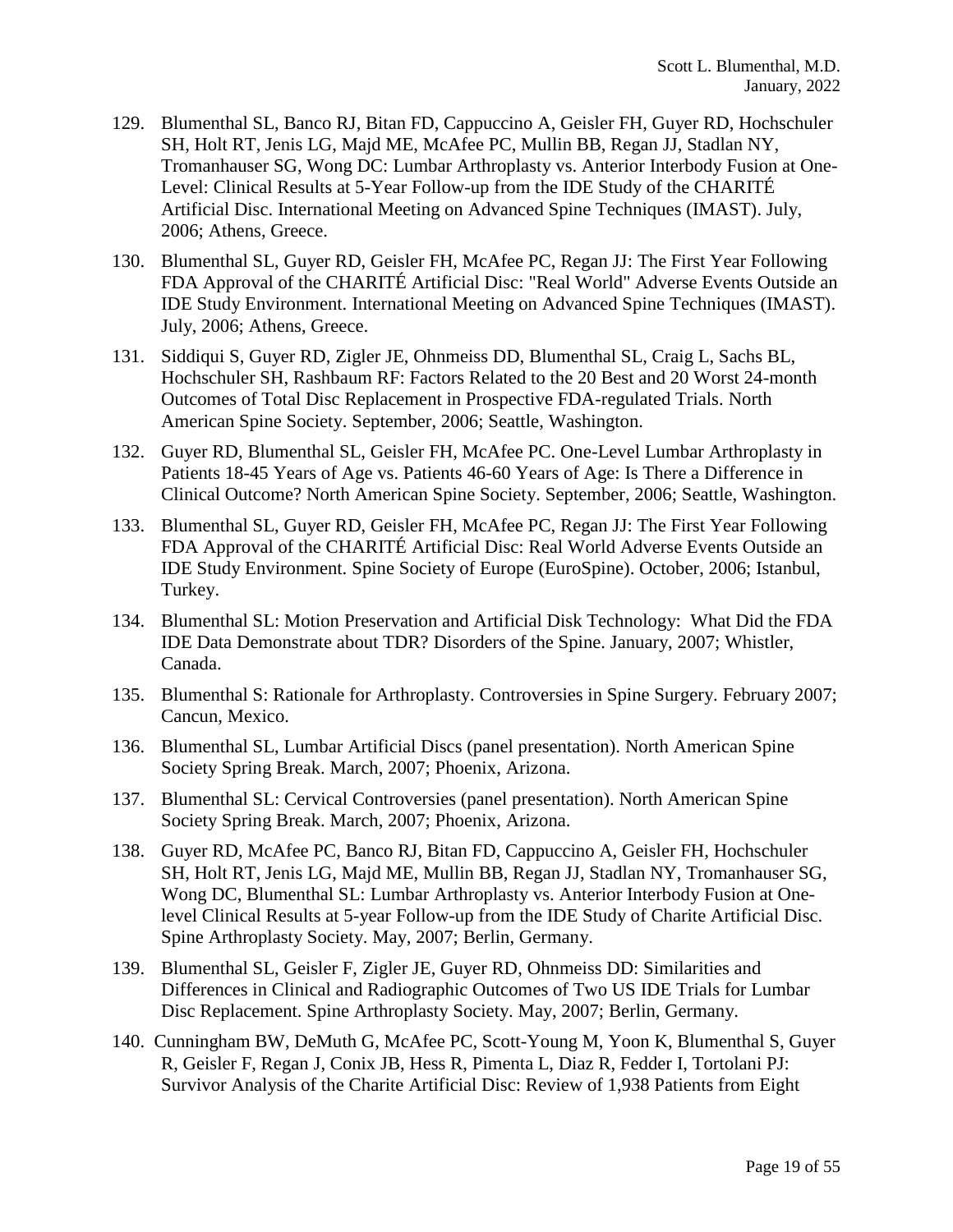Leading International Spine Centers. Spine Arthroplasty Society. May, 2007; Berlin, Germany.

- 141. Blumenthal SL: 5 Year Outcomes of CHARITE TDR and Comparison of Charite and ProDisc-L IDE Investigations. (Precourse) Spine Arthroplasty Society. May, 2007; Berlin, Germany.
- 142. Geisler FH, Guyer RD, Blumenthal SL, McAfee PC, Cappuccino A, Bitan F, Regan JJ: The Effect of Previous Surgery on Clinical Outcome Following One-level Lumbar Arthroplasty. Spine Arthroplasty Society. May, 2007; Berlin, Germany.
- 143. Geisler FH, Guyer RD, Blumenthal SL, McAfee PC, Cappuccino A, Bitan F, Regan JJ: Evidence for One-Level Lumbar Arthroplasty or Arthrodesis for Degenerative Disc Disease: A Comparison of Two Lumbar Arthroplasty IDE Studies with 2-year Follow-Up. Spine Arthroplasty Society. May, 2007; Berlin, Germany.
- 144. Blumenthal SB, Zigler JE, Guyer RD, Ohnmeiss DD: Comparison of Charite vs. ProDisc for the Treatment of Single-level Symptomatic Disc Degeneration: Prospective Data from One Center. International Society for the Study of the Lumbar Spine. June, 2007; Hong Kong, China.
- 145. Guyer RD, Blumenthal SL, Hochschuler SH, Ohnmeiss DD: A Prospective Randomized Study Comparing Two Lumbar Total Disc Replacement Devices. International Meeting on Advanced Spinal Techniques (IMAST). July, 2007; Paradise, Bahamas.
- 146. Bosita RV, Banco RJ, Blumenthal SL, Buckley R, Cappuccino A, Demakas JJ, Garden MS, Geisler F, Jenis LG, Laich DT, Lazar RD, Puccio ST, Thalgott J, Tromanhauser SG. Performance and Safety of the STALIF Device for Anterior Lumbar Interbody Fusion. International Meeting on Advanced Spinal Techniques (IMAST). July, 2007; Paradise, Bahamas.
- 147. Cunningham BW, Demuth G, McAfee PC, Scott-Young M, Yoon, KJ, Blumenthal SL, Guyer RD, MD, Geisler F, Regan JJ, Conix B, Hes R, Pimenta L, Diaz R, Fedder RL, Tortolani J. Survivorship Analysis of the CHARITE Artificial Disc: Review of 1,938 Patients from Eight Leading International Spine Centers. International Meeting on Advanced Spinal Techniques (IMAST). July, 2007; Paradise, Bahamas.
- 148. McAfee PC, Cunningham BW, Geisler F, Guyer RD, Blumenthal SL, MD, Cappuccino A, Regan JJ: A Comparison of In Vivo and In Vitro Range of Motion Distribution Following One-Level Lumbar Arthroplasty —2 to 5 year Radiographic Follow-up of 375 Consecutive Patients Enrolled in the CHARITÉ Artificial Disc FDA Level I Pivotal Trial. International Meeting on Advanced Spinal Techniques (IMAST). July, 2007; Paradise, Bahamas.
- 149. Guyer RD, Lhamby J, Ohnmeiss DD, Zigler J, Blumenthal S: Total Disc Replacement and Fusion at Different Lumbar Levels in the Same Patient. World Spine. July, 2007; Istanbul, Turkey.
- 150. Blumenthal SL, Guyer RD, Ohnmeiss DD, Sachs BL, Hochschuler SH, Rashbaum RF: Comparison of Charite Vs. ProDisc for the Treatment of Single-level Symptomatic Disc Degeneration: Prospective Data from One Center. Spine Society of Europe. October, 2007; Brussels, Belgium.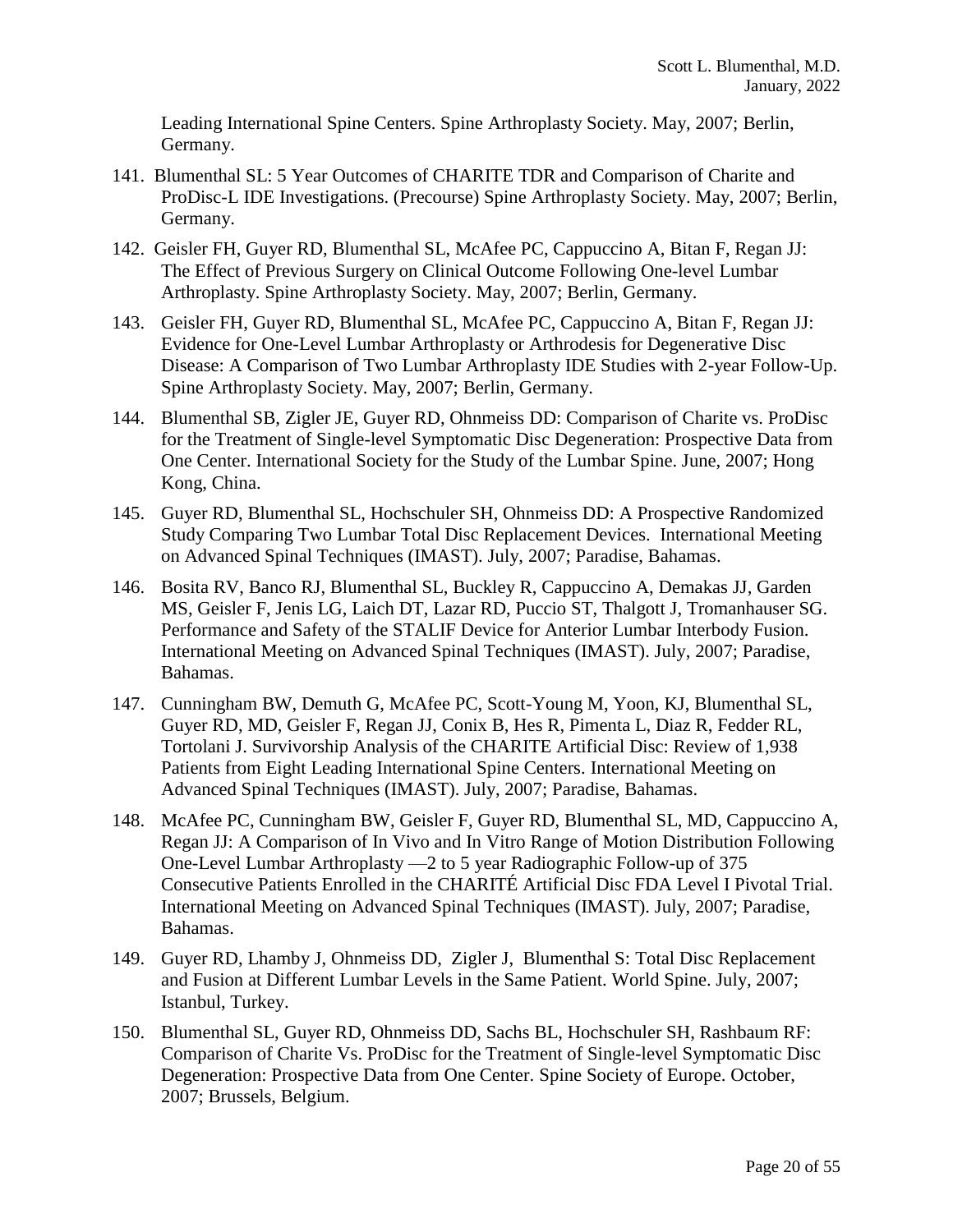- 151. Guyer RD, McAfee PC, Banco RJ, Bitan FD, Cappuccino A, Geisler FH, Hochschuler SH, Holt RT, Jenis LG, Majd ME, Mullin BB, Regan JJ, Stadlan NY, Tromanhauser SG, Wong DC, Blumenthal SL: Lumbar Arthroplasty vs. Anterior Interbody Fusion at Onelevel Clinical Results at 5-year Follow-up from the IDE Study of Charite Artificial Disc. North American Spine Society. October, 2007; Austin, Texas.
- 152. Cunningham BW, Demuth G, McAfee PC, Scott-Young M, Yoon, KJ, Blumenthal SL, Guyer RD, MD, Geisler F, Regan JJ, Conix B, Hes R, Pimenta L, Diaz R, Fedder RL, Tortolani J. Survivorship Analysis of the CHARITE Artificial Disc: Review of 1,938 Patients from Eight Leading International Spine Centers. North American Spine Society. October, 2007; Austin, Texas.
- 153. Blumenthal S, Roush T, Guyer R, Ohnmeiss D: Analysis of Hybrid (Total Disc Replacement / Fusion Constructs) in the Lumbar Spine: A Comparison with Two-Level Total Disc Replacement. Asia Pacific Spine Arthroplasty Society. January, 2008; Seoul, South Korea.
- 154. Guyer R, Cappuccino A, Blumenthal S: A Prospective Randomized Comparison of Two Lumbar Total Disc Replacements. Asia Pacific Spine Arthroplasty Society. January, 2008; Seoul, South Korea.
- 155. Blumenthal SL: Surgical Treatments for Single-Level L5-S1 DDD: TDR vs. Fusion. Asia Pacific Spine Arthroplasty Society. January, 2008; Seoul, South Korea.
- 156. Blumenthal SL: Total Disc Arthroplasty Update. Neuroscience Lecture Series. February, 2008; Plano, Texas.
- 157. McAfee PC, Blumenthal SL, Guyer RD, Holt RT, Majd ME, Geisler FH, Banco RJ: Prospective, Randomized, Multicenter FDA IDE Study of Charité™ Artificial Disc vs. Lumbar Fusion: Effect at 5-Year Follow-up of Prior Surgery on Clinical Outcomes following Lumbar Arthroplasty. Congress of Neurological Surgeons/American Association of Neurological Surgeons. February, 2008; Orlando, Florida.
- 158. Guyer RD, McAfee PC, Hochschuler SH, Holt RT, Majd ME, Blumenthal SL, Regan JJ, Geisler FH, Banco RJ, Jenis L, Wong D, Capuccino A, Tromanhauser SG, Bitan F, Stadlan N: Prospective, Randomized, Multicenter Food and Drug Administration Investigational Device Exemption Study of Lumbar Total Disc Replacement with the Charité™ Artificial Disc Versus Lumbar Fusion 5-Year Follow-up. Congress of Neurological Surgeons/American Association of Neurological Surgeons. February, 2008; Orlando, Florida.
- 159. Banco RJ, Geisler FH, Guyer RD, Hetzell B, Holt RT, Majd ME: Prospective, Randomized, Multicenter FDA IDE Study of CHARITÉ Artificial Disc vs. Lumbar Fusion: Effect at 5-year Follow-up of Age on Clinical Outcomes Following Lumbar Arthroplasty. Congress of Neurological Surgeons/American Association of Neurological Surgeons. February, 2008; Orlando, Florida.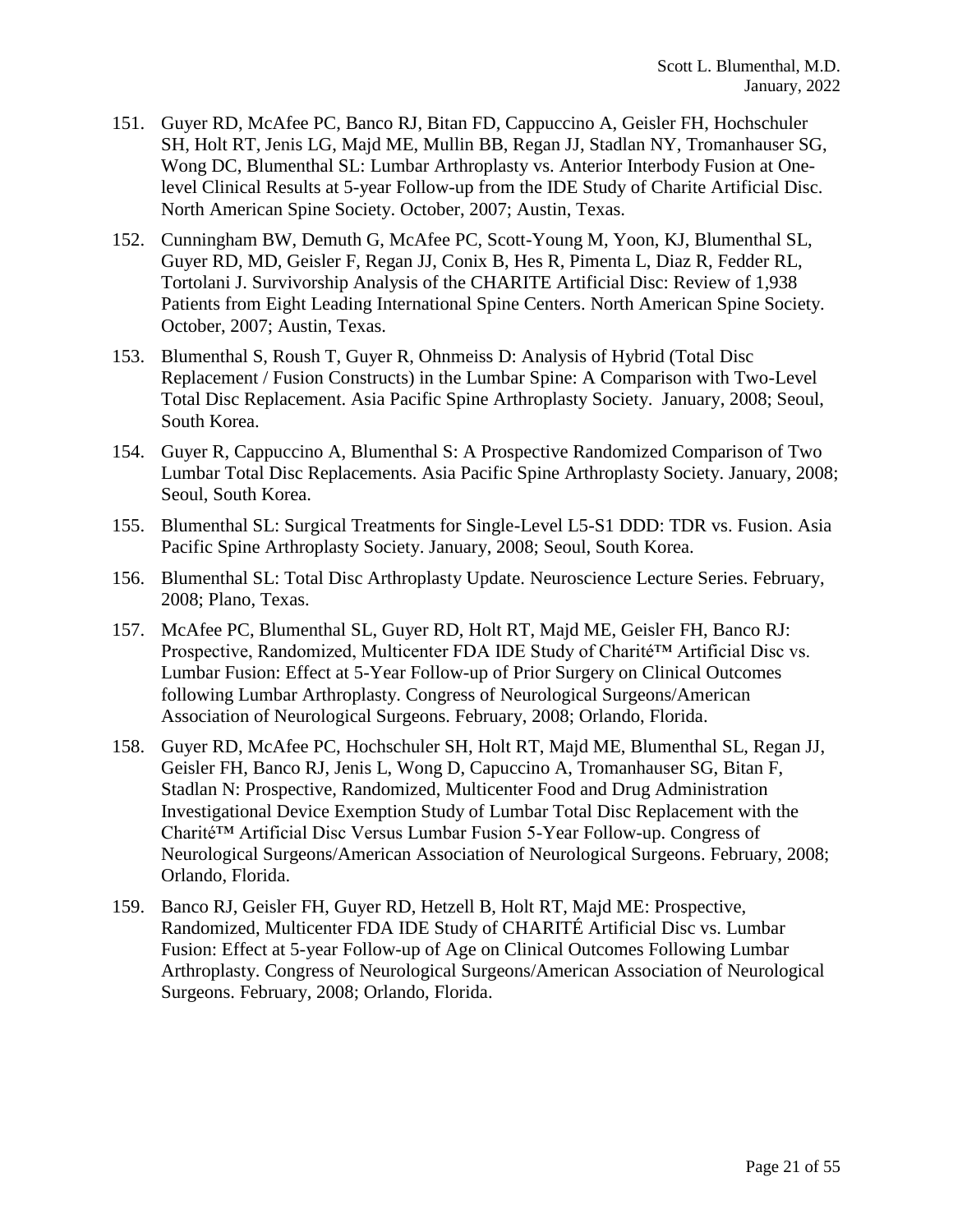- 160. Regan JJ, Banco RJ, Blumenthal SL, Jenis LG, Geisler FH, Holt RT, Majd ME, Hetzell B: Prospective, Randomized, Multicenter Food and Drug Administration Investigational Device Exemption Study of Lumbar Total Disc Replacement with the Charité<sup>TM</sup> Artificial Disc versus Lumbar Fusion: Comparison of the Clinical Outcome of Patients Implanted at L4-L5 vs. L5-S1. Congress of Neurological Surgeons/American Association of Neurological Surgeons. February, 2008; Orlando, Florida.
- 161. Geisler FH, McAfee PC, Banco RJ, Blumenthal SL, Guyer RD, Holt RT, Majd ME: Prospective, Randomized, Multicenter FDA IDE Study of CHARITÉ Artificial Disc vs. Lumbar Fusion: Effect at 5-year Follow-up of Prior Surgery on Clinical Outcomes Following Lumbar Arthroplasty. Congress of Neurological Surgeons/American Association of Neurological Surgeons. February, 2008; Orlando, Florida.
- 162. Guyer, RD, Cappuccino A, Blumenthal SL: A Prospective Randomized Comparison of Two Lumbar Total Disc Replacements. Spine Arthroplasty Society. May, 2008; Miami, Florida.
- 163. Geisler FH, Banco R, Blumenthal SL, Guyer RD, McAfee PC, Holt RT, Majd ME, Regan JJ: Prospective, Randomized, Multicenter FDA IDE Study of CHARITÉ Artificial Disc vs. Lumbar Fusion: Effect at 5-year Follow-up of Prior Discectomy on Clinical Outcomes Following Lumbar Arthroplasty. Spine Arthroplasty Society. May, 2008; Miami, Florida.
- 164. McAfee PC, Banco RJ, Blumenthal SL, Geisler FH, Guyer RD, Holt RT, Majd ME: Prospective, Randomized, Multicenter FDA IDE Study of Charite Artificial Disc Vs. Lumbar Fusion: Effect at 5-Year Follow-up of Prior Surgery on Clinical Outcomes Following Lumbar Arthroplasty. Eurospine. May, 2008; Geneva, Switzerland.
- 165. Guyer RD, Lauryssen C, Blumenthal SL: A Prospective Randomized Comparison of Cervical Total Disc Replacement to Anterior Cervical Fusion. North American Spine Society SpineWeek. May, 2008; Geneva, Switzerland.
- 166. Guyer RD, Cappuccino A, Blumenthal SL: A Prospective Randomized Comparison of Two Lumbar Total Disc Replacements. North American Spine Society SpineWeek. May, 2008; Geneva, Switzerland.
- 167. Li B, Guyer RD, Blumenthal SL, Zigler JE, Ohnmeiss DD: Does Pre-Operative Disc Height Affect Outcome of Lumbar Total Disc Replacement? International Meeting on Advanced Spinal Techniques (IMAST). July, 2008; Hong Kong, China.
- 168. Guyer RD, Geisler FH, Holt RT, Majd ME, Regan JJ, Wong DC, Jenis LG, Banco RJ, Blumenthal SL, DeMuth GE, Hetzell BC: The Impact of Postoperative Disc Height Following Arthroplasty on Long-term Clinical and Radiographic Outcomes – A 5-Year Follow-up Study. International Meeting on Advanced Spinal Techniques (IMAST). July, 2008; Hong Kong, China.
- 169. Regan JJ, Banco RJ, Blumenthal SL, Jenis LG, Geisler FH, Holt RT, Majd ME, Hetzell B: Prospective, Randomized, Multicenter FDA IDE Study of CHARITÉ Artificial Disc vs. Lumbar Fusion: Comparison of the Clinical Outcome of Patients Implanted at L4-L5 vs. L5-S1. International Meeting on Advanced Spinal Techniques (IMAST). July, 2008; Hong Kong, China.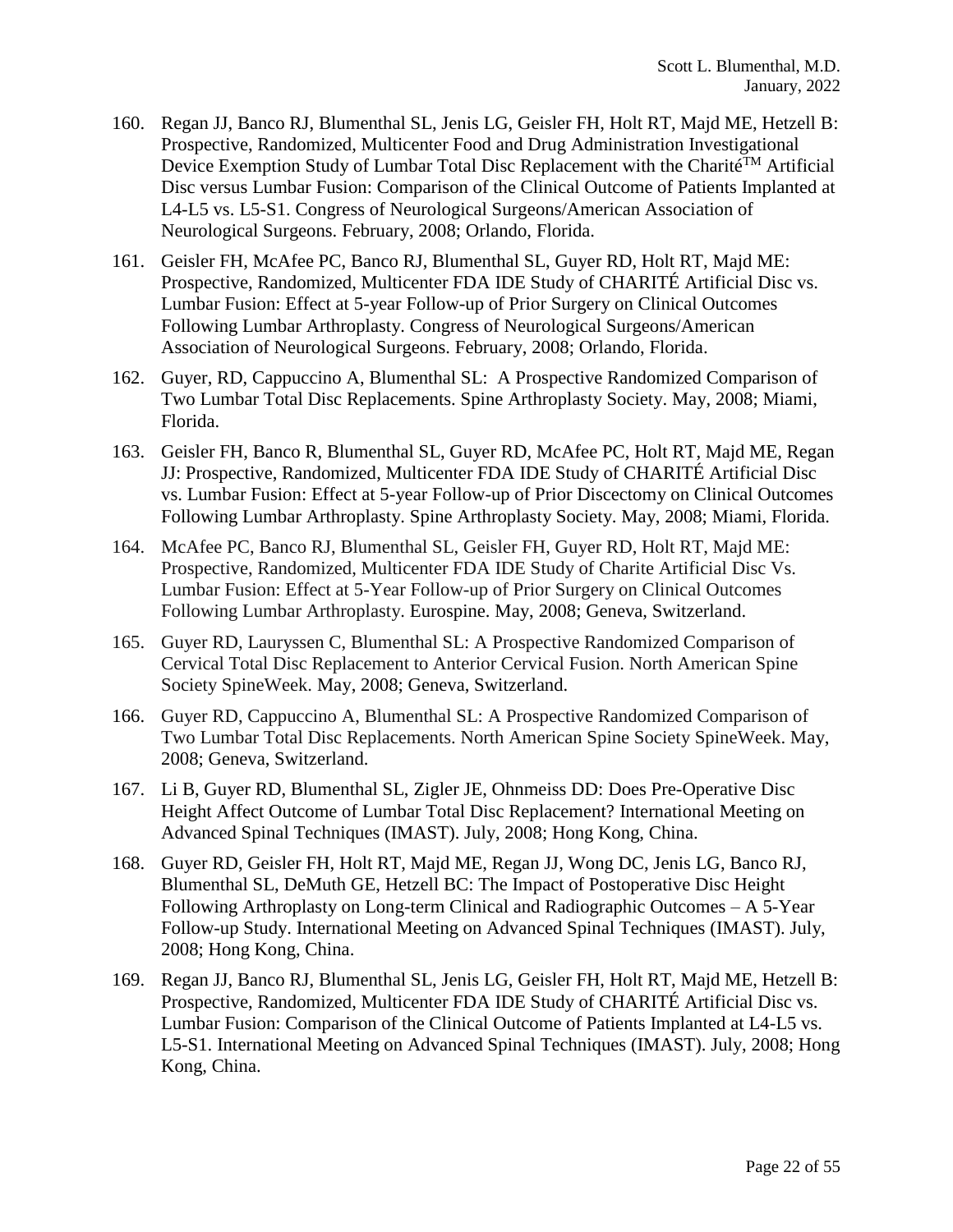- 170. Guyer RD, McAfee PC, Banco RJ, Bitan FD, Cappuccino A, Geisler FH, Hochschuler SH, Holt RT, Jenis LG, Majd ME, Regan JJ, Stadlan NY, Tromanhauser SG, Wong DC, Blumenthal SL: Prospective, Randomized, Multicenter, Food and Drug Administration Investigational Device Exemption Study of Lumbar Total Disc Replacement with the Charite Artificial Disc versus Lumbar Fusion – 5 Year Follow-up. International Meeting on Advanced Spinal Techniques (IMAST). July, 2008; Hong Kong, China.
- 171. McAfee PC, Banco RJ, Blumenthal SL, Geisler FH, Guyer RD, Holt RT, Majd ME: Prospective, Randomized, Multicenter FDA IDE Study of CHARITÉ Artificial Disc vs. Lumbar Fusion: Effect at 5-year Follow-up of Prior Surgery on Clinical Outcomes Following Lumbar Arthroplasty. International Meeting on Advanced Spinal Techniques (IMAST). July, 2008; Hong Kong, China.
- 172. Geisler FH, Banco RJ, Blumenthal SL, Guyer RD, McAfee PC, Holt RT, Majd ME, Regan JJ: Prospective, Randomized, Multicenter FDA IDE Study of CHARITÉ Artificial Disc vs. Lumbar Fusion: Effect at 5-year Follow-up of Prior Discectomy on Clinical Outcomes Following Lumbar Arthroplasty. International Meeting on Advanced Spinal Techniques (IMAST). July, 2008; Hong Kong, China.
- 173. Blumenthal SL, Ohnmeiss DD, Guyer RD, Hochschuler SH: Analysis of Total Disc Replacement Outcomes When Applying MCID (Minimal Clinically Important Difference) Criteria. International Meeting on Advanced Spinal Techniques (IMAST). July, 2008; Hong Kong, China.
- 174. Majd ME, Holt RT, Guyer RD, Banco RJ, Geisler FH, Jenis LG, Regan JJ, Wong DC, Blumenthal SL: Two- and Five-year Lumbar Index-level Motion Following Arthroplasty: Impact of Heterotopic Ossification. International Meeting on Advanced Spinal Techniques (IMAST). July, 2008; Hong Kong, China.
- 175. Guyer RD, Cappucino A, Blumenthal S: A Prospective Randomized Comparison of Two Lumbar Total Disc Replacements. North American Spine Society. October, 2008; Toronto, Canada.
- 176. Guyer RD, Geisler F, Majd M, Holt RT, Regan J, Blumenthal S, Wong D, Jenis L, Banco R: The Impact of Preoperative DEXA Scores Following Arthroplasty on Long-term Clinical and Radiographic Outcomes – a 5-Year Follow-up Study. North American Spine Society. October, 2008; Toronto, Canada.
- 177. Blumenthal SL: Why Preserving Motion? Brussels International Spine Symposium (BISS). November, 2008; Brussels, Belgium.
- 178. Blumenthal SL: Fusion Topping. Brussels International Spine Symposium (BISS). November, 2008; Brussels, Belgium.
- 179. Blumenthal SL: Oxiplex Reduces Post Surgical Back Pain, Leg Pain and Associated Symptoms 6 Months Following Single-level Lower Lumbar Laminectomy for Removal of a Herniated Disc. Spine Society of Australia. April, 2009; Brisbane, Australia.
- 180. Majd ME, Holt RT, Guyer RD, Banco RJ, Geisler FH, Jenis LG, Regan JJ, Wong DC, Blumenthal SL: Two- and Five-year Lumbar Index-Level Motion Following Arthroplasty: Impact of Heterotopic Ossification. Spine Society of Australia. April, 2009; Brisbane, Australia.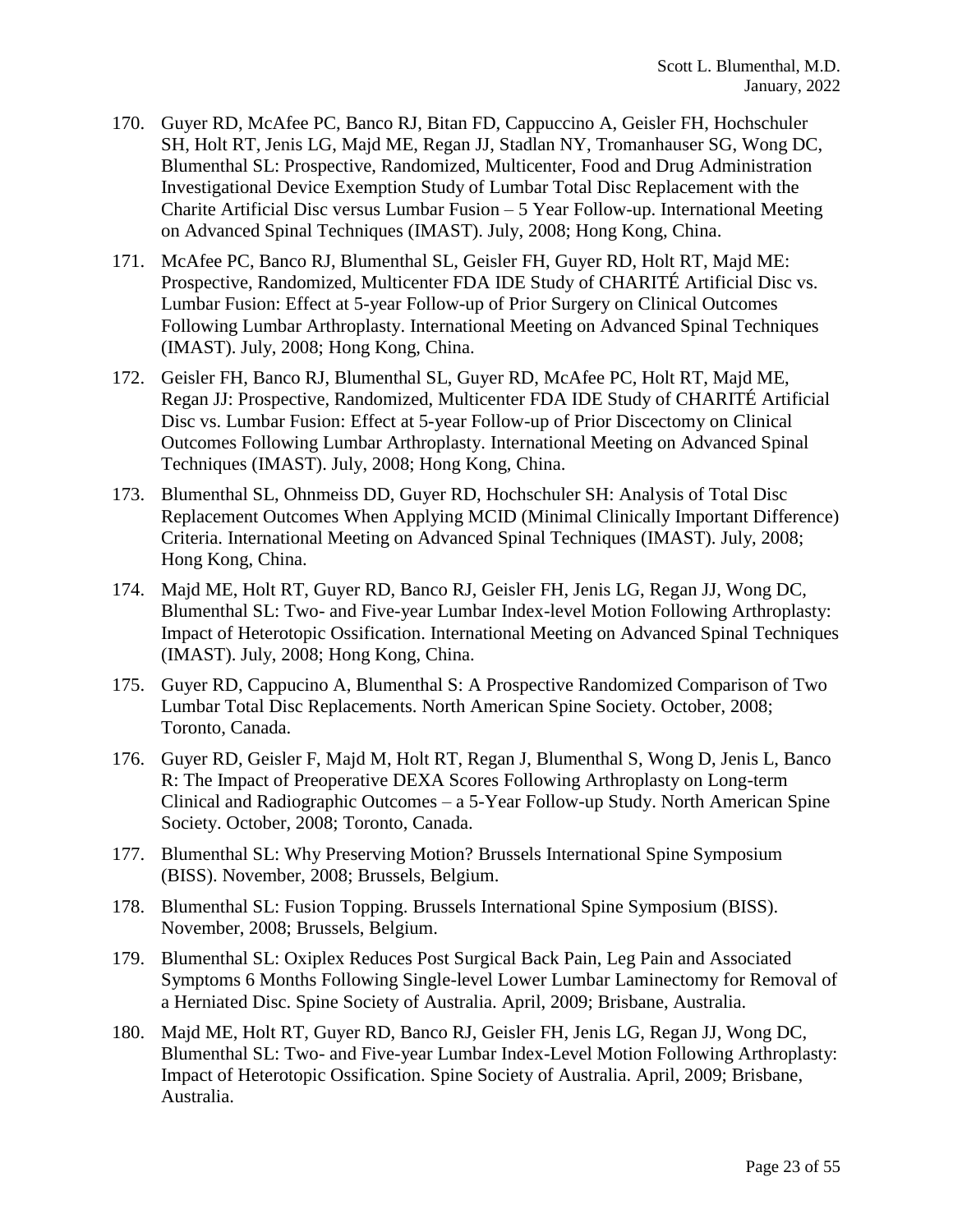- 181. Guyer RD, Auer B, Zigler JE, Ohnmeiss DD, Blumenthal SL: Relationship between Endplate Morphology and Clinical Outcome of Single-Level Lumbar Disc Arthroplasty. Lumbar Spine Research Society. April, 2009; Chicago, Illinois.
- 182. Blumenthal SL: Charite Total Disc Replacement. Preservation of Motion in the Spine. April, 2009; Duck Key, Florida.
- 183. Zigler JE, Parkinson A, Guyer RD, Blumenthal SL, Ohnmeiss DD: Re-operations in Lumbar Total Disc Replacement: Experience with Our First Consecutive 800 Cases. Spine Arthroplasty Society. April-May, 2009; London, England.
- 184. Ohnmeiss DD, Guyer RD, Blumenthal SL, Zigler JE: Impact of Adverse Events on Outcome in Cervical Total Disc Replacement Trials. Spine Arthroplasty Society. April-May, 2009; London, England.
- 185. Guyer RD, Cappuccino A, Blumenthal SL: 24-month Follow-up of a Prospective Randomized Comparison of Two Lumbar Total Disc Replacements. Spine Arthroplasty Society. April-May, 2009; London, England.
- 186. Wong DC, Jenis LG, Guyer RD, Banco RJ, Geisler FH, Holt RT, Majd ME, Regan JJ, Blumenthal SL, DeMuth GE, Hetzell BC: Is Preoperative Disc Height a Contributing Factor in 5-year Success Rate with Arthrodesis and Arthroplasty? Spine Arthroplasty Society. April-May, 2009; London, England.
- 187. Guyer RD, Auer PB, Zigler JE, Ohnmeiss DD, Blumenthal SL: Relationship between Endplate Morphology and Clinical Outcome of Single-Level Lumbar Disc Arthroplasty. International Society for the Study of the Lumbar Spine. May, 2009; Miami, Florida.
- 188. Zigler JE, Parkinson A, Guyer RD, Blumenthal SL, Ohnmeiss DD: Re-operations in Lumbar Total Disc Replacement: Experience with Our First Consecutive 800 Cases. International Society for the Study of the Lumbar Spine. May, 2009; Miami, Florida.
- 189. Blumenthal SL: Why Artificial Disc of the Lumbar Spine Run into a Predicament in Clinical Application. International Symposium on Orthopaedic Translational Research and Technical Advance. May, 2009; Shanghai, China.
- 190. Guyer RD, Auer PB, Zigler JE, Blumenthal SL, Ohnmeiss DD: Relationship between Endplate Morphology and Clinical Outcome of Single-Level Lumbar Disc Arthroplasty. Spine Across the Sea. July, 2009; Maui, Hawaii.
- 191. Zigler JE, Parkinson A, Guyer RD, Blumenthal SL, Ohnmeiss DD: Re-operations in Lumbar Total Disc Replacement: Experience with Our First Consecutive 800 Cases. Spine Across the Sea. July, 2009; Maui, Hawaii.
- 192. Zigler JE, Guyer RD, Ohnmeiss DD, Blumenthal SL: Anterior Re-operation at the Same Level Following Lumbar Total Disc Replacement. Spine Across the Sea. July, 2009; Maui, Hawaii.
- 193. Blumenthal S, Zigler J, Rodriguez M, Guyer RD, Ohnmeiss DD, Atanasov A: Cervical Disc Replacement vs. Anterior Cervical Fusion: Combined Results from Multiple Prospective, Randomized Studies at a Single Site. Spine Across the Sea. July, 2009; Maui, Hawaii.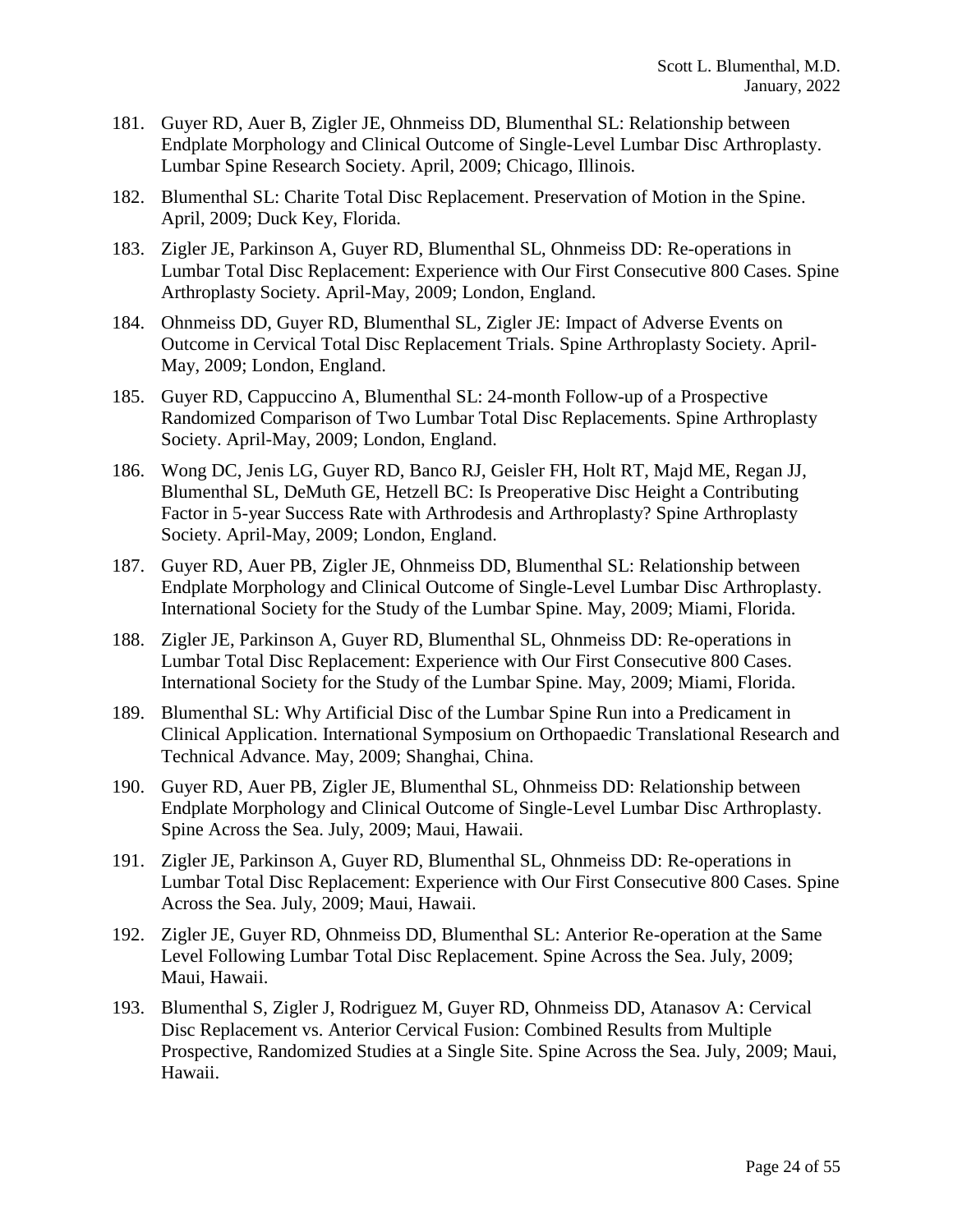- 194. Guyer RD, Pettine K, Blumenthal S, Duffy M: 24-month Follow-up of a Prospective, Randomized Study Comparing Two Lumbar Total Disc Replacements. Spine Across the Sea. July, 2009; Maui, Hawaii.
- 195. Zigler JE, Parkinson A, Guyer RD, Blumenthal SL, Ohnmeiss DD: Re-operations in Lumbar Total Disc Replacement: Experience with Our First Consecutive 800 Cases. International Meeting on Advanced Spine Techniques (IMAST). July, 2009; Vienna; Austria.
- 196. Saidy S, McAfee PC, Geisler FH, Moore S, Regan J, Guyer R, Blumenthal S, Fedder IL, Tortolani JP, Cunningham BW: Revision Following Lumbar Total Disc Replacement: Analysis of Reoperations in the U.S. IDE Study of Lumbar Arthroplasty. International Meeting on Advanced Spine Techniques (IMAST). July, 2009; Vienna; Austria.
- 197. Blumenthal S: Lumbar TDR. (Pre-Course: Section on Motion Technology). North American Spine Society. October, 2009; San Francisco, California.
- 198. Blumenthal SL: Oxioplex. Brussels International Spine Symposium. November, 2009; Brussels, Belgium.
- 199. Blumenthal SL: Anulex. Brussels International Spine Symposium. November, 2009; Brussels, Belgium.
- 200. Zigler JE, Blumenthal SL, Guyer RD, Atanasov A, Rodriguez M, Ohnmeiss DD: Comparison of Cervical Disc Replacement and Anterior Cervical Fusion: 24-month Results from Five Prospective Randomized Studies. Asia Pacific Spine Arthroplasty Society. January, 2010; Sanya, China.
- 201. Zigler JE, Blumenthal SL, Guyer RD, Ohnmeiss DD: Analysis of Re-operations in Lumbar Total Disc Replacement: Experience with 900 Consecutive Cases Including First Case Experience. Asia Pacific Spine Arthroplasty Society. January, 2010; Sanya, China.
- 202. Blumenthal SL, Guyer RD. Anular Repair after Lumbar Discectomy: Preliminary Observations from an Ongoing, Prospective, Randomized, Controlled Clinical Trial. The International Society for the Study of the Lumbar Spine. April, 2010; Auckland, New Zealand.
- 203. Blumenthal SL, Saqqa S, Guyer RD, Zigler JE, Ohnmeiss DD: Hybrid Combined Total Disc Replacement and Fusion Procedures in the Lumbar Spine: Clinical and Radiographic Outcome. Spine Society of Australia. April, 2010; Christchurch, New Zealand.
- 204. Ohnmeiss DD, Hume CS, Guyer RD, Zigler JE, Blumenthal SL: Cost Comparisons of Total Disc Replacement vs. Fusion in Patients with Insurance Denial for Disc Replacement. Spine Arthroplasty Society. April, 2010; New Orleans, Louisiana.
- 205. Blumenthal SL, Rainey S, Ohnmeiss DD, Zigler JE, Guyer RD: Analysis of Adjacent Segment Re-Operation Following Lumbar Total Disc Replacement. Spine Arthroplasty Society. April, 2010; New Orleans, Louisiana.
- 206. Blumenthal SL: Around the World Experience with Cervical and Lumbar Total Disc Replacement: North America. (Pre-course: Around the World Experience with Cervical and Lumbar Total Disc Replacement). Spine Arthroplasty Society. April, 2010; New Orleans, Louisiana.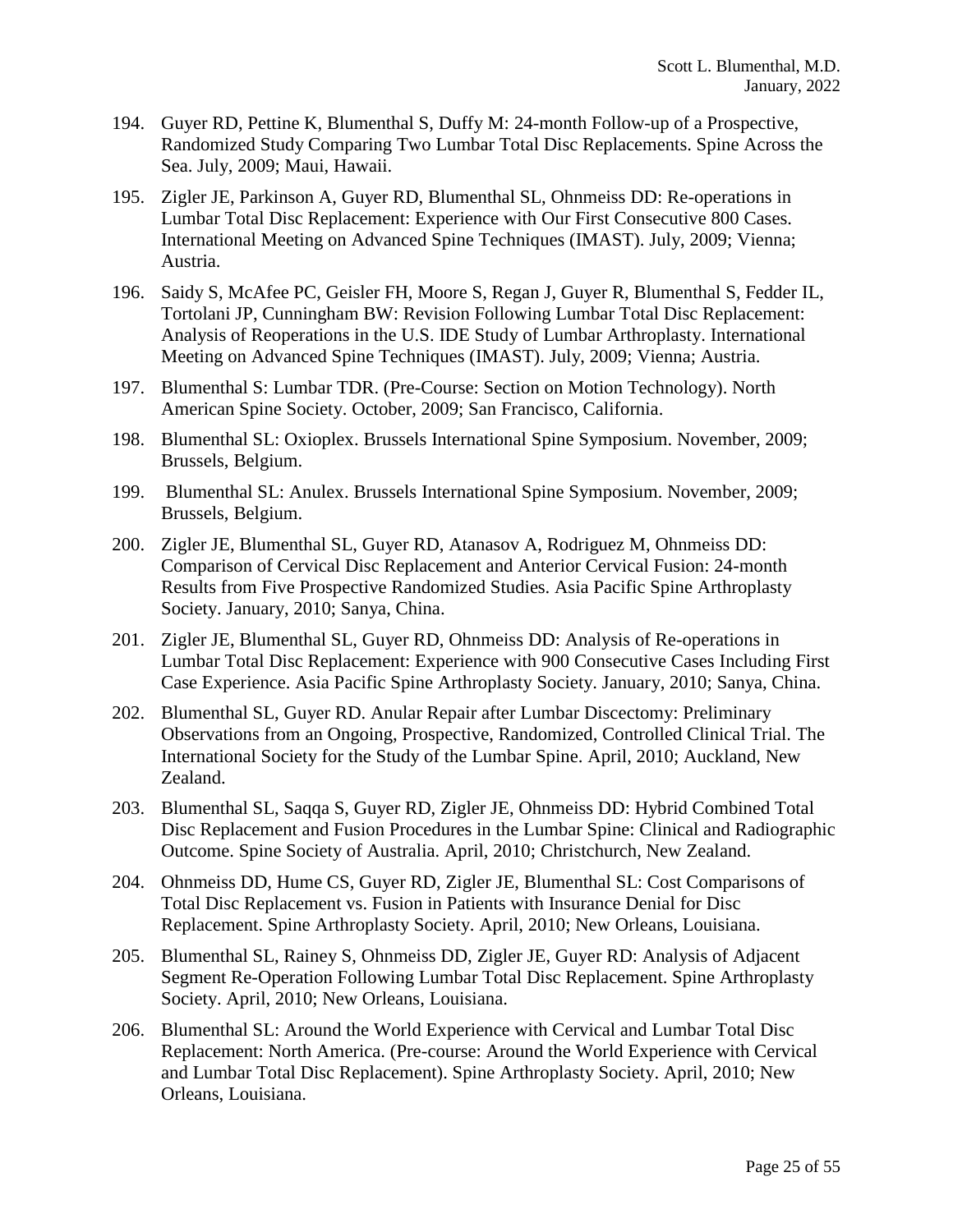- 207. Guyer RD, Blumenthal SL, Bailey A, Amundson G, Chedid M, Gerdes JS, Messer J, Griffith S: Preliminary Observations from a Prospective, Multi-Center, Randomized, Controlled Clinical Trial Evaluating Anular Repair after Lumbar Discectomy. Spine Arthroplasty Society. April, 2010; New Orleans, Louisiana.
- 208. Zigler JE, Atanasov AM, Ohnmeiss DD, Blumenthal SL, Guyer RD, Hisey MS: A Prospective Randomized Comparison of Cervical Disc Replacement and Anterior Cervical Fusion: Combined Results from Five FDA IDE Trials from a Single Site. Spine Arthroplasty Society. April, 2010; New Orleans, Louisiana.
- 209. Blumenthal SL: Complications and Avoidance in Osteoporotic Bone. Spine Arthroplasty Society. April, 2010; New Orleans, Louisiana.
- 210. Ohnmeiss DD, Hume CS, Blumenthal SL, Guyer RD, Zigler JE: Cost Comparison of Total Disc Replacement versus Fusion in Patients with Insurance Denial for Disc Replacement. International Meeting on Advanced Spine Techniques. July, 2010; Toronto, Canada.
- 211. Blumenthal SL, Rainey S, Guyer RD, Zigler JE, Ohnmeiss DD: Analysis of Adjacent Segment Re-Operation Following Lumbar Total Disc Replacement. North American Spine Society. October, 2010; Orlando, Florida.
- 212. Ohnmeiss DD, Hume CS, Blumenthal SL, Guyer RD, Zigler JE: Cost Comparison of Total Disc Replacement vs. Fusion in Patients with Insurance Denial for Disc Replacement. North American Spine Society. October, 2010; Orlando, Florida.
- 213. Blumenthal SL, Zigler JE, Guyer RD, Ohnmeiss DD: Anterior Re-Operations at the Same Level Following Lumbar Total Disc Replacement. North American Spine Society. October, 2010; Orlando, Florida.
- 214. Zigler JE, Guyer RD, Blumenthal SL, Ohnmeiss DD: Analysis of Re-Operations after Lumbar Total Disc Replacement: Experience in 1,000 Consecutive Cases Beginning with First Case Experience of 11 Surgeons. North American Spine Society. October, 2010; Orlando, Florida.
- 215. Guyer RD, Blumenthal SL, Zigler JE, Hisey MS, Atanasov AM, Ohnmeiss DD: A Prospective Randomized Comparison of Cervical Disc Replacement and Anterior Cervical Fusion: Combined Results from Five FDA IDE Trials from a Single Site. North American Spine Society. October, 2010; Orlando, Florida.
- 216. Blumenthal SL: Interspinous Devices. Instructional Course. State of the Art on the Advances of Research of the Lumbar Spine. October, 2010; Beijing, China.
- 217. Blumenthal SL: Ten Years of Lumbar Total Disc Replacement. Instructional Course. State of the Art on the Advances of Research of the Lumbar Spine. October, 2010; Beijing, China.
- 218. Blumenthal SL: Alternative to Fusion. Brussels International Spine Symposium. November, 2010; Brussels, Belgium.
- 219. Blumenthal SL: Can Motion Sparing Technology Surpass the Outcomes for Fusion for LBP? Brussels International Spine Symposium. November, 2010; Brussels, Belgium.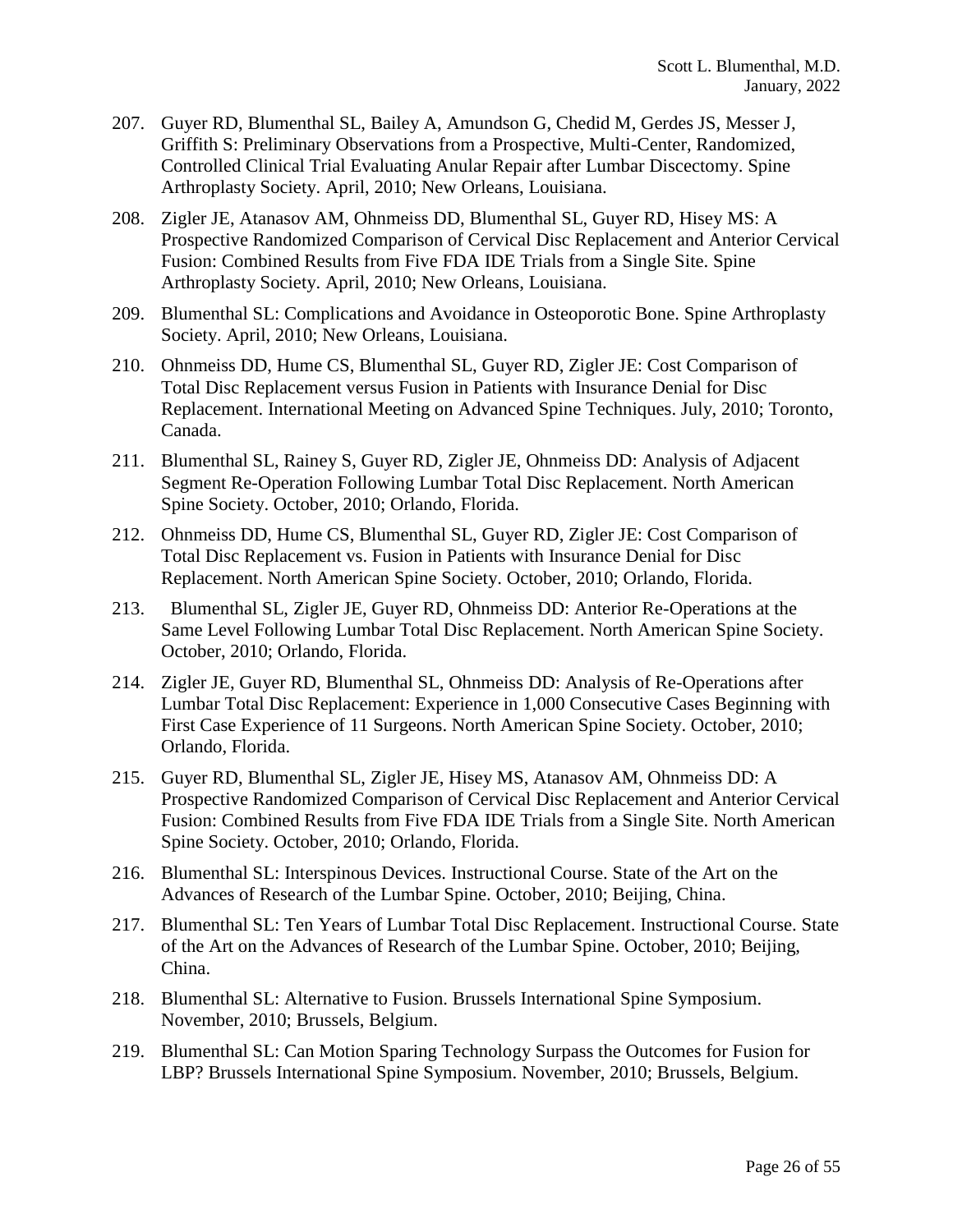- 220. Guyer RD, Blumenthal SL, Zigler JE, Hisey MS, Atanasov AM, Ohnmeiss DD. A Prospective Randomized Comparison of Cervical Disc Replacement and Anterior Cervical Fusion: Combined Results from Five FDA IDE Trials from a Single Site Cervical Spine Research Society. December, 2010; Charlotte, North Carolina.
- 221. Zigler JE, Blumenthal SL, Guyer RD, Hisey MS, Atanasov A, Ohnmeiss DD: A Prospective Randomized Comparison of Cervical Disc Replacement and Anterior Cervical Fusion: Combined Results from Five FDA IDE Trials from a Single Site. AO Spine Global Spine Congress. March, 2011; Barcelona, Spain.
- 222. Zigler JE, Guyer RD, Blumenthal SL, Ohnmeiss DD: Analysis of Re-operations after Lumbar Total Disc Replacement: Experience in 1,000 Consecutive Cases Beginning with First Case Experience of 11 Surgeons. AO Spine Global Spine Congress. March, 2011; Barcelona, Spain.
- 223. Blumenthal SL: Role of Discography. Current Solutions in Spine Surgery. March-April, 2011; Duck Key, Florida.
- 224. Blumenthal SL. Squishy Disc. Current Solutions in Spine Surgery. March-April, 2011; Duck Key, Florida.
- 225. Blumenthal SL: Is Surgery for DDD Useful, Efficacious and Cost Effective? Current Solutions in Spine Surgery. March-April, 2011; Duck Key, Florida.
- 226. Blumenthal SL: Physician Perspective About Regulatory and Insurer Trends Relating to Spine Surgery, Impact Upon emerging Technologies and Medical Practice. (Precourse) International Society for the Advancement of Spine Surgery. April, 2011; Las Vegas, Nevada.
- 227. Duffy MF, Zigler JE, Blumenthal SL, Guyer RD, Saqqa S, Ohnmeiss DD. Treatment Options for Two-Level Symptomatic Disc Degeneration: Comparison of Total Disc Replacement, Fusion, and Hybrid. International Society for the Advancement of Spine Surgery. April, 2011; Las Vegas, Nevada.
- 228. Zigler JE, Samocha Y, Guyer RD, Blumenthal SL, Ohnmeiss DD. Cervical Total Disc Replacement vs. Anterior Cervical Fusion: Data from Four Prospective, Randomized, Multicenter Trials. International Society for the Advancement of Spine Surgery. April, 2011; Las Vegas, Nevada.
- 229. Araghi A, Blumenthal SL, Guyer RD, Hochschuler SH, Ohnmeiss DD, Shellock J, Messer J. Outcome Associated with Closure of Anular Defects Following Lumbar Discectomy. International Society for the Advancement of Spine Surgery. April, 2011; Las Vegas, Nevada.
- 230. Ohnmeiss DD, Blumenthal SL, Guyer RD: Investigating the Potential Effect of "Euphoric Bias" for the New Technology on Results of Randomized Lumbar Total Disc Replacement Trials. North American Spine Society. November, 2011; Chicago, Illinois.
- 231. Blumenthal SL: Mini 360 versus Open 360. Brussels International Spine Symposium. November, 2011; Brussels, Belgium.
- 232. Blumenthal SL: MIS Spinal Stenosis Decompression via Interspinous Devices. Brussels International Spine Symposium. November, 2011; Brussels, Belgium.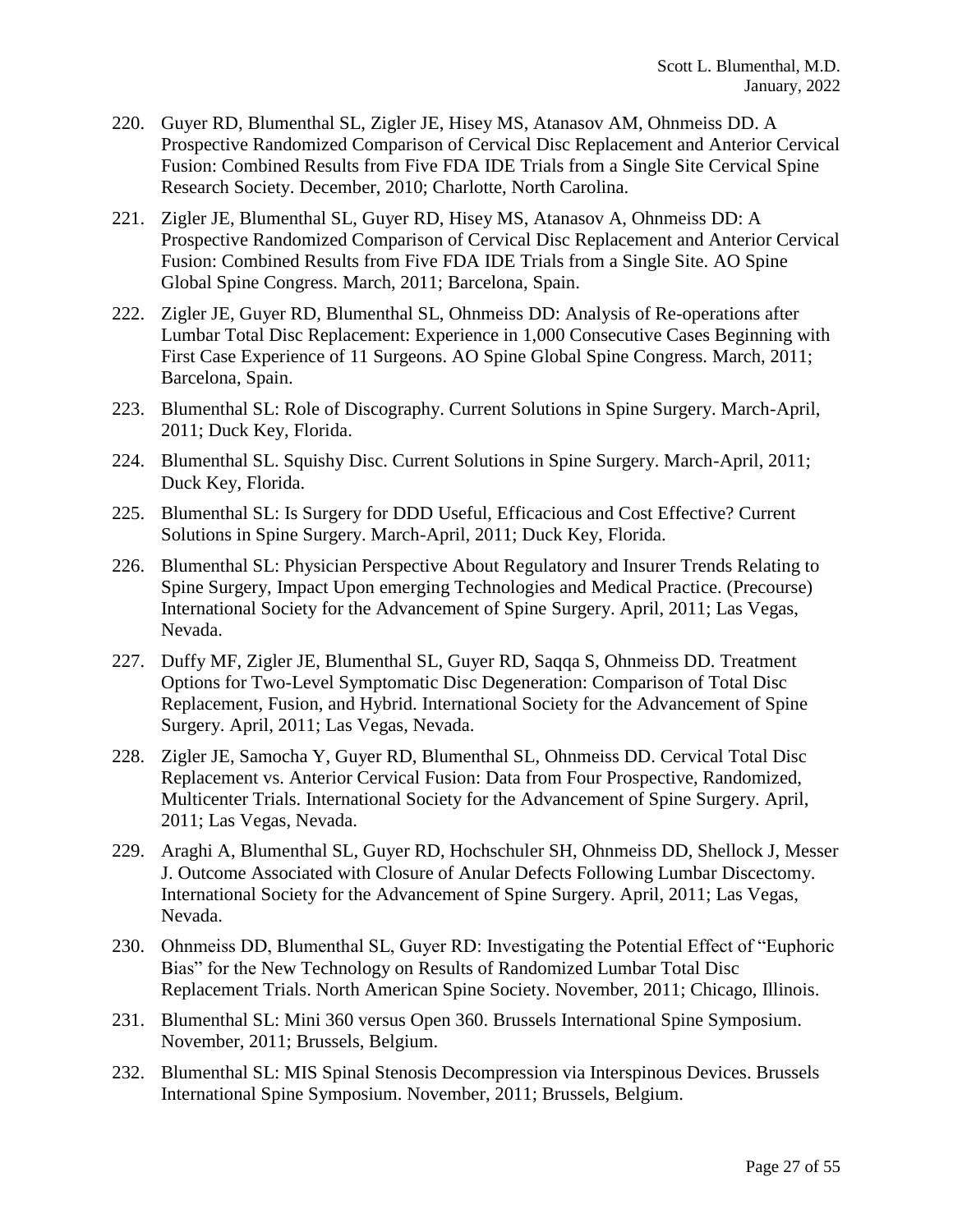- 233. Zigler JE, Guyer RD, Blumenthal SL, Hisey MS, Atanasov AM, Ohnmeiss DD: Total Disc Replacement vs. Anterior Cervical Fusion: Minimum 24-Month Follow-Up Data Combined from Six FDA IDE Trials at a Single Site. Cervical Spine Research Society. December, 2011; Scottsdale, Arizona.
- 234. Blumenthal SL, Guyer RD, Ohnmeiss DD, Zigler JE: Comparison of Re-operations in Cervical Total Disc Replacement vs. Anterior Cervical Fusion: Results with Mean 48 Month Follow-up. International Society for the Advancement of Spine Surgery. March, 2012; Barcelona, Spain.
- 235. Morrison T, Guyer RD, Hisey MH, Atanasov A, Ohnmeiss DD, Zigler JE, Blumenthal SL: Clinical Outcome of Stand-alone Anterior Lumbar Interbody Fusion. International Society for the Advancement of Spine Surgery. March, 2012; Barcelona, Spain.
- 236. Guyer RD, Ohnmeiss DD, Zigler JE, Blumenthal SL, Shivers J: Implementation of a Quality Assurance Program for Spine Surgery in a Multi-site Private Practice. International Society for the Advancement of Spine Surgery. March, 2012; Barcelona, Spain.
- 237. Guyer RD, Blumenthal SL, Hisey MS, Bradley WD, Ohnmeiss DD: Indirect Decompression of Lumbar Spondylolisthesis Using Anterior Lumbar Interbody Fusion and Minimally Invasive Pedicle Screw Fixation. Spine Society of Australia. April, 2012; Sydney, Australia.
- 238. Blumenthal SL, Ohnmeiss DD, Guyer RD, Zigler JE: Comparison of Re-operations in Cervical Total Disc Replacement vs. Anterior Cervical Fusion: Results with Mean 48 Month Follow-up. Spine Society of Australia. April, 2012; Sydney, Australia.
- 239. Duffy MF, Guyer RD, Zigler JE, Blumenthal SL, Saqqa S, Ohnmeiss DD: Treatment Options for Two-Level Symptomatic Disc Degeneration: Comparison of Total Disc Replacement, Fusion, and Hybrid. SpineWeek - North American Spine Society Section. May, 2012; Amsterdam, The Netherlands.
- 240. Duffy MF, Ohnmeiss DD, Belanger TA, Guyer RD, Blumenthal SL, Zigler JE: Impact of Cervical Symptoms on Ability to Participate in Recreational Activities. State of Spine Surgery: A Think Tank". June, 2012; Carlsbad, California.
- 241. Bradley WD, Edwards K, Hisey MS, Guyer RD, Zigler JE, Ohnmeiss DD: Extreme Lateral Interbody Fusion (XLIF): Clinical Results from One Center. Spine Across the Sea. July - August, 2012; Kauai, Hawaii.
- 242. Morrison T, Guyer RD, Atanasov A, Ohnmeiss DD, Zigler JE, Blumenthal SL: Clinical Outcome of Stand-Alone Anterior Lumbar Interbody Fusion. Spine Across the Sea. July - August, 2012; Kauai, Hawaii.
- 243. Ohnmeiss DD, Duffy MF, Belanger TA, Guyer RD, Blumenthal SL, Zigler JE: Impact of Cervical Symptoms on Ability to Participate in Recreational Activities. Spine Across the Sea. July - August, 2012; Kauai, Hawaii.
- 244. Blumenthal SL, Guyer RD, Ohnmeiss DD, Zigler JE: Comparison of Re-operations in Cervical Total Disc Replacement vs. Anterior Cervical Fusion: Results with Mean 48 Month Follow-up. Spine Across the Sea. July - August, 2012; Kauai, Hawaii.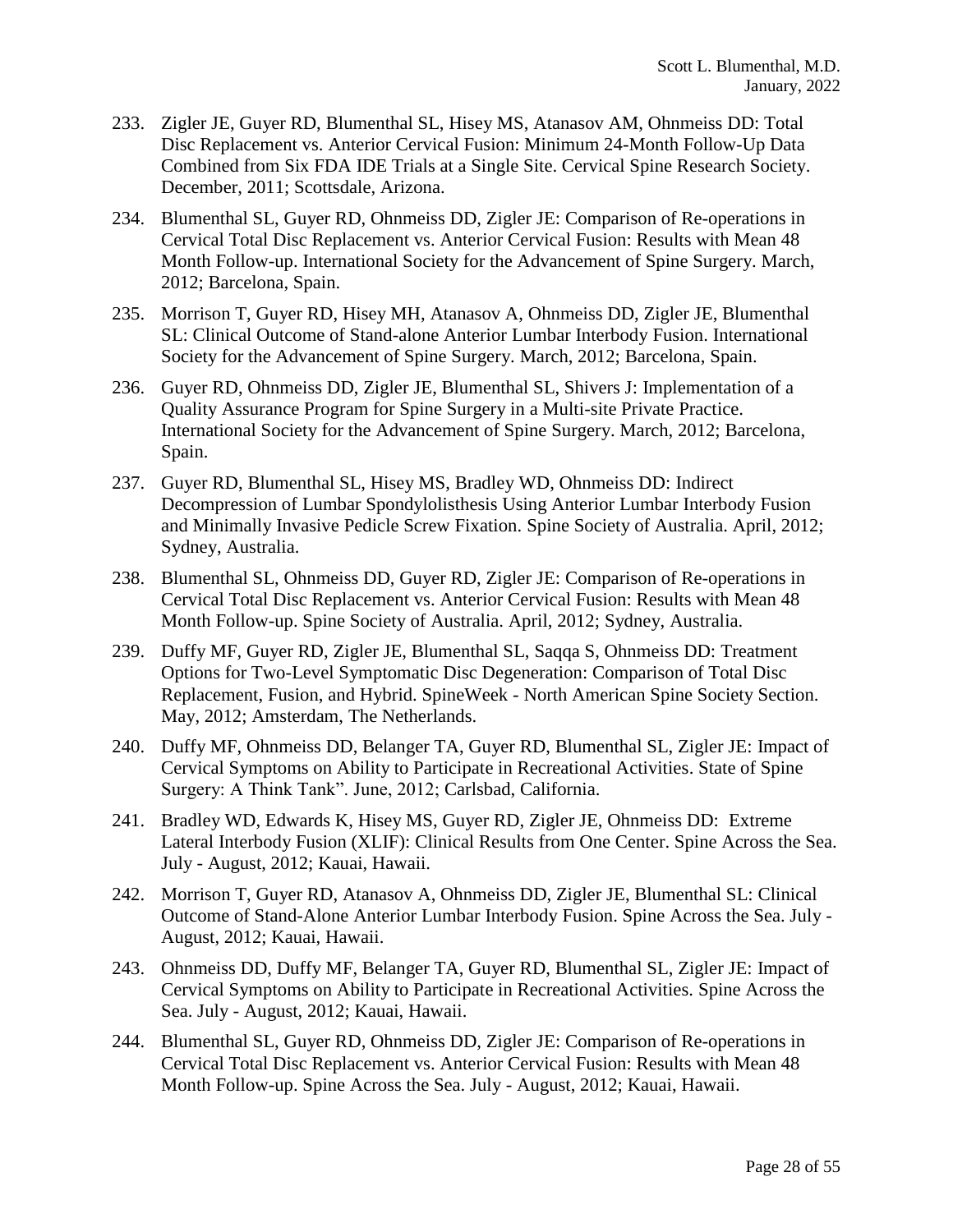- 245. Ohnmeiss DD, Guyer RD, Blumenthal SL, Zigler JE: Impact of Cervical Symptoms on Ability to Participate in Recreational Activities. North American Spine Society. October, 2012; Dallas, Texas.
- 246. Blumenthal SL: Does Cervical TDR Design Matter: A Clinical Perspective. (part of Lumbar Disc Replacement Symposium). North American Spine Society. October, 2012; Dallas, Texas.
- 247. Blumenthal SL, Ohnmeiss DD, Guyer RD, Zigler JE: Comparison of Re-Operations in Cervical Total Disc Replacement vs. Anterior Cervical Fusion. North American Spine Society. October, 2012; Dallas, Texas.
- 248. Blumenthal SL: Iatrogenic Stenosis. Brussels International Spine Symposium. November, 2012; Brussels, Belgium.
- 249. Blumenthal SL: Loss of Fixation. Brussels International Spine Symposium. November, 2012; Brussels, Belgium.
- 250. Blumenthal SL: What Have We Learned From the Debacle of the Charite Disc? Symposium on Spinal Disorders. January-February, 2013; Las Vegas, Nevada.
- 251. Blumenthal SL: My Worst Motion Preservation Complication and What I Learned. Symposium on Spinal Disorders. January-February, 2013; Las Vegas, Nevada.
- 252. Blumenthal SL, Ohnmeiss DD, Guyer RD, Zigler JE: Re-operations in Cervical Total Disc Replacement vs. Anterior Cervical Fusion: Mean 48 Month Follow-up. American Academy of Orthopaedic Surgeons. March, 2013; Chicago, Illinois.
- 253. Blumenthal SL, Zigler JE, Guyer RD, Ohnmeiss DD: Long-term Evaluation of Reoperation Rates for Lumbar Total Disc Replacement and Fusion: Analysis of 1,237 Patients. International Society for the Advancement of Spine Surgery. April, 2013; Vancouver, Canada.
- 254. Blumenthal SL: Iatrogenic Stenosis. China International Conference on Lumbar Spine. Xi'an, China; May, 2013.
- 255. Blumenthal SL: Loss of Fixation. China International Conference on Lumbar Spine. Xi'an, China; May, 2013.
- 256. Blumenthal SL: Lumbar Total Disc Replacement: Complications and Their Prevention. China International Conference on Lumbar Spine. Xi'an, China; May, 2013
- 257. Blumenthal SL, Zigler JE, Guyer RD, Ohnmeiss DD: Long-term Evaluation of Reoperation Rates for Lumbar Total Disc Replacement and Fusion: Analysis of 1,237 International Society for the Study of the Lumbar Spine. May, 2013; Scottsdale, Arizona.
- 258. Blumenthal SL, Zigler JE, Guyer RD, Ohnmeiss DD: Long-term Evaluation of Reoperation Rates for Lumbar Total Disc Replacement and Fusion: Analysis of 1,237 Patients. North American Spine Society. October, 2013; New Orleans, Louisiana.
- 259. Blumenthal SL: Cervical HNP-Is Disc Replacement the New Gold Standard? What Does the Evidence Say? Brussels International Spine Symposium. November, 2013; Brussels, Belgium.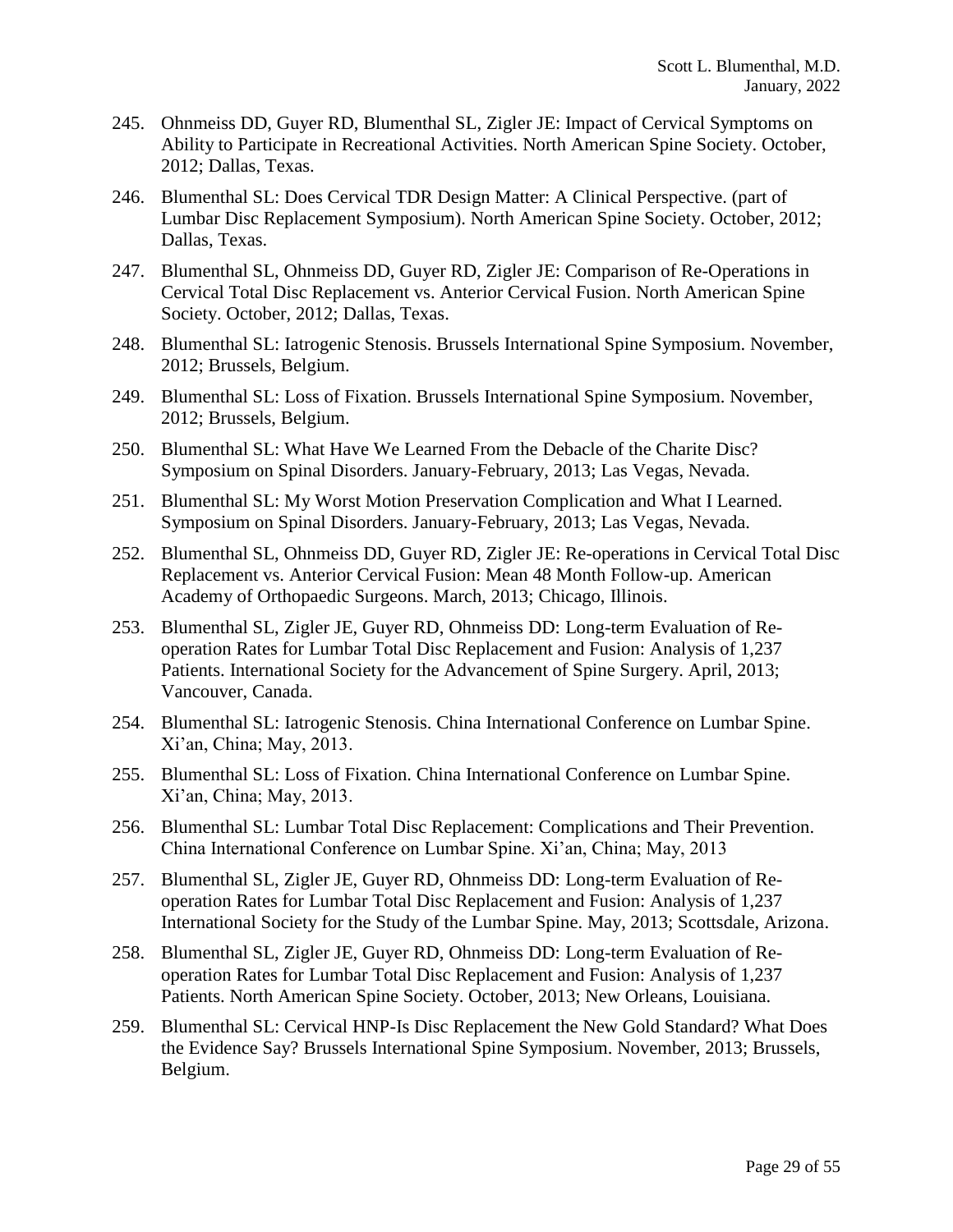- 260. Blumenthal SL: Are We Better Scientists Today with Current Outcomes Measurements Compared to 20 Years Ago? Brussels International Spine Symposium. November, 2013; Brussels, Belgium.
- 261. Blumenthal SL: Can ADR Surgery Be Supported in Value Based Medicine? Symposium on Current Concepts in Spinal Disorders. January-February, 2014; Las Vegas, Nevada.
- 262. Blumenthal SL: Cervical Arthroplasty: The New Standard for Cervical HNP. Mazama Spine Summit. February, 2014; Winthrop, Washington.
- 263. Blumenthal SL: Current Innovations in Spine: Successes and Challenges. Spine Summit. February, 2014; Dallas, Texas.
- 264. Blumenthal SL: Complications of Lumbar Total Disc Replacement. Current Solutions in Spine Surgery. April, 2014; Duck Key, Florida.
- 265. Blumenthal SL: Introduction. Symposium: Cervical Arthroplasty: Is It Now the Gold Standard for Herniated Disc? International Society for the Advancement of Spine Surgery. April-May, 2014; Miami, Florida.
- 266. Ohnmeiss DD, Guyer RD, Blumenthal SL, Zigler JE; The Re-operation Rate in a Single Dataset Varies Significantly Depending on the Definitions Applied. International Society for the Advancement of Spine Surgery. April-May, 2014; Miami, Florida.
- 267. Garcia R, Yue JY, Blumenthal SL: 2 Year Results of a Prospective, Randomized, Multicenter Investigational Device Exemption Study of the Activ-L Total Disc Replacement for the Treatment of Single Level Degenerative Disc Disease. International Society for the Advancement of Spine Surgery. April-May, 2014; Miami, Florida.
- 268. Ohnmeiss DD, Baker R, Guyer RD, Blumenthal SL, Zigler JE: The Re-operation Rate in a Single Dataset Varies Significantly Depending on the Definitions Applied. International Society for the Study of the Lumbar Spine. June, 2014; Seoul, Korea.
- 269. Blumenthal SL: Cervical Disc Replacement: The New Gold Standard in Treating Cervical Disc Herniations? Becker's Spine and Ortho conference. June, 2014; Chicago, Illinois.
- 270. Blumenthal SL: Complications. Spine Summit. September, 2014; Pittsburgh, Pennsylvania.
- 271. Blumenthal SL: Degenerative Scoliosis by the Non-Scoliosis Surgeon: Limited Fusion as an Alternative to Fusing the Whole Curve. Brussels International Spine Symposium. November, 2014; Brussels, Belgium.
- 272. Blumenthal SL: Nonfusion Alternatives to Traditional Fusion Indications in the Elderly. Brussels International Spine Symposium. November, 2014; Brussels, Belgium.
- 273. Blumenthal SL: Introduction to Fusion. Mazama Spine Summit. February, 2015; Winthrop, Washington.
- 274. Blumenthal SL: Interspinous Process Decompression with Coflex. Mazama Spine Summit. February, 2015; Winthrop, Washington.
- 275. Blumenthal SL: Status of Lumbar Disc Replacement Results of Activ $L^{\circledR}$  Trial. Perspectives in Lumbar Spine Surgery. March, 2015; Berlin, Germany.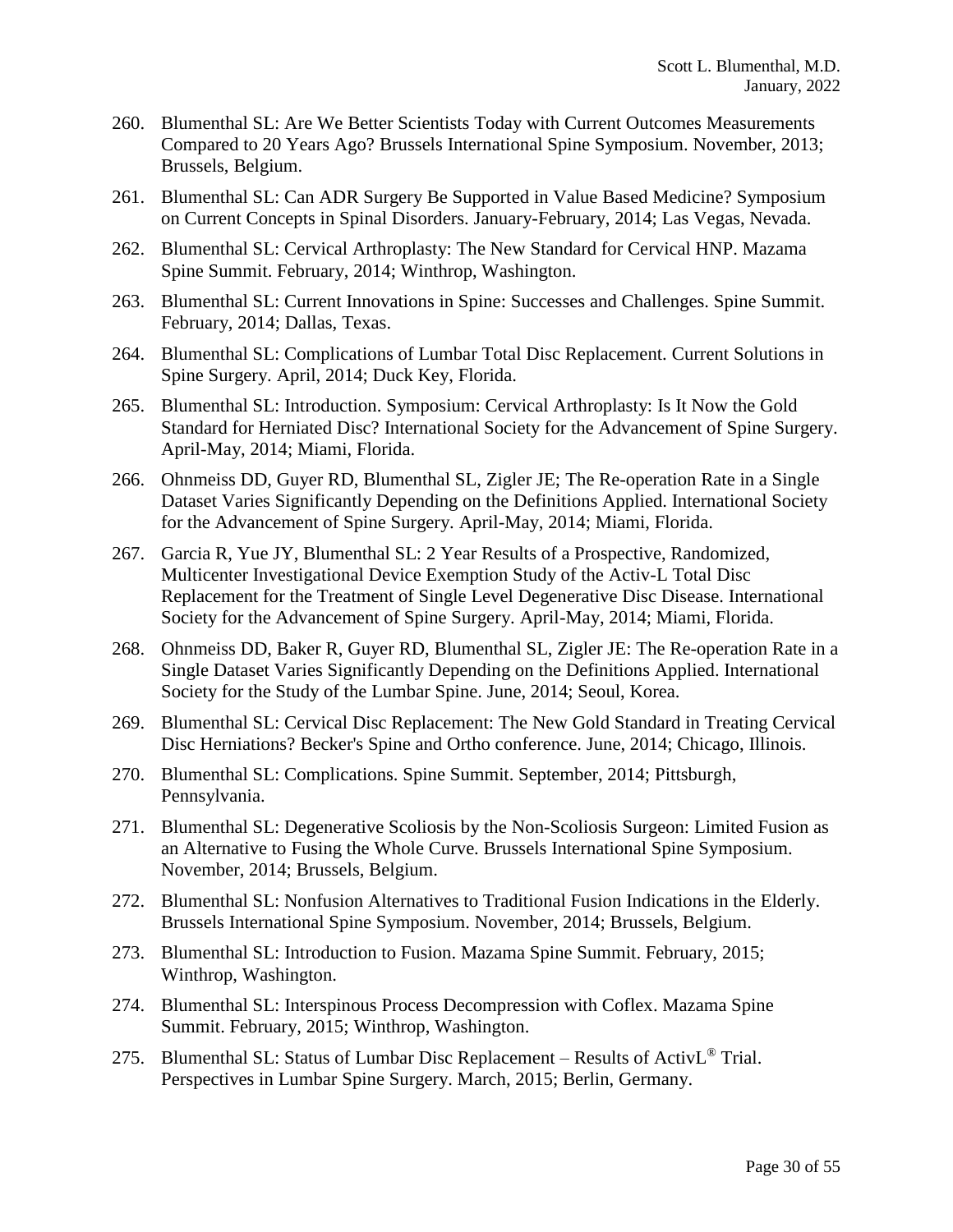- 276. Blumenthal SL: Degenerative Scoliosis by a Non Scolisis Surgeon-Limited Fusion Rather Than Fusing the Whole Curve. Perspectives in Lumbar Spine Surgery. March, 2015; Berlin, Germany.
- 277. Blumenthal SL, Davis RJ, Hisey MS, Bae HW: Comparison of One and Two-level Treatment with Cervical Disc Arthroplasty or Anterior Cervical Discectomy and Fusion. Spine Society of Australia. April, 2015; Canberra, Australia.
- 278. Blumenthal SL, Davis RJ, Hisey MS, Bae HW: One‐Level Cervical Disc Arthroplasty Versus Anterior Cervical Discectomy and Fusion: Five‐Year Results of a Prospective, Randomized Clinical Trial. Spine Society of Australia. April, 2015; Canberra, Australia.
- 279. Guyer RD, Otero-Lopez E, Blumenthal SL, Ohnmeiss DD, Zigler JE: Comparison of Clinical Outcomes for Anterior vs. 360 Fusion at the Fusion Level of Lumbar Hybrid Surgery. Spine Society of Australia. April, 2015; Canberra, Australia.
- 280. Guyer RD, Blumenthal SL, Ohnmeiss DD, Zigler JE: Long-Term Evaluation of Re-Operation Rates for Lumbar Total Disc Replacement and Fusion: Analysis of 1,279 Patients. Spine Society of Australia. April, 2015; Canberra, Australia.
- 281. Owusu A, Zigler JE, Ohnmeiss DD, Guyer RD, Blumenthal SL: Pregnancy after Lumbar Total Disc Replacement. Global Spine Congress. May, 2015; Buenos Aires, Argentina. Global Spine Congress. May, 2015; Bueno Aires, Argentina.
- 282. Blumenthal SL: Cervical Total Disc Replacement. Castellvi Spine. May, 2015; Duck Key, Florida.
- 283. Blumenthal SL: Complications with TDR Heterotopic Ossification. Castellvi Spine. May, 2015; Duck Key, Florida.
- 284. Guyer RD, Otero-Lopez E, Zigler JE, Ohnmeiss DD, Blumenthal SL Comparison of Clinical Outcomes for Anterior vs. 360 Fusion at the Fusion Level of Lumbar Hybrid Surgery. Global Spine Congress. May, 2015; Buenos Aires, Argentina.
- 285. Blumenthal SL, Bradley WD, MD, Ohnmeiss DD: A Prospective, Randomized, Multicenter Study Comparing Two Interspinous Devices for the Treatment of Lumbar Stenosis. International Society for the Study of the Lumbar Spine. June, 2015; San Francisco, California.
- 286. Ohnmeiss, DD, Guyer RD, Blumenthal SL, Zigler JE: The Re-operation Rate in a Single Dataset Varies Significant Depending on the Definitions Applied. Spine Across the Sea. July, 2015; Big Island, Kohala Coast, Hawaii.
- 287. Rogers RW, Blumenthal SL, Guyer RD, Zigler JE, Ohnmeiss DD: Clinical Outcomes following Anterior Cervical Hybrid Surgery Using Total Disc Replacement Combined with Anterior Cervical Fusion at the Adjacent Segment. Spine Across the Sea. July, 2015; Big Island, Kohala Coast, Hawaii.
- 288. Otero-Lopez ER, Blumenthal SL, Ohnmeiss, Guyer RD, Zigler JE: Comparison of Clinical Outcomes for Anterior vs. 360 Fusion at the Fusion Level of Lumbar Hybrid (Total Disc Replacement / Fusion) Surgery. Spine Across the Sea. July, 2015; Big Island, Kohala Coast, Hawaii.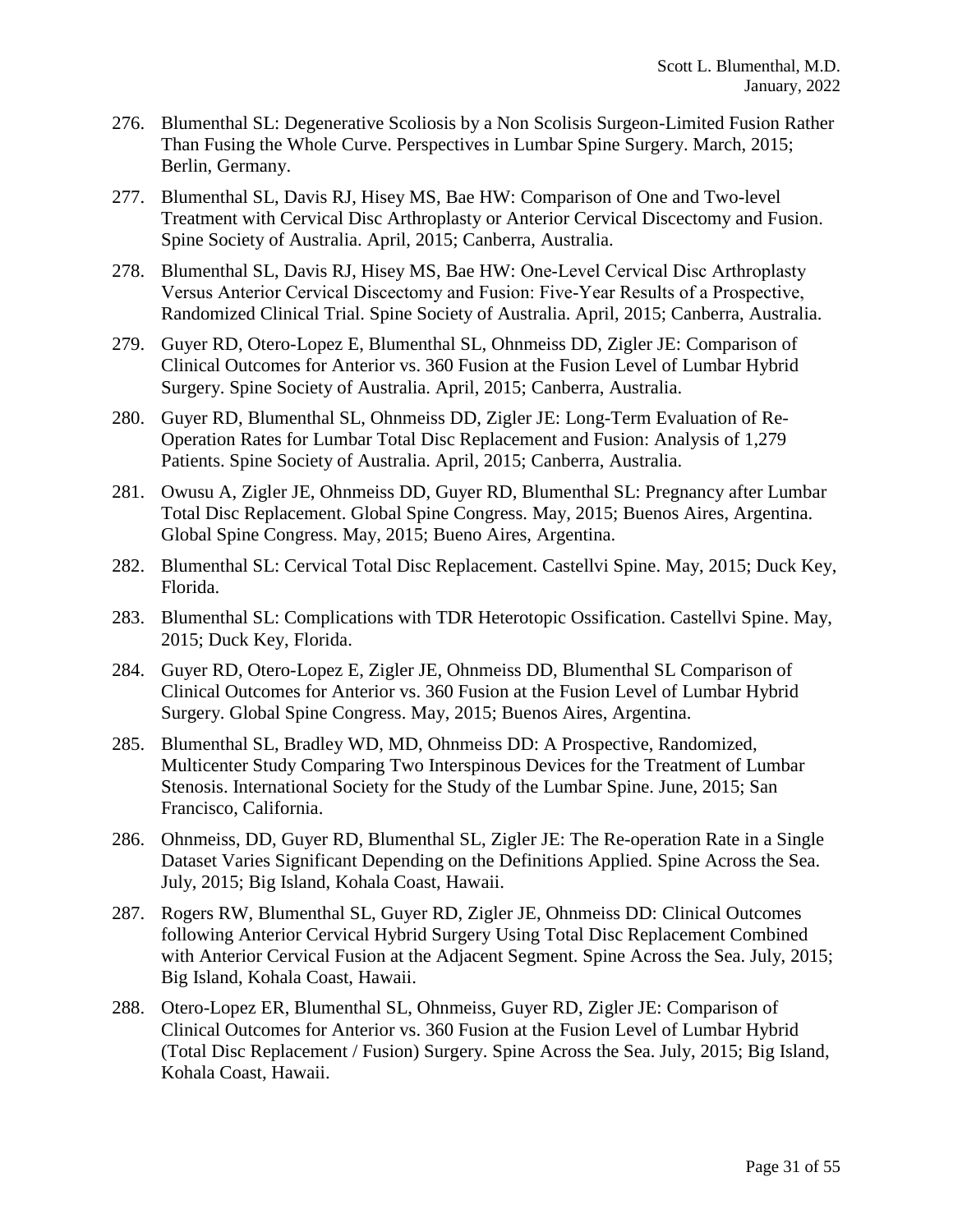- 289. Blumenthal SL: Brief History of Total Disc Replacement. (Part of precourse: The Evolution of Total Disc Replacement and Future Directions). North American Spine Society. October, 2015; Chicago, Illinois.
- 290. Blumenthal SL: Is Hybrid the Solution for Multi-level Lumbar Degenerative Disc Disease? (Part of precourse: The Evolution of Total Disc Replacement and Future Directions). North American Spine Society. October, 2015; Chicago, Illinois.
- 291. Blumenthal SL: The Current State and Use of Stem Cells in Spine Surgery. Brussels International Spine Symposium. November, 2015; Brussels, Belgium.
- 292. Blumenthal SL: Robotic Surgery and the Accuracy of Pedicle Screw Placement. Brussels International Spine Symposium. November, 2015; Brussels, Belgium.
- 293. Blumenthal SL, Hisey MS, Bae HW: Comparison of One and Two-Level Treatment with Cervical Disc Arthroplasty or Anterior Cervical Discectomy and Fusion through Five-year Follow-up. Cervical Spine Research Society. December, 2015; San Diego, California.
- 294. Blumenthal SL, Davis RJ, Hisey MS, Bae HW: Comparison of Cervical Disc Arthroplasty at Two Levels with Anterior Cervical Discectomy and Fusion - Results of a Clinical Trial Investigational Device Exemption (IDE) with 5-Year Follow-up. German Vertebral Column Congress. December, 2015; Frankfurt, Germany.
- 295. Blumenthal S: Outpatient Options for Spondylolisthesis: ALIF. MAZAMA Spine Summit. January, 2016; Winthrop, Washington.
- 296. Blumenthal S: 40 Year Old With Axial Low Back Pain–Is There a Role for Surgery in 2016? Current Concepts in Spinal Disorders. January, 2016; Las Vegas, Nevada.
- 297. Putney E, Blumenthal SL, Guyer RD, Zigler JE, Ohnmeiss DD: Analysis of Hospital Length of Stay Following Lumbar Anterior/Posterior Combined Fusion: Is There a Disadvantage Associated with Shorter Stays? Spine Society of Australia. April, 2016; Melbourne, Australia.
- 298. Blumenthal SL, Zigler JE, Shivers J, Ohnmeiss DD, Guyer RD: Complications Associated with the Anterior Approach to the Lumbar Spine: Analysis of 2,881 Consecutive Cases during a 6-Year Period. Spine Society of Australia. April, 2016; Melbourne, Australia.
- 299. Blumenthal SL, Guyer RD, Zigler JE, Ohnmeiss DD: Stand-Alone Interbody Devices in the Treatment of Cervical Spine Disease. Spine Society of Australia. April, 2016; Melbourne, Australia.
- 300. Ohnmeiss DD, Guyer RD, Blumenthal SL, Zigler JE: Re-operation Rates in Lumbar Spine Surgery: Statistically Significant Differences Exist in the Same Dataset When Different Definitions for Re-operation Are Applied. North American Spine Society. October, 2016; Boston, Massachusetts.
- 301. Blumenthal SL: Lumbar Hybrid. Section on Spine Motion Technology: Debating Options for Treating Painful Lumbar Disc Degeneration and Lumbar Stenosis. North American Spine Society. October, 2016; Boston, Massachusetts.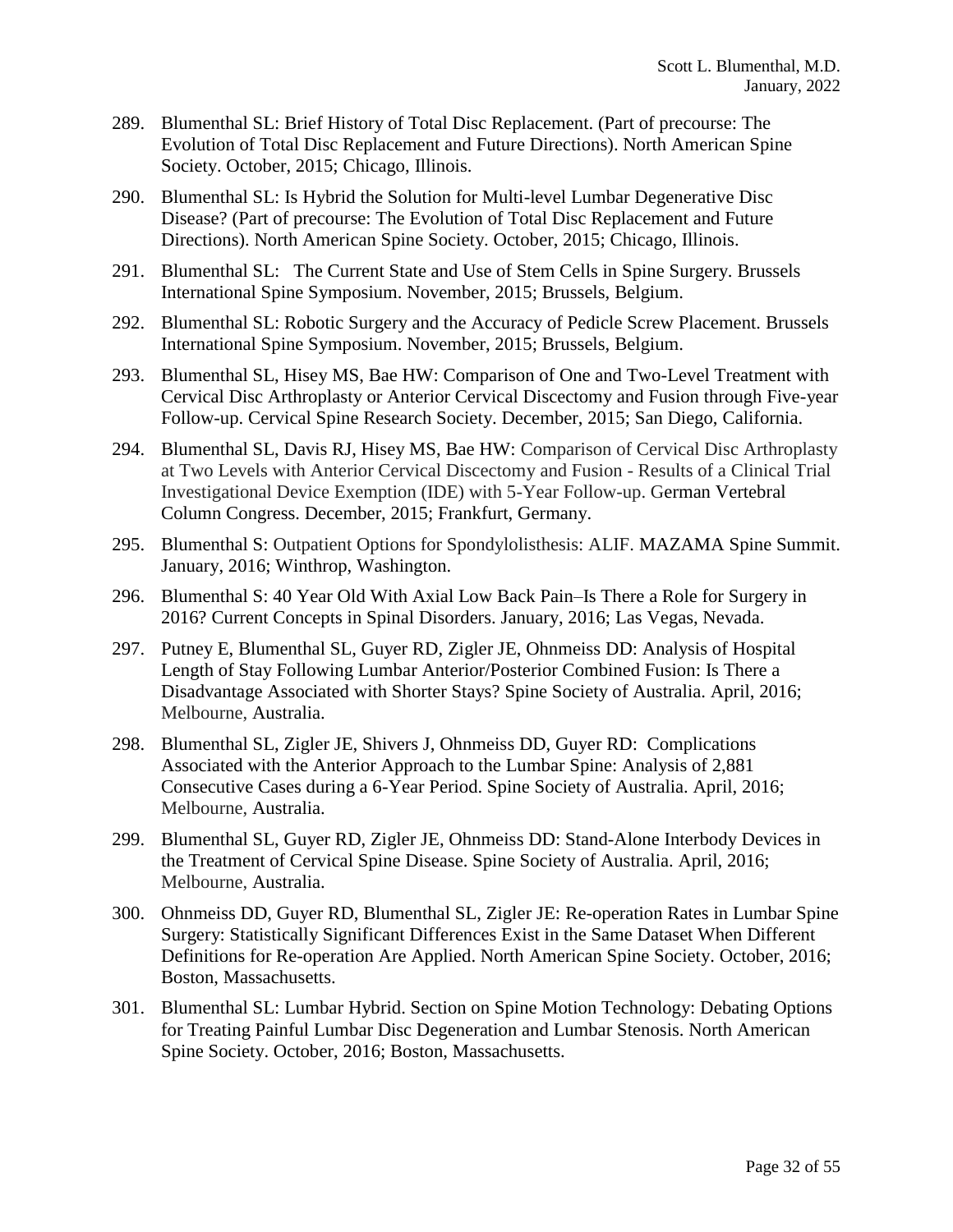- 302. Zigler JE, Putney E, Ohnmeiss DD, Guyer RD, Blumenthal SL: Anterior Access to the Lumbar Spine: Complications Encountered in 2,881 Consecutive Procedures. North American Spine Society. October, 2016; Boston, Massachusetts.
- 303. Garcia R, Yue J, Blumenthal SL, Coric D, Patel VV: Lumbar Total Disc Replacement for Discogenic Low Back Pain: Primary Powered Endpoint Outcomes of The activL® IDE Clinical Trial. North American Spine Society. October, 2016; Boston, Massachusetts.
- 304. Blumenthal SL: Seven-year Clinical Results of Cervical Total Disc Replacement Compared with Anterior Discectomy and Fusion for Treatment of Two-level Symptomatic Degenerative Disc Disease: A Prospective, Randomized, Controlled, Multicenter FDA Clinical Trial. German Vertebral Column Congress. December, 2016; Hannover, Germany.
- 305. Blumenthal SL: Seven-Year Radiographic Adjacent Segment Pathology after Treatment with TDR or ACDF at One or Two Levels. German Vertebral Column Congress. December, 2016; Hannover, Germany.
- 306. Phillips F, Sasso R, Coric D, Guyer R, Sama A, Cammisa F, Blumenthal S, Albert T, Zigler J: Clinical and Radiographic Outcomes for the M6-C Artificial Cervical Disc: 1 Year Follow-up at Five IDE Investigation Centers for a Novel Design Six Degree of Freedom Prosthesis. International Society for the Advancement of Spine Surgery. April, 2017; Boca Raton, Florida.
- 307. Blumenthal SL, Guyer RD, Ohnmeiss DD, Zigler JE: Adjacent Segment Degeneration after Lumbar Total Disc Replacement: 5-Year Results of a Multicenter, Prospective, Randomized Study with Independent Radiographic Assessment. International Society for the Study of the Lumbar Spine. May – June, 2017; Athens, Greece.
- 308. Blumenthal SL: Discography-What Is the Evidence for and Against? Brussels International Spine Symposium. November, 2016; Brussels, Belgium.
- 309. Blumenthal SL: Pre-packaged Spinal Implants-Does It Make Clinical and Economic Sense? Brussels International Spine Symposium. November, 2016; Brussels, Belgium.
- 310. Blumenthal SL: Axial Back Pain DDD- Surgery (Fusion or ADR) vs. Nonoperative Management (Debate). Brussels International Spine Symposium. November, 2016; Brussels, Belgium.
- 311. Blumenthal SL: Outpatient Arthroplasties. MAZAMA Spine Summit. January, 2017; Winthrop, Washington.
- 312. Blumenthal S: Indirect Decompression System for Lumbar Stenosis What is the Future? Current Concepts in Spinal Disorders. February, 2017; Las Vegas, Nevada.
- 313. Phillips F, Sasso R, Coric D, Guyer R, Sama A, Cammisa F, Blumenthal S, Albert T, Zigler J: Clinical and Radiographic Outcomes for the M6-C Artificial Cervical Disc: 1 Year Follow-up at Five IDE Investigation Centers for a Novel Design Six Degree of Freedom Prosthesis. International Society for the Advancement of Spine Surgery. April, 2017; Boca Raton, Florida.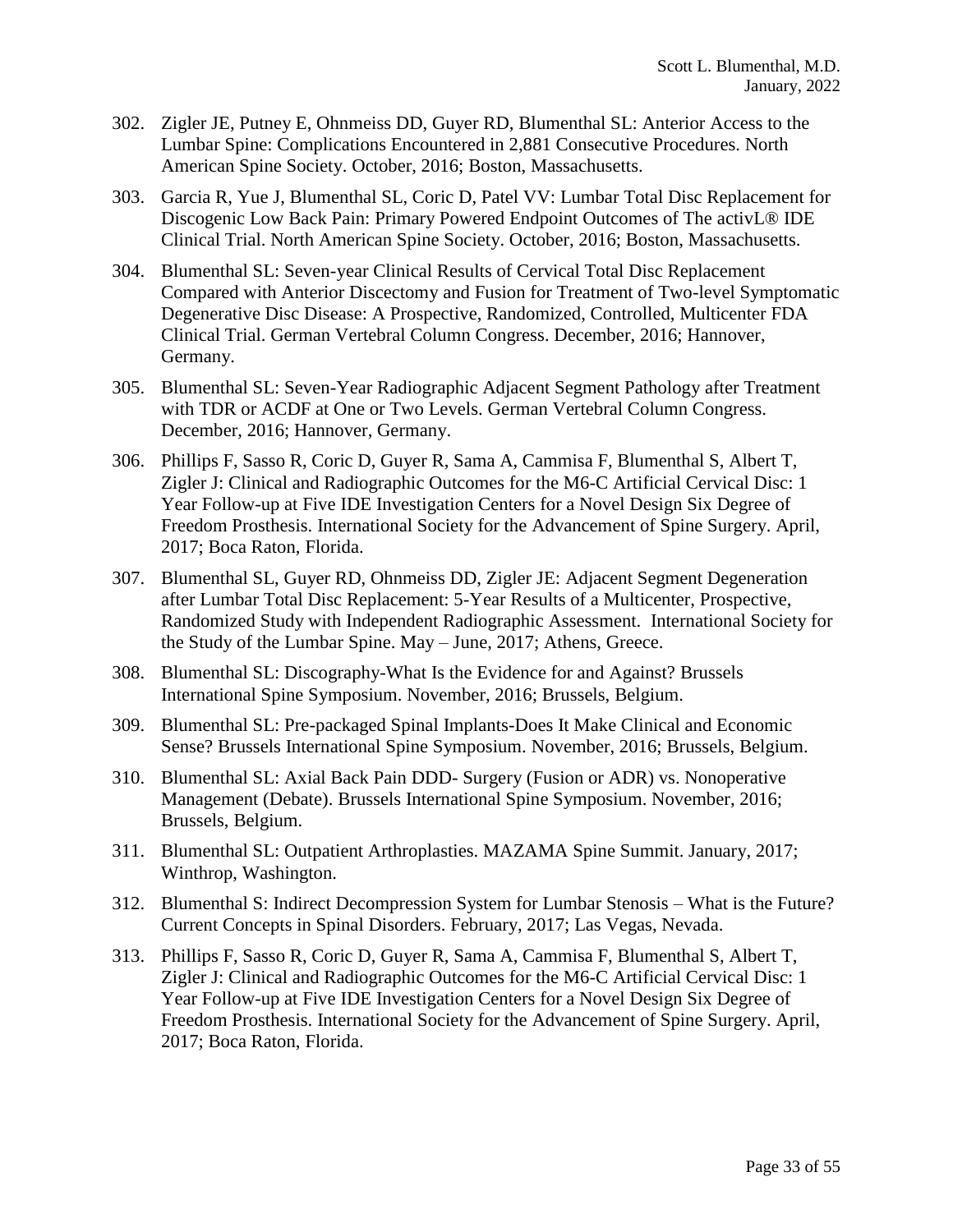- 314. Blumenthal SL, Sasso R, Ohnmeiss DD: Prospective FDA Trial for a Compressible Cervical Total Disc Replacement: Data from Two Participating Centers. Spine Society of Australia. April, 2017; Hobart, Australia.
- 315. Blumenthal SL, Guyer RD, Ohnmeiss DD, Zigler JE: Adjacent Segment Degeneration after Lumbar Total Disc Replacement: 5-Year Results of a Multicenter, Prospective, Randomized Study with Independent Radiographic Assessment. International Society for the Study of the Lumbar Spine. May-June, 2017; Athens, Greece.
- 316. Blumenthal S, Ohnmeiss D, Guyer R, Zigler J: Adjacent Segment Degeneration after Lumbar Total Disc Replacement: 5-Year Results of a Multicenter, Prospective, Randomized Study with Independent Radiographic Assessment. Eurospine. October, 2017; Dublin, Ireland.
- 317. Sasso R, Phillips F, Guyer R, Sama A, Cammisa F, Blumenthal S, Albert T, Zigler J. M6- C Artificial Cervical Disc: Two-Year Follow-Up at Five IDE Investigation Centers. North American Spine Society. October, 2017; Orlando, Florida.
- 318. Blumenthal SL, Guyer RD, Ohnmeiss DD, Zigler JE: Adjacent Segment Degeneration after Lumbar Total Disc Replacement: 5-Year Results of A Multicenter, Prospective, Randomized Study with Independent Radiographic Assessment. North American Spine Society. October, 2017; Orlando, Florida.
- 319. Blumenthal SL: Why Spinal Fusion or Arthroplasty Still May be Good Options. North American Spine Society. October, 2017; Orlando, Florida.
- 320. Blumenthal SL: Spondylolisthesis with Adjacent Disc Degeneration What Is the Best Surgical Treatment? Brussels International Spine Symposium. November, 2017; Brussels, Belgium.
- 321. Blumenthal SL: Interlaminar/spinous Process Fixation for Spondy. Brussels International Spine Symposium. November, 2017; Brussels, Belgium.
- 322. Blumenthal S: Outpatient Cervical ADR is Now the Gold Standard for One and 2 Level HNP. Mazama Spine Summit. January, 2018; Winthrop, Washington.
- 323. Blumenthal S: Meta-Analysis of arthroplasty devices + fusion in selected patient population/ Results of a FDA controlled Multi-center-IDE trial of activL in USA. Spine Days. February, 2018; Berlin, Germany.
- 324. Guyer RD, Zigler JE, Blumenthal SL, Ohnmeiss DD: Analysis of Lumbar Total Disc Replacement Removals/Revisions during a 17 Year Experience with 1,707 Patients. International Society for the Advancement of Spine Surgery. April, 2018; Toronto, Ontario, Canada.
- 325. Blumenthal SL: Seven Year Outcomes of Lumbar Total Disc Replacement Systems on Patient Lifestyle and Quality of Life. International Society for the Advancement of Spine Surgery. April, 2018; Toronto, Ontario, Canada.
- 326. Sasso R, Coric D, Phillips F, Guyer R, Blumenthal S, Zigler J, Sama A, Cammisa F, Albert T: M6-C Artificial Cervical Disc 24 Month Follow up: Clinical and Radiographic Outcomes from Five Investigational Centers Involved in a US FDA Approved IDE Study.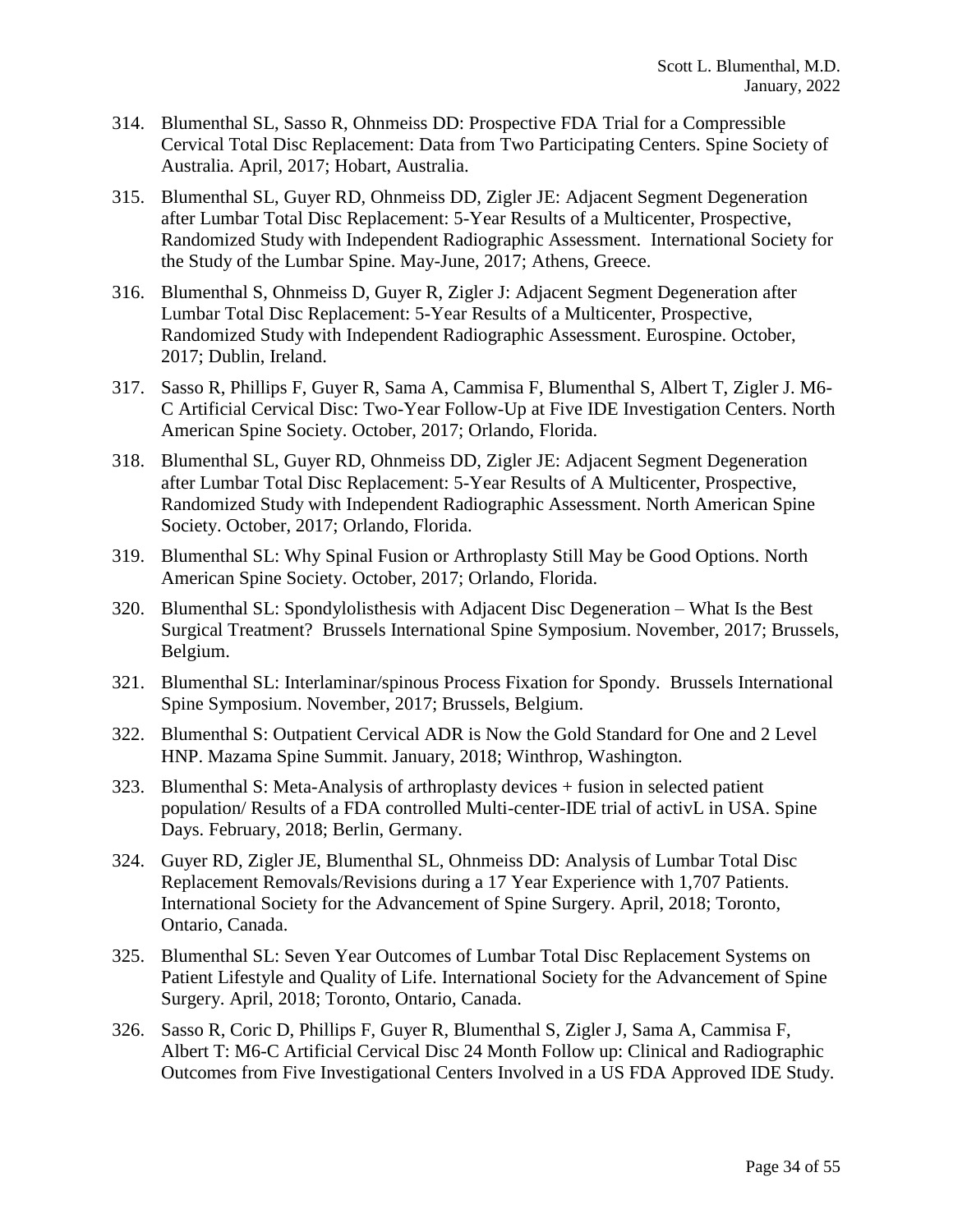International Society for the Advancement of Spine Surgery. April, 2018; Toronto, Ontario, Canada.

- 327. Blumenthal S, Zigler JE, Guyer RD, Ohnmeiss DD: Analysis of Lumbar Total Disc Replacement Removals/Revisions during a 17 Year Experience with 1,707 Patients. Global Spine Conference. April, 2018; Singapore.
- 328. Blumenthal SL: Seven Year Outcomes of Lumbar Total Disc Replacement Systems on Patient Lifestyle and Quality of Life. Global Spine Conference. April, 2018; Singapore.
- 329. Sasso R, Zigler J, Blumenthal S, Guyer R, Cammisa F, Albert T, Coric D: Prospective, Multi-center Study with 24-month Follow-up Evaluating the M6-C Cervical Total Disc Replacement. Spine Society of Australia. April, 2018; Adelaide, Australia.
- 330. Zigler J, Blumenthal S, Guyer R, Ohnmeiss D: Analysis of Re-operations after Cervical Total Disc Replacement in a Consecutive Series of 504 Patients Receiving the ProDisc-C Device. Spine Society of Australia. April, 2018; Adelaide, Australia.
- 331. Blumenthal S, Zigler J, Guyer R, Ohnmeiss D: Analysis of Lumbar Total Disc Replacement Removals and Revisions: A 17-Year Experience. Spine Society of Australia. April, 2018; Adelaide, Australia.
- 332. Blumenthal S, Zigler J, Guyer R, Ohnmeiss D: Progression of Adjacent-level Degeneration after Lumbar Total Disc Replacement: Results of a Prospective Study with 5-year Follow-up. Spine Society of Australia. April, 2018; Adelaide, Australia.
- 333. Aucoin J, Zigler J, Blumenthal S, Guyer R, Ohnmeiss D: Analysis of Re-operations after Cervical Total Disc Replacement in a Consecutive Series of 504 Patients Receiving the ProDisc-C Device. The State of Spine Surgery Think Tank. June, 2018; Aruba.
- 334. Zigler JE, Gornet MF, Ferko N, Cameron C, Patel L: Blumenthal S, Guyer R Long-Term Outcomes of Lumbar Total Disc Replacement versus Spinal Fusion for the Treatment of DDD: A Novel Meta-Analysis of Randomized Controlled Trials. Spine Across the Sea. July-August, 2018; Kauai, Hawaii.
- 335. Blumenthal S: Seven Year Outcomes of Lumbar Total Disc Replacement Systems on Patient Lifestyle and Quality of Life. Spine Across the Sea. July-August, 2018; Kauai, Hawaii.
- 336. Blumenthal S, Zigler J, Guyer R, Ohnmeiss D: Analysis of Lumbar Total Disc Replacement Removals and Revisions: A 17-Year Experience. Spine Across the Sea. July-August, 2018; Kauai, Hawaii.
- 337. Guyer R, Blumenthal S, Zigler J, Ohnmeiss D: Analysis of Lumbar Total Disc Replacement Removals and Revisions: A 17-Year Experience. Spine Across the Sea. July-August, 2018; Lihue, Hawaii.
- 338. Guyer R, Ohnmeiss D, Blumenthal S, Zigler J: Analysis of Lumbar Total Disc Replacement Removals and Revisions: A 17-Year Experience. North American Spine Society. September, 2018; Los Angeles, California.
- 339. Blumenthal S: Seven Year Outcomes of Lumbar Total Disc Replacement Systems on Patient Lifestyle and Quality of Life. North American Spine Society. September, 2018; Los Angeles, California.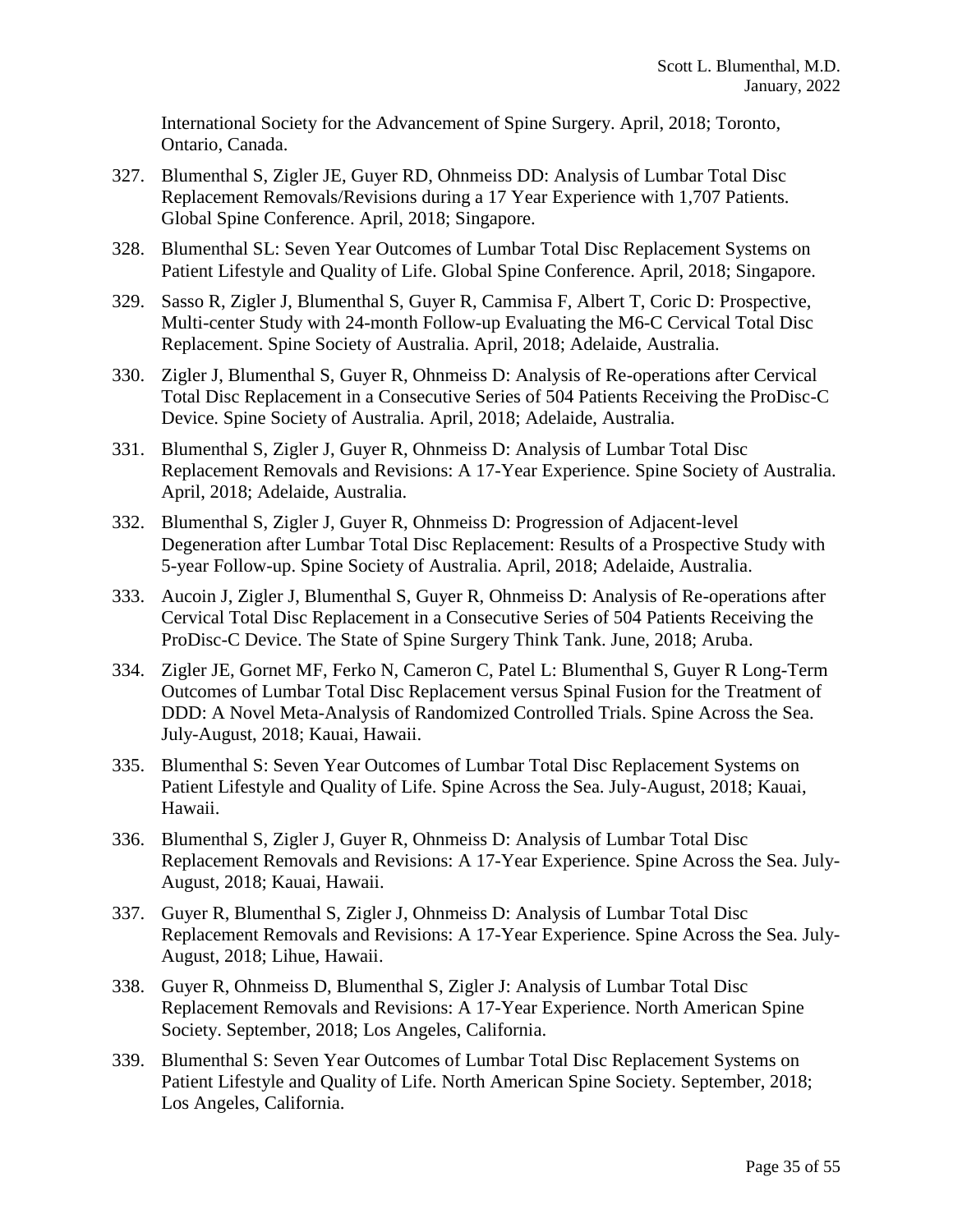- 340. Zigler JE, Blumenthal SL: Impact of Range of Motion on Patient Outcomes 5 Years Following Lumbar TDR at L5-S1. North American Spine Society. September, 2018; Los Angeles, California.
- 341. Zigler JE, Guyer RD, Blumenthal SL, Ohnmeiss DD: Analysis of Re-operations after Cervical Total Disc Replacement in a Consecutive Series of 504 Patients. North American Spine Society. September, 2018; Los Angeles, California.
- 342. Blumenthal SL, Guyer RD, Zigler JE: Impact of Range of Motion on Progression of Adjacent Segment Disease: Disc vs. Disc. North American Spine Society. September, 2018; Los Angeles, California.
- 343. Blumenthal SL: Annular Repair. Brussels Spine Symposium. November, 2018; Brussels, Belgium.
- 344. Blumenthal S, Hochschuler S, Derman P: Innovation at Texas Back Institute. MAZAMA Spine Summit. January, 2019; Winthrop, Washington.
- 345. Blumenthal S: L4/5 Degenerative Disc Disease in a 40 YO. Current Concepts in Spinal Disorders. February, 2019; Las Vegas, Nevada.
- 346. Blumenthal S: Annulus Repair After Discectomy. Current Concepts in Spinal Disorders. February, 2019; Las Vegas, Nevada.
- 347. Blumenthal SL: Indications for Cervical TDR (Instructional Course Lecture: Current State of Total Disc Replacement). American Academy of Orthopaedic Surgeons. March, 2019; Las Vegas, Nevada.
- 348. Blumenthal SL: Lumbar Disc Replacement Outcomes (Instructional Course Lecture: Current State of Total Disc Replacement). American Academy of Orthopaedic Surgeons. March, 2019; Las Vegas, Nevada.
- 349. Blumenthal SL, Guyer RD, Zigler JE, Ohnmeiss DD: Is Osteoporosis Screening Routinely Needed to Evaluate Cervical Total Disc Replacement Patients? International Society for the Advancement of Spine Surgery. April, 2019; Anaheim, California.
- 350. Zigler JE, Guyer RD, Blumenthal SL, Ohnmeiss DD: Analysis of Re-operations after Cervical Total Disc Replacement in a Consecutive Series of 504 Patients Receiving the ProDisc-C Device. International Society for the Advancement of Spine Surgery. April, 2019; Anaheim, California.
- 351. Guyer RD, Zigler JE, Blumenthal SL, Ohnmeiss DD: In Which Cases Do Surgeons Specializing in Total Disc Replacement Perform Fusion in Patients with Cervical Spine Symptoms. International Society for the Advancement of Spine Surgery. April, 2019; Anaheim, California.
- 352. Guyer RD, Blumenthal SL, Zigler JE, Ohnmeiss DD, Vovk A: Spike vs. Keel: Does Endplate Design of Lumbar Artificial Discs Affect Radiographic Outcomes? International Society for the Advancement of Spine Surgery. April, 2019; Anaheim, California.
- 353. Zigler JE, Guyer RD, Blumenthal SL, Ohnmeiss DD: Clinical Outcome of Cervical Hybrid Surgery Using a Stand-alone Device at the Fusion Level. International Society for the Advancement of Spine Surgery. April, 2019; Anaheim, California.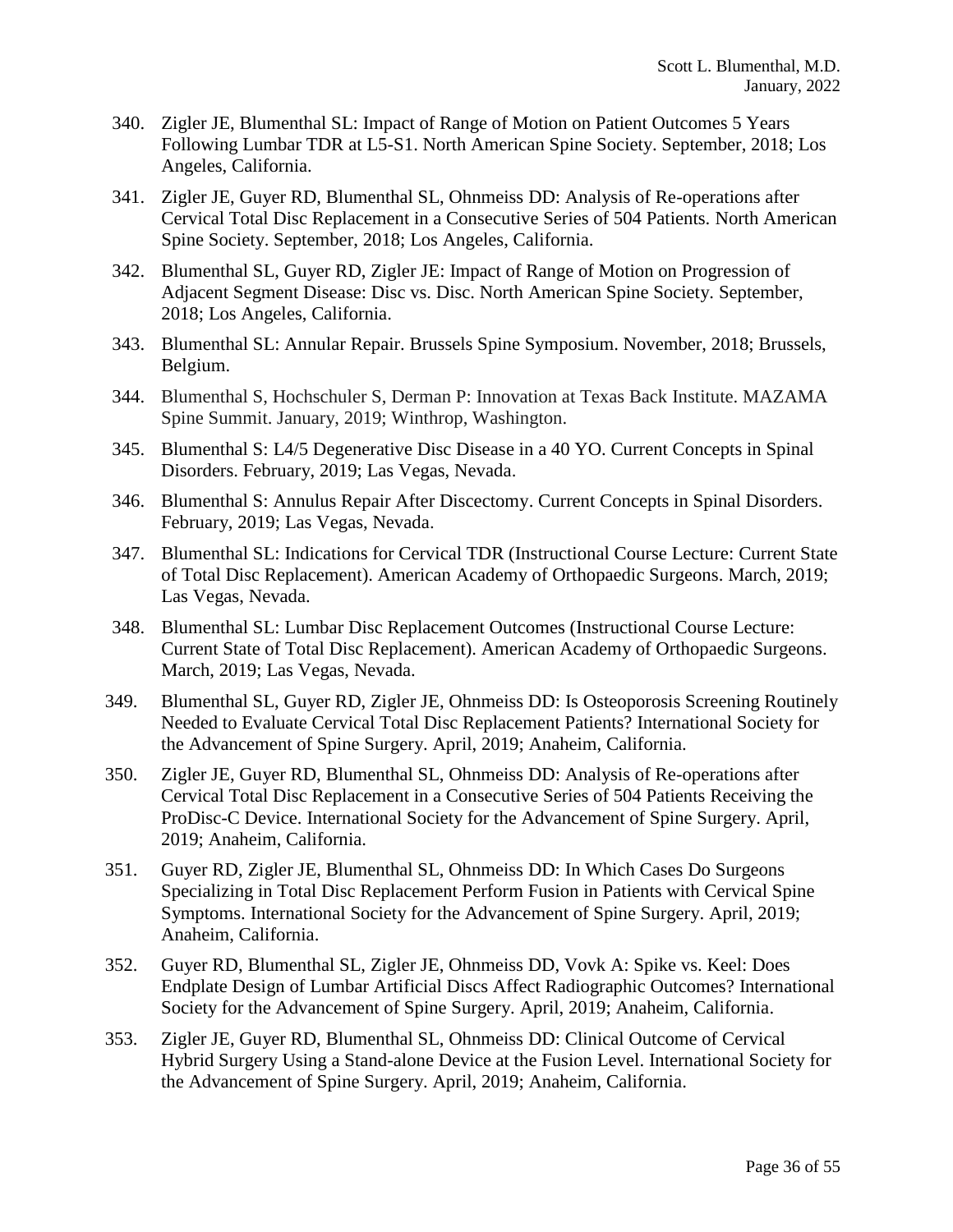- 354. Blumenthal SL, Ohnmeiss DD, Guyer RD, Zigler JE: In Which Cases Do Surgeons Specializing in Total Disc Replacement Perform Fusion in Patients with Symptomatic Lumbar Disc Degeneration? Spine Society of Australia. April, 2019; Queensland, Australia.
- 355. Blumenthal SL, Guyer RD, Zigler JE, Ohnmeiss DD: Is Osteoporosis Screening Routinely Needed to Evaluate Cervical Total Disc Replacement Patients? Spine Society of Australia. April, 2019; Queensland, Australia.
- 356. Blumenthal SL: Debate: Cervical Disc Replacement is Superior to Anterior Cervical Discectomy and Fusion – Con. Spine Society of Australia. April, 2019; Queensland, Australia.
- 357. Blumenthal SL: Keynote Speaker: Surgeon Credentialing: Reviewing a Case Where Things Went Wrong. Spine Society of Australia. April, 2019; Queensland, Australia.
- 358. Blumenthal SL, Ohnmeiss DD, Guyer RD, Zigler JE: Impact of Previous Lumbar Spine Surgery on Outcome of Lumbar Total Disc Replacement: Analysis of Prospective 5-year Follow-up Study Data. International Society for the Study of the Lumbar Spine. June, 2019; Kyoto, Japan.
- 359. Guyer RD, Coric D, Phillips F, Sasso R, Sama A, Cammisa F, Blumenthal SL, Albert T, Zigler JE: Clinical and Radiographic Outcomes for a Next Generation Artificial Cervical Disc: Two-Year Follow-Up at Five Investigational Centers Participating in a US FDA Approved Study. Global Spine Congress. May, 2019; Toronto, Ontario, Canada.
- 360. Blumenthal SL, Ohnmeiss DD, Zigler JE, Guyer RD: Impact of Previous Lumbar Spine Surgery on Outcome of Lumbar Total Disc Replacement: Analysis of Prospective 5-year Follow-up Study Data. International Society for the Study of the Lumbar Spine. June, 2019; Kyoto, Japan.
- 361. Guyer RD, Blumenthal SL, Zigler JE, Shellock J, Phillips F, Coric D, Camissa F, Sasso R: A novel compressible core artificial cervical disc compared to anterior cervical discectomy and fusion: 2 year clinical results. North American Spine Society. September, 2019; Chicago, Illinois.
- 362. Guyer RD, Ohnmeiss DD, Blumenthal SL, Zigler JE: In Which Cases Do Surgeons Specializing in Total Disc Replacement Perform Fusion in Patients with Cervical Spine Symptoms? North American Spine Society. September, 2019; Chicago, Illinois.
- 363. Blumenthal SL, Guyer RD, Zigler JE, Ohnmeiss DD: Is Osteoporosis Screening Routinely Needed to Evaluate Cervical Total Disc Replacement Patients? North American Spine Society. September, 2019; Chicago, Illinois.
- 364. Blumenthal SL, Guyer RD, Zigler JE, Ohnmeiss DD: Intraoperative Conversion of Cervical Total Disc Replacement to Fusion: Incidence and Reasons. North American Spine Society. September, 2019; Chicago, Illinois.
- 365. Guyer RD, Blumenthal SL, Zigler JE, Ohnmeiss DD: Impact of Previous Lumbar Spine Surgery on Outcome of Lumbar Total Disc Replacement: Analysis of Prospective Five-Year Follow-Up Study Data (presented in Best Papers Session). North American Spine Society. September, 2019; Chicago, Illinois.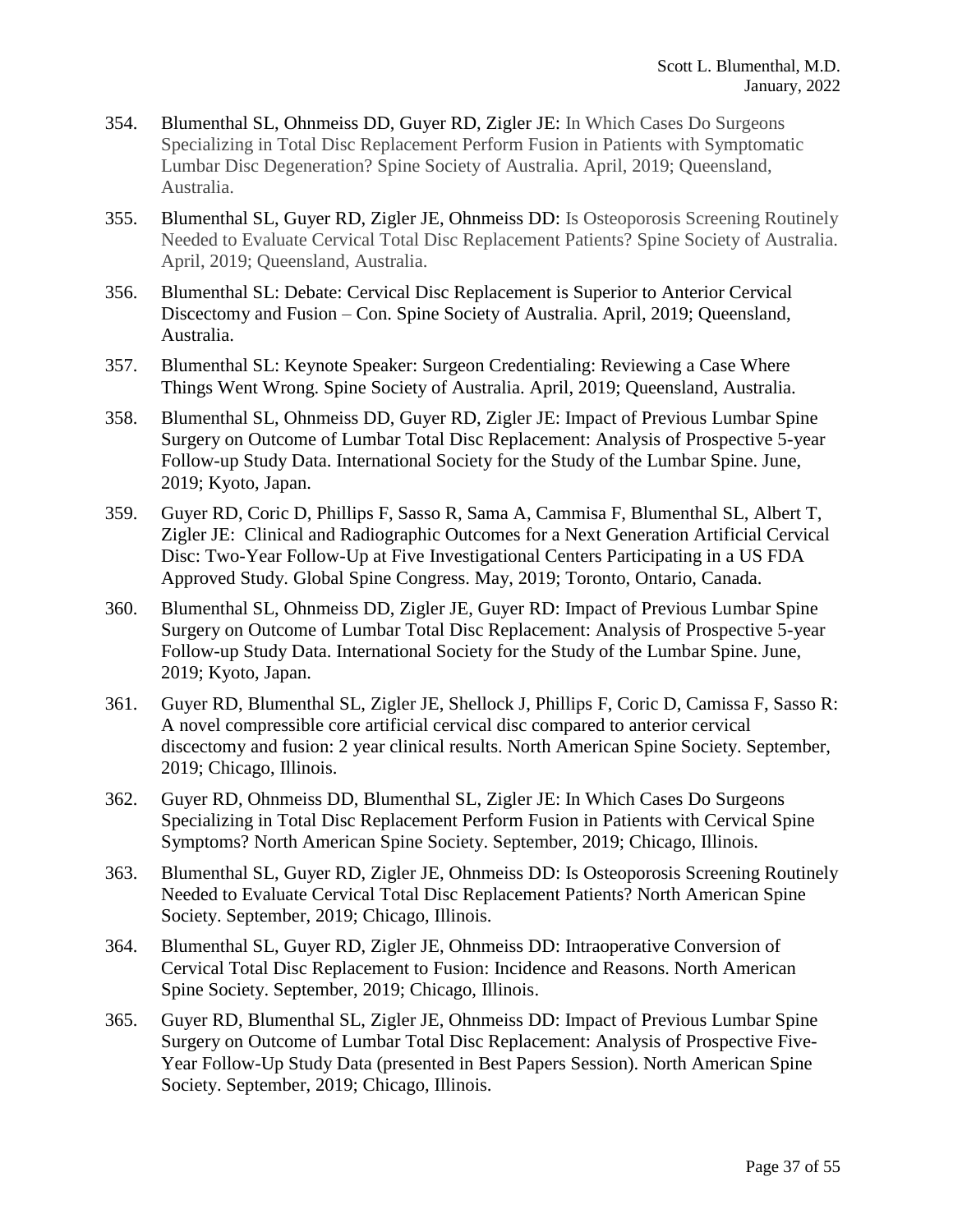- 366. Blumenthal SL: Reported Failures with Interspinous/Interlaminar Devices. Brussels International Spine Symposium. November, 2019; Brussels, Belgium.
- 367. Blumenthal SL: Texas Back Institute Update. Mazama Spine Summit. January, 2020; Winthrop, Washington.
- 368. Zigler JE, Guyer RD, Blumenthal SL, Ohnmeiss DD: Impact of Previous Lumbar Spine Surgery on Outcome of Lumbar Total Disc Replacement: Analysis of Prospective 5-year Follow-up Study Data. International Society for the Advancement of Spine Surgery. February, 2020; San Juan, Puerto Rico.
- 369. Guyer RD, Blumenthal SL, Beall, Wilson, Bishop, Tally, Temple, Ganey T, Ohnmeiss D: Clinical Investigation of the Safety and Preliminary Results of Cellularized Allograft Disc Matrix for the Treatment of Symptomatic Lumbar Disc Degeneration. International Society for the Advancement of Spine Surgery. February, 2020; San Juan, Puerto Rico.
- 370. Blumenthal SL, Guyer RD, Zigler JE, Ohnmeiss DD: Intra-operative Conversion of Cervical Total Disc Replacement to Fusion: Incidence and Reasons. International Society for the Advancement of Spine Surgery. February, 2020; San Juan, Puerto Rico.
- 371. Blumenthal SL, Radcliff K: Debate: Surgical Management of Lumbar Degenerative Disc Disease: Lumbar Total Disc Replacement. International Society for the Advancement of Spine Surgery. February, 2020; San Juan, Puerto Rico.
- 372. Blumenthal SL: Interspinous and Interlaminar Devices. Chinese Society for the Study of the Lumbar Spine. July, 2020 (virtual meeting based in Beijing, China)
- 373. Guyer RD, Blumenthal SL, Ohnmeiss DD, Ferko N, Bonner A, Situ A: Incidence and Resolution Strategies for Early Onset Postoperative Leg Pain Following Lumbar Total Disc Replacement. (Best Papers Session) North American Spine Society. October, 2020; San Diego, California.
- 374. Blumenthal SL, Kiridly D, Shellock SL, Guyer RD, Zigler JE, Ohnmeiss DD: Late Failure of Cervical Disc Arthroplasty Due to Osteolysis. International Society for the Advancement of Spine Surgery. May, 2021; Miami, Florida.
- 375. Blumenthal SL: Complications of TDR. Castellvi Spine. May, 2021; Key Largo, Florida.
- 376. Blumenthal SL: The World of Motion Beyond TDR. Castellvi Spine. May, 2021; Key Largo, Florida.
- 377. Blumenthal SL: Unique MIS Pedicle Fixation Technology. Mazama Spine Summit. July, 2021; Winthrop, Washington.
- 378. Blumenthal S, Kiridly D, Shellock J, Guyer R, Zigler J, Ohnmeiss D: Late Failure of Cervical Disc Arthroplasty Due to Osteolysis. Spine Society of Australia. November, 2021 (virtual meeting).
- 379. Blumenthal SL: BMP and ALIF. Spine Society of Australia. November, 2021 (virtual meeting).
- 380. Blumenthal S: Failed Disc Replacement. Brussels International Spine Symposium. November, 2021; Brussels, Belgium.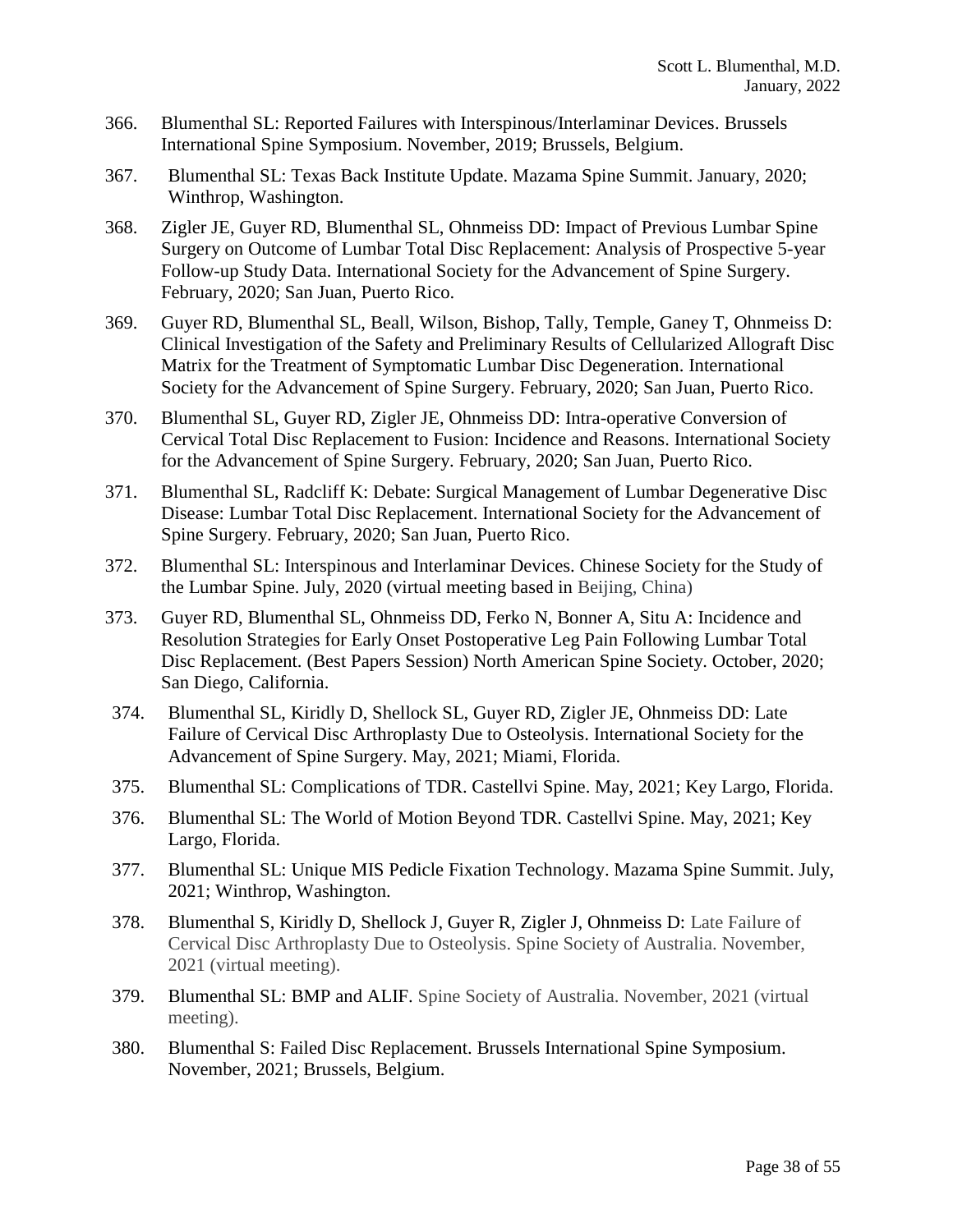- 381. Blumenthal S: Adjacent Segment Disease. Brussels International Spine Symposium. November, 2021; Brussels, Belgium.
- 382. Blumenthal S: Failed Spine Surgeon: Dr. Death. Brussels International Spine Symposium. November, 2021; Brussels, Belgium.

### **POSTER PRESENTATIONS**

- 1. Lumbar Scheuermann's: A Clinical Series and Classification. International Society for the Study of the Lumbar Spine. May-June, 1986; Dallas, Texas.
- 2. Bone Mineral Content of the Lumbar Spine and Its Relationship to the Rate of Posterior Spinal Fusion. International Society for the Study of the Lumbar Spine. May, 1987; Rome, Italy.
- 3. Focal Myositis: An Unusual Presentation of Lumbar Disc Disease. International Society for the Study of the Lumbar Spine. May, 1987; Rome, Italy.
- 4. Bone Mineral Content of the Lumbar Spine and Its Relationship to the Rate of Posterior Spinal Fusion. North American Spine Society. June, 1987; Banff, Alberta.
- 5. Focal Myositis: An Unusual Presentation of Lumbar Disc Disease. North American Spine Society. June, 1987; Banff, Alberta.
- 6. Blumenthal SL, Gill K: Complications of Wiltse Pedicle Fixation. SRS/NASS Advanced Pedicle Fixation course. March, 1990; Dallas, Texas.
- 7. The Effects of Cold Therapy to Pain Parameters in Lumbar Surgical Patients. International Society for the Study of the Lumbar Spine. April, 1998; Bal Harbour, Florida.
- 8. Multi-Level Lumbar Spine Fractures. American Spinal Injury Association. May, 1998; San Diego, California.
- 9. Blumenthal SL, Gill K, Henderson R, Selby D: The Early Complications of the Wiltse Pedicular Instrumentation System. North American Spine Society. June, 1989; Quebec City, Canada.
- 10. Blumenthal SL, Gill K, Henderson R, Selby D: The Early Complications of the Wiltse Pedicular Instrumentation System. International Society for the Study of the Lumbar Spine. May, 1989; Kyoto, Japan.
- 11. A Comparison of Lumbar Prevertebral Vascular Anatomy in Patients with and Without Lumbosacral Transitional Vertebrae (LSTV). North American Spine Society. July, 1992; Boston, Massachusetts.
- 12. Jarolem K, Ohnmeiss DD, Fulp T, Blumenthal SL: Unilateral PLIF/PLF Supplemented with Unilateral Fixation. Schriners Fellow Conference. November, 1995; New Orleans, Louisiana.
- 13. Jarolem K, Ohnmeiss DD, Fulp T, Blumenthal SL: Results of Combined Posterior Interbody Fusion with Unilateral Posterolateral Fusion Supplemented with Unilateral Fixation. International Society for the Study of the Lumbar Spine. June, 1996; Burlington, Vermont.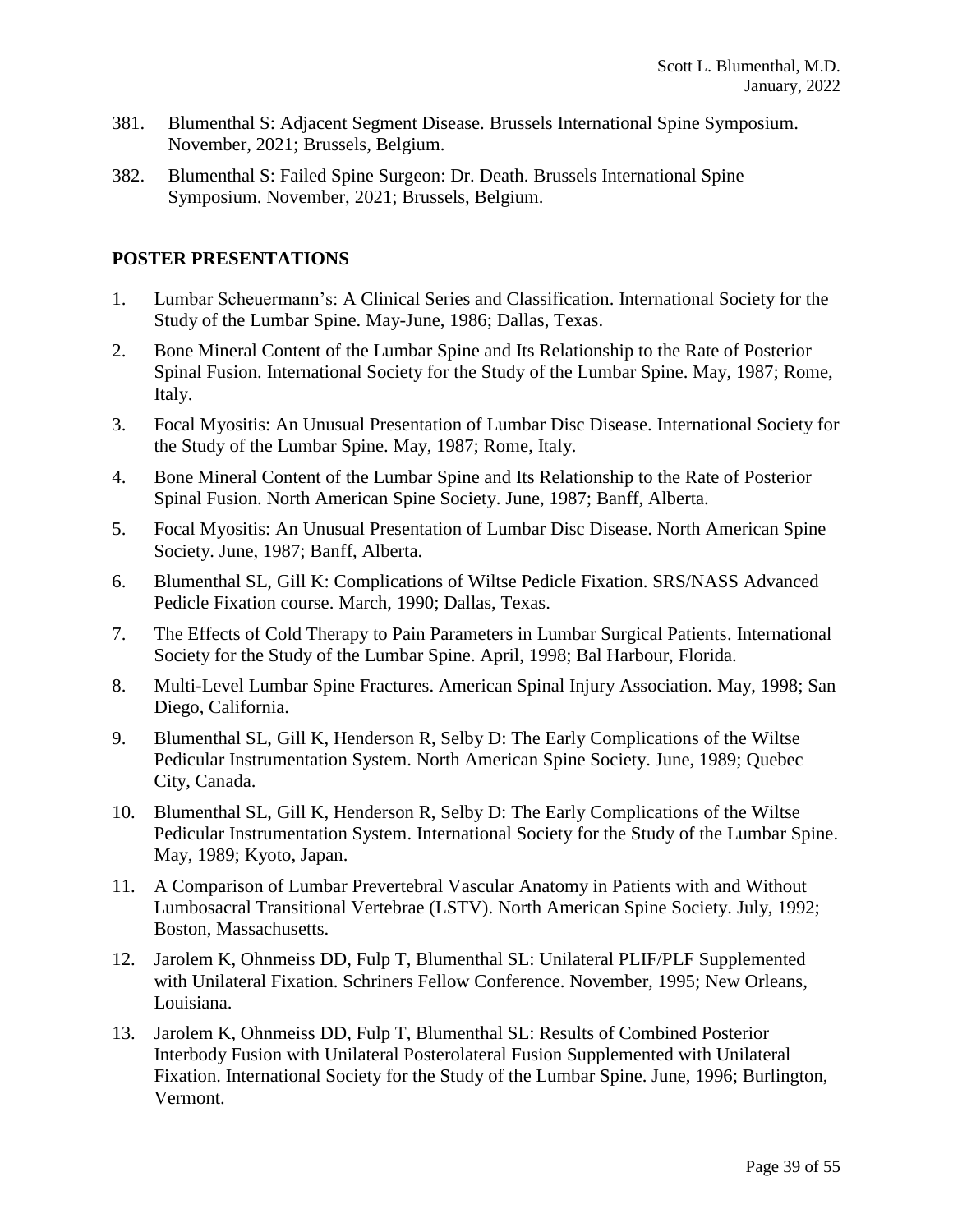- 14. Araghi A, Guyer RD, Fulp RT, Ohnmeiss DD, Blumenthal SL, Hochschuler SH, Regan JJ, Shelokov AP, Rashbaum RF: Use of Morphine Paste for Pain Control in Lumbar Laminectomies. Spine + Science + Management; November, 1996; New Orleans, Louisiana.
- 15. Regan JJ, Mack M, Aronoff RJ, Guyer, RD, Blumenthal, SL, Ahrens JE, Ohnmeiss DD: Development of Video-Assisted Thoracoscopic Spine Surgery. (Scientific Exhibit) at the American Academy of Orthopaedic Surgeons. February, 1997; San Francisco, California.
- 16. Araghi A, Guyer RD, Fulp RT, Ohnmeiss DD, Blumenthal SL, Hochschuler SH, Regan JJ, Shelokov AP, Zigler JE, Rashbaum RF: Use of Morphine Paste for Pain Control in Lumbar Laminectomies. International Society for the Study of the Lumbar Spine. June, 1997; Singapore.
- 17. Hyde J, Ohnmeiss DD, Rinn C, Guyer RD, Rashbaum RF, Blumenthal SL, Zigler JE, Regan JJ, Fulp T: Anterior Cervical Fusion: Factors Related to Outcome. Spine + Science + Management; November, 1997; New Orleans, Louisiana.
- 18. Massoud B, Ohnmeiss DD, Rinn C, Guyer RD, Hochschuler SH, Rashbaum RF, Blumenthal SL, Zigler JE, Regan JJ, Fulp T: Results of Hardware Removal in the Lumbar Spine and the Role of Diagnostic Hardware Injection. Spine + Science + Management; November, 1997; New Orleans, Louisiana.
- 19. Massoud B, Ohnmeiss DD, Rinn C, Guyer RD, Hochschuler SH, Rashbaum RF, Blumenthal SL, Zigler JE, Regan JJ, Fulp T: Results of Hardware Removal in the Lumbar Spine and the Role of Diagnostic Hardware Injection. North American Spine Society. October, 1998; San Francisco, California.
- 20. Blumenthal SL, Simpson N, Boehler S, Ohnmeiss DD, Risk DE: Anterior Lumbar Interbody Fusion Using Threaded Fusion Cages. North American Spine Society. October, 1998; San Francisco, California.
- 21. Blumenthal SL, Simpson NS, Ohnmeiss DD, Risk DE, Boehler S, Guyer RD, Zigler JE, Fulp T, Hochschuler SH: Anterior Lumbar Interbody Fusion with Threaded Fusion Cages. International Society for the Study of the Lumbar Spine. June, 1999; Kona, Hawaii.
- 22. Blumenthal SL, Regan JJ, Hisey MS, Ohnmeiss DD, Guyer RD, Hochschuler SH, Zigler JE: Can Threaded Fusion Cages Be Used Effectively As Stand-Alone Devices? North American Spine Society. October, 1999; Chicago, Illinois.
- 23. Ohnmeiss DD, Blumenthal SL, Guyer RD, Zigler JE, Hochschuler SH: Analysis of Threaded Fusion Cage Subsidence. North American Spine Society. October, 1999; Chicago, Illinois.
- 24. Blumenthal SL, Hisey MS, Ohnmeiss DD, Regan JJ, Guyer RD, Hochschuler SH, Zigler JE: Can Threaded Fusion Cages Be Used Effectively as Stand-Alone Devices? International Society for the Study of the Lumbar Spine. April, 2000; Adelaide, Australia.
- 25. Ohnmeiss DD, Blumenthal SL, Guyer RD, Zigler JE, Hochschuler SH: Analysis of Threaded Fusion Cage Subsidence. International Society for the Study of the Lumbar Spine. April, 2000; Adelaide, Australia.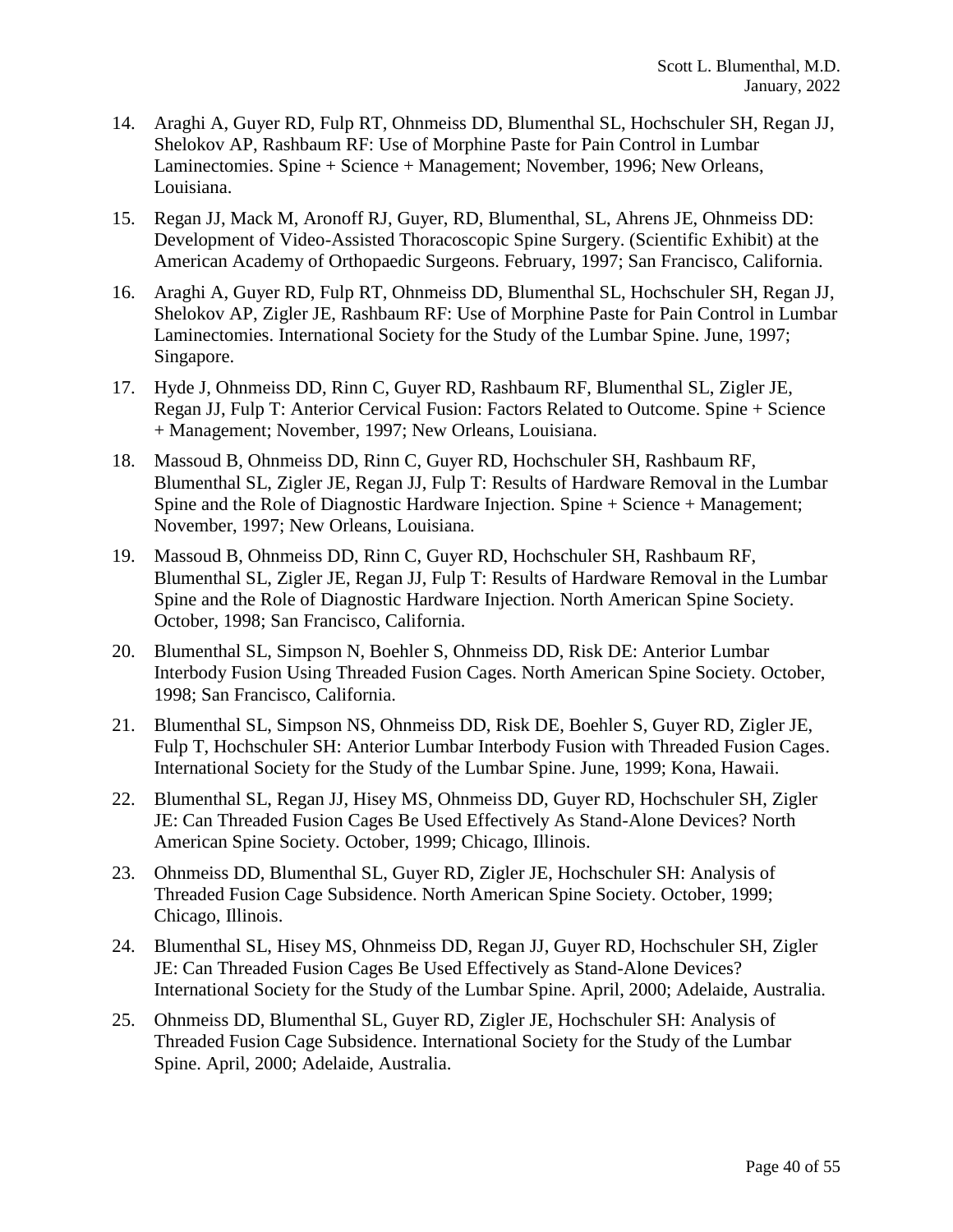- 26. Ohnmeiss DD, Blumenthal SL, Guyer RD, Hochschuler SH, Zigler JE: Can Foraminal Height be Increased and Maintained with Anterior Lumbar Interbody Fusion Using Cages? International Society for the Study of the Lumbar Spine. April, 2000; Adelaide, Australia.
- 27. Ohnmeiss DD, Blumenthal SL, Guyer RD, Hochschuler SH, Zigler JE: Can Foraminal Height be Increased and Maintained with Anterior Lumbar Interbody Fusion Using Cages? Spine Across the Sea. July, 2000; Kona, Hawaii.
- 28. Blumenthal SL, Hisey MS, Ohnmeiss DD, Regan JJ, Guyer RD, Hochschuler SH, Zigler JE: Can Threaded Fusion Cages Be Used Effectively as Stand-Alone Devices? Spine Across the Sea. July, 2000; Kona, Hawaii.
- 29. Ohnmeiss DD, Blumenthal SL, Guyer RD, Zigler JE, Hochschuler SH: Analysis of Threaded Fusion Cage Subsidence. Spine Across the Sea. July, 2000; Kona, Hawaii.
- 30. Burton DC, Ohnmeiss DD, Blumenthal SL, Rashbaum RF, Zigler JE, Guyer RD, Regan JJ: Anterior Cervical Discectomy and Fusion with Allograft Bone and Plate Fixation. North American Spine Society. October, 2000; New Orleans, Louisiana.
- 31. Regan JJ, Ohnmeiss DD, Hochschuler SH, Blumenthal SL, Guyer RD: Comparison of Laparoscopic to Mini-open Fusion at the L4-5 Level. International Society for the Study of the Lumbar Spine. June, 2001; Edinburgh, Scotland.
- 32. Guyer RD, McAfee PC, Hochschuler SH, Blumenthal SL, Fedder I, Ohnmeiss DD: Prospective Evaluation of the SB Charité III Disc Prosthesis. North American Spine Society. November, 2001; Seattle, Washington.
- 33. Tran V, Ohnmeiss DD, Blumenthal SL, Chang Y, Guyer RD, Zigler JE, Hochschuler SH, Hisey MS: Analysis of Re-Operations When Using Cages as Stand-Alone Devices: Minimum Three Year Follow-Up Study. Spine + Science + Management; November, 2001; New Orleans, Louisiana.
- 34. Henry S, Ohnmeiss DD, Guyer RD, Zigler JE, Chang Y, Rashbaum RF, Blumenthal SL: Outcome of Anterior Cervical Fusion for Discographically Proven Pain. Spine + Science + Management. November, 2001; New Orleans, Louisiana.
- 35. Tran V, Ohnmeiss DD, Blumenthal SL, Chang Y, Guyer RD, Zigler JE, Hochschuler SH, Hisey MS, Rashbaum RF: Analysis of Re-Operations When Using Cages as Stand-Alone Devices: Minimum Three Year Follow-Up Study. Meeting of the Americas. April, 2002; New York, New York.
- 36. Henry S, Ohnmeiss DD, Guyer RD, Zigler JE, Chang Y, Rashbaum RF, Blumenthal SL: Outcome of Anterior Cervical Fusion for Discographically Proven Pain. American Spinal Injury Association and the IMSOP joint conference. May, 2002; Vancouver, Canada.
- 37. Tran V, Ohnmeiss DD, Blumenthal SL, Chang Y, Guyer RD, Zigler JE, Hochschuler SH, Hisey MS, Rashbaum RF: Analysis of Re-Operations When Using Cages as Stand-Alone Devices: Minimum Three Year Follow-Up Study. American Spinal Injury Association and the IMSOP joint conference. May, 2002; Vancouver, Canada.
- 38. Henry S, Ohnmeiss DD, Guyer RD, Zigler JE, Chang Y, Rashbaum RF, Blumenthal SL: Outcome of Anterior Cervical Fusion for Discographically Proven Pain. American Academy of Orthopaedic Surgeons. February, 2003; New Orleans, Louisiana.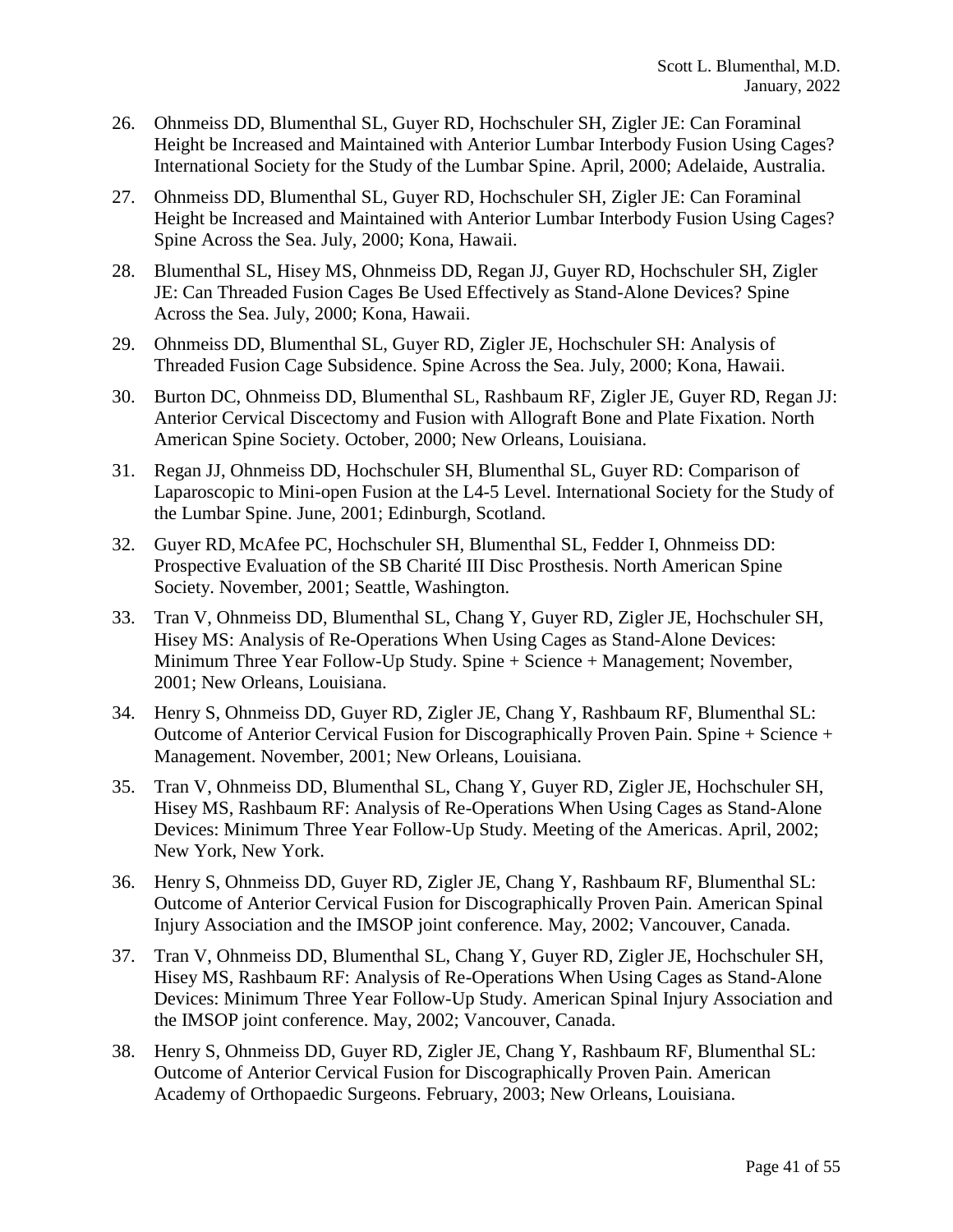- 39. Ohnmeiss DD, Hochschuler SH, Guyer RD, Rashbaum RF, Blumenthal SL: Sleep Disturbances in Back Pain Patients. International Society for the Study of the Lumbar Spine. May, 2003; Vancouver, Canada
- 40. Blumenthal SL, Guyer RD, Hochschuler SH, Ohnmeiss DD: Prospective Outcome Evaluation of a Total Disc Replacement. International Society for the Study of the Lumbar Spine. May, 2003; Vancouver, Canada.
- 41. Guyer RD, Henry S, Ohnmeiss DD, Zigler JE, Chang Y, Rashbaum RF, Blumenthal SL: Outcome of Anterior Cervical Fusion for Cervical Discogenic Pain with Confirmatory Discography. Cervical Spine Research Society. December, 2003; Scottsdale, Arizona.
- 42. Hochschuler SH, Whitaker C, Zigler JE, Guyer RD, Sachs BL, Blumenthal SL, Rashbaum RF, Ohnmeiss DD: Comparison of Return to Work Following Total Disc Arthroplasty vs. Fusion: A Prospective, Randomized Study. Spinal Arthroplasty Society. May, 2004; Vienna, Austria.
- 43. Gottlieb J, Sachs B, Guyer R, Zigler J, Rashbaum R, Hochschuler S, Blumenthal S, Ohnmeiss D: Comparison of Complications Associated with Lumbar Artificial Disc Replacement versus Fusion at 2 Year Follow-up. International Society for the Study of the Lumbar Spine. June, 2004; Porto, Portugal.
- 44. Blumenthal S, McAfee P, Guyer R, Hochschuler S, Garcia R, Regan J, Ohnmeiss D: Randomized Controlled Trial of the Charité Artificial Disc vs. Fusion for Single-Level Degenerative Disc Disease: A Two-Year Follow-up Study. International Society for the Study of the Lumbar Spine. June, 2004; Porto, Portugal.
- 45. Regan J, McAfee PC, Guyer RD, Blumenthal S, Geisler F: Charite Artificial Disc Replacement Evaluation of the Learning Curve and Complications in a Multicenter Prospective Randomized Controlled FDA IDE Trial. North American Spine Society. October, 2004; Chicago, Illinois.
- 46. Blumenthal SL: Total Disc Replacement. Spinal Arthroplasty Society. May, 2005; New York, New York.
- 47. Lhamby J, Guyer R, Zigler J, Blumenthal S, Sachs B, Hochschuler S, Rashbaum R, Ohnmeiss D: Patients Undergoing Total Disc Replacement with Spinal Fusion at Different Lumbar Levels. Spine Arthroplasty Society. May, 2006; Montreal, Canada.
- 48. Ohnmeiss DD, Blumenthal SL, Guyer RD, Hochschuler SH: Analysis of Change in Outcome Measures at Various Follow-Up Periods: Data from a Prospective Trial. Spine Arthroplasty Society. May, 2006; Montreal, Canada.
- 49. Siddiqui S, Guyer R, Zigler J, Ohnmeiss D, Blumenthal S, Sachs B, Hochschuler S, Rashbaum R: Factors Related to the 20 Best and 20 Worst 24-month Outcomes of Total Disc Replacement in Prospective Trials. International Society for the Study of the Lumbar Spine. June, 2006; Bergen, Norway.
- 50. Guyer R, Blumenthal S, Geisler R, McAfee P, J Regan J: The First Year Following FDA Approval of the Charite Artificial Disc: "Real World" Adverse Events Outside an IDE Study Environment. International Society for the Study of the Lumbar Spine. June, 2006; Bergen, Norway.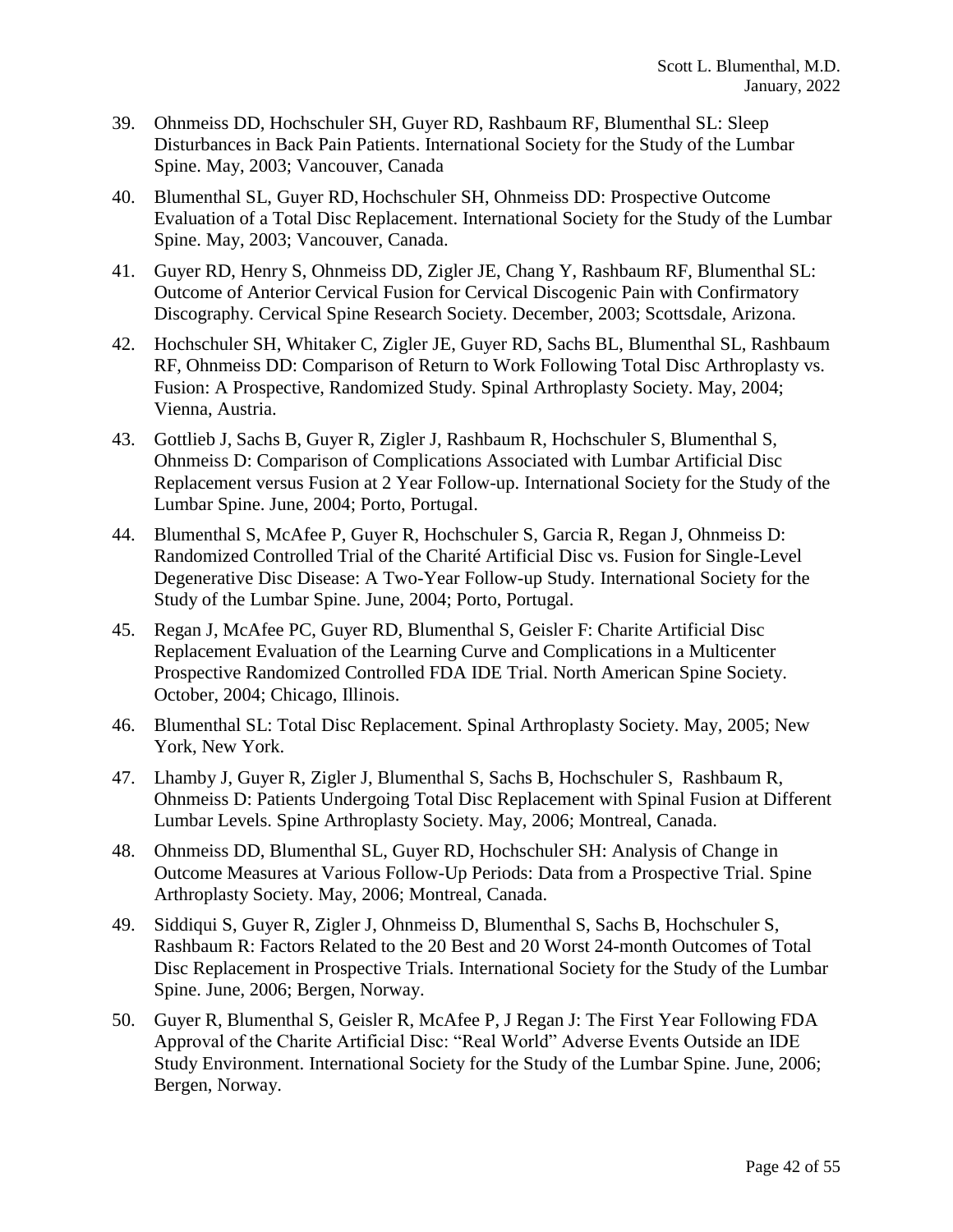- 51. Blumenthal SL, Guyer RD, Geisler FH, McAfee PC: One-Level Lumbar Arthroplasty in Patients 18-45 Years of Age vs. Patients 46-60 Years of Age: Is There a Difference in Clinical Outcome? International Meeting on Advanced Spine Techniques (IMAST). July, 2006; Athens, Greece.
- 52. Blumenthal SL, Ohnmeiss DD, Lhamby JL, Hochschuler SH, Zigler JE, Guyer RD, Sachs BL, Rashbaum RF: Patients Undergoing Total Disc Replacement with Spinal Fusion at Different Lumbar Levels. International Meeting on Advanced Spine Techniques (IMAST). July, 2006; Athens, Greece.
- 53. Hochschuler SH, Ohnmeiss DD, Blumenthal SL, Guyer RD: Results of Two-Level Total Disc Replacement Using CHARITÉ Artificial Disc. International Meeting on Advanced Spine Techniques (IMAST). July, 2006; Athens, Greece.
- 54. Ohnmeiss DD, Hochschuler SH, Blumenthal SL, Guyer RD: Analysis of Change in Outcome Measures at Various Follow-Up Periods: Data from a Prospective Trial. International Meeting on Advanced Spine Techniques (IMAST). July, 2006; Athens, Greece.
- 55. McAfee PC, Geisler FH, Blumenthal SL, Guyer RD, Regan J, Stadlan N, Dabbah M, Siddiqui F, Hayes V, Ohnmeiss DD: Predicted 5-year Survivorship of the CHARITÉ Artificial Disc vs. Anterior Lumbar Interbody Fusion: A Kaplan-Meyer Analysis. International Meeting on Advanced Spine Techniques (IMAST). July, 2006; Athens, Greece.
- 56. Blumenthal SL, Guyer RD, Geisler FH, McAfee PC, Regan JJ. The First Year Following FDA Approval of the Charité Artificial Disc: "Real World" Adverse Events Outside an IDE Study Environment. North American Spine Society. September, 2006; Seattle, Washington.
- 57. Guyer RD, Banco RJ, Bitan FD, Blumenthal SL, Cappuccino A, Geisler FH, Hochschuler SH, Holt RT, Jenis, MD, Majd ME, McAfee PC, Mullin BB, Regan JJ, Stadlan N, Tromanhauser SG, Wong D. Lumbar Arthroplasty vs. Anterior Interbody Fusion at One-Level: Clinical Results at 5-Year Follow-Up from the IDE Study of the Charité Artificial Disc. North American Spine Society. September, 2006; Seattle, Washington.
- 58. Lhamby J, Blumenthal SL, Guyer RD, Zigler JE, Ohnmeiss DD, Sachs BL, Hochschuler SH, Rashbaum RF. Patients Undergoing Total Disc Replacement with Spinal Fusion at Different Lumbar Levels. North American Spine Society. September, 2006; Seattle, Washington.
- 59. Geisler FH, Guyer RD, Blumenthal SL, McAfee PC, Cappuccino A, Bitan F, Regan JJ: Patient Selection for Lumbar Arthroplasty and Arthrodesis: The Crossover Effect in a Controlled, Multi-Center, Randomized Study. Congress of Neurological Surgeons/American Association of Neurological Surgeons Section on Disorders of the Spine and Peripheral Nerves. April, 2007; Washington, D.C.
- 60. Blumenthal SB, Zigler JE, Guyer RD, Ohnmeiss DD: Comparison of Charite vs. ProDisc for the Treatment of Single-level Symptomatic Disc Degeneration: Prospective Data from One Center. Spine Arthroplasty Society. May, 2007; Berlin, Germany.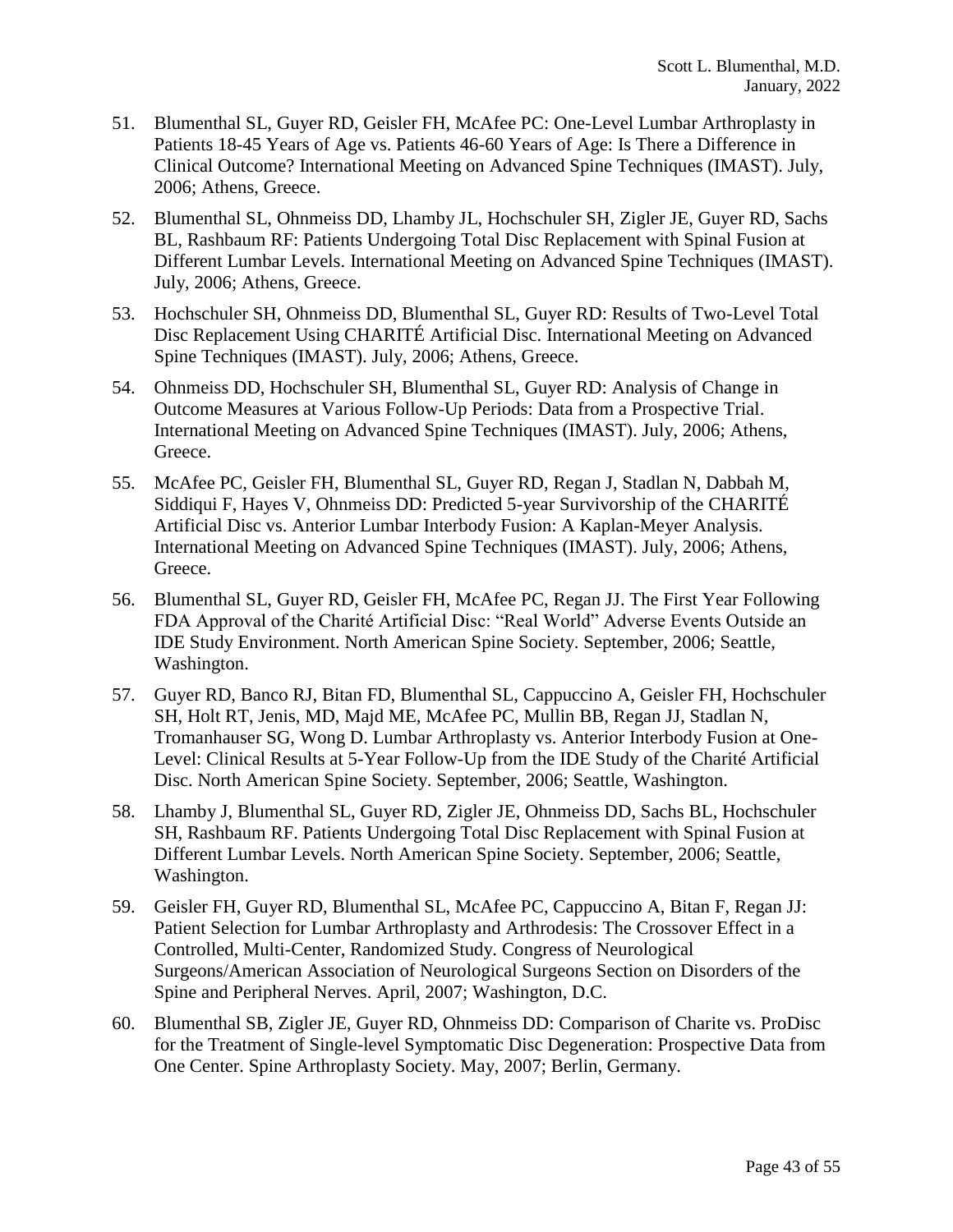- 61. Guyer RD, Blumenthal SL, Hochschuler SH, Ohnmeiss DD: A Prospective Randomized Study Comparing Two Lumbar Total Disc Replacement Devices. Spine Arthroplasty Society. May, 2007; Berlin, Germany.
- 62. Rohan MX, Ohnmeiss DD, Guyer RD, Zigler JE, Blumenthal SL, Hochschuler SH, Sachs BL, Rashbaum RF: Relationship between the Length of Time Off Work Pre-operatively and Clinical Outcome at 24-month Follow-up. Spine Arthroplasty Society. May, 2007; Berlin, Germany.
- 63. Guyer RD, Blumenthal SL, Geisler FH, McAfee PC: The Effect of Age on Outcomes in Patients with One-level Arthroplasty. Spine Arthroplasty Society. May, 2007; Berlin, Germany.
- 64. Geisler FH, Guyer RD, Blumenthal SL, McAfee PC, Cappuccino A, Bitan F, Regan JJ: Patient Selection for Lumbar Arthroplasty and Arthrodesis: The Crossover Effect in a Controlled, Multi-Center, Randomized Study. Spine Arthroplasty Society. May, 2007; Berlin, Germany.
- 65. McAfee PC, Cunningham B, Geisler FH, Guyer RD, Regan JJ, Blumenthal SL, Cappuccino A: Correlation of the Global Range of Motion (L3 to S1) between In Vitro Bench Top ROM and Clinical ROM from the Charite Artificial Disc FDA Level I Data. Spine Arthroplasty Society. May, 2007; Berlin, Germany.
- 66. Lorenz M, Zindrick M, Radebaugh M, Blumenthal SL: Novel Artificial Cervical Disc Arthroplasty – Chronic Sheep Study, Six-Month Results. Spine Arthroplasty Society. May, 2007; Berlin, Germany.
- 67. Guyer RD, Blumenthal SL, Hochschuler SH, Ohnmeiss DD: A Prospective Randomized Study Comparing Two Lumbar Total Disc Replacement Devices. International Society for the Study of the Lumbar Spine. June, 2007; Hong Kong, China.
- 68. Blumenthal SL, Zigler JE, Guyer RD, Ohnmeiss DD: Similarities and Differences in Clinical and Radiographic Outcomes of Two US IDE Trials for Lumbar Disc Replacement. International Society for the Study of the Lumbar Spine. June, 2007; Hong Kong, China.
- 69. Rohan MX, Ohnmeiss DD, Guyer RD, Zigler JE, Blumenthal SL, Hochschuler SH, Sachs BL, Rashbaum RF: Relationship between the Length of Time Off Work Pre-operatively and Clinical Outcome at 24-month Follow-up. North American Spine Society. October, 2007; Austin, Texas.
- 70. Guyer RD, Blumenthal SL, Hochschuler SH, Ohnmeiss DD: A Prospective Randomized Study Comparing Two Lumbar Total Disc Replacement Devices. North American Spine Society. October, 2007; Austin, Texas.
- 71. Ohnmeiss D, Guyer R, Blumenthal S, Hochschuler S: Analysis Of Total Disc Replacement Data With Respect To Published MCID (Minimal Clinically Important Difference) Values. North American Spine Society. October, 2007; Austin, Texas.
- 72. McAfee PC, Cunningham BW, Geisler F, Guyer RD, Blumenthal SL, Cappuccino A, Regan JJ: A Comparison of In Vivo and In Vitro Range of Motion Distribution Following One-Level Lumbar Arthroplasty —2 to 5 year Radiographic Follow up of 375 Consecutive Patients Enrolled in the CHARITÉ Artificial Disc FDA Level I Pivotal Trial. North American Spine Society. October, 2007; Austin, Texas.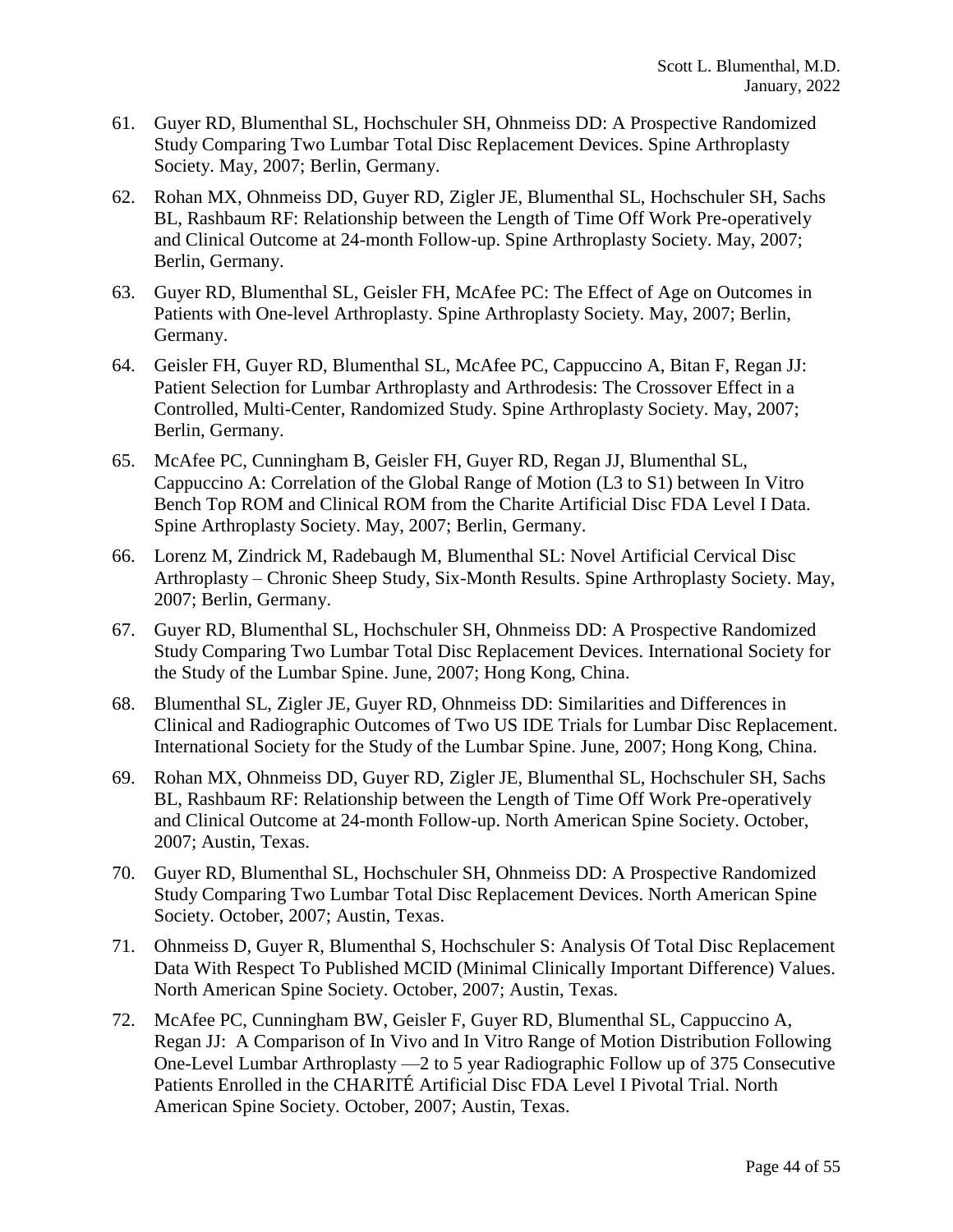- 73. Guyer R, Lauryssen C, Blumenthal S: Cervical Total Disc Replacement: A Prospective Randomized Comparison to Fusion. Asia Pacific Spine Arthroplasty Society. January, 2008; Seoul, South Korea.
- 74. Geisler FH, Guyer RD, McAfee PC, Regan JJ, Blumenthal SL, Majd ME, Holt RT, Banco RJ: Prospective, Randomized, Multicenter FDA IDE Study of CHARITÉ Artificial Disc vs. Lumbar Fusion: Effect at 5-year Follow-up of Prior Discectomy on Clinical Outcomes Following Lumbar Arthroplasty. Congress of Neurological Surgeons/American Association of Neurological Surgeons. February, 2008; Orlando, Florida.
- 75. Regan JJ, Geisler FH, Majd ME, Blumenthal SL, Holt RT, Jenis LG, Banco RJ: Prospective, Randomized, Multicenter FDA IDE Study of CHARITÉ™ Artificial Disc vs. Lumbar Fusion: Comparison of the Clinical Outcome of Patients Implanted at L4-L5 vs. L5-S1. Congress of Neurological Surgeons/American Association of Neurological Surgeons Section on Disorders of the Spine and Peripheral Nerves. February, 2008; Orlando, Florida.
- 76. Guyer RD, Lauryssen C, Blumenthal SL: A Prospective Randomized Study Comparing Cervical Total Disc Replacement to Fusion. Spine Arthroplasty Society. May, 2008; Miami, Florida.
- 77. Ohnmeiss DD, Guyer RD, Blumenthal SL, Hochschuler SH: Analysis of Total Disc Replacement Outcomes When Applying MCID (Minimal Clinically Important Difference) Criteria. Spine Arthroplasty Society. May, 2008; Miami, Florida.
- 78. Roush TF, Blumenthal SL, Guyer RD, Ohnmeiss DD: Analysis of Hybrid (Total Disc Replacement / Fusion Constructs) in the Lumbar Spine: A Comparison with Two-Level Total Disc Replacement. Spine Arthroplasty Society. May, 2008; Miami, Florida.
- 79. Blumenthal SL, Bitan FD, Cappuccino A, Geisler FH, Guyer RD, McAfee PC: A New Registry for the Advancement of Arthroplasty: The Center for Arthroplasty Research and Education (CARES). Spine Arthroplasty Society. May, 2008; Miami, Florida.
- 80. McAfee PC, Banco RJ, Blumenthal SL, Geisler FH, Guyer RD, Holt RT, Majd ME: Prospective, Randomized, Multicenter FDA IDE Study of CHARITÉ Artificial Disc vs. Lumbar Fusion: Effect at 5-year Follow-up of Prior Surgery on Clinical Outcomes Following Lumbar Arthroplasty. Spine Arthroplasty Society. May, 2008; Miami, Florida.
- 81. Regan JJ, Banco RJ, Blumenthal SL, Jenis LG, Geisler FH, Holt RT, Majd ME, Hetzell B: Prospective, Randomized, Multicenter FDA IDE Study of CHARITÉ Artificial Disc vs. Lumbar Fusion: Comparison of the Clinical Outcome of Patients Implanted at L4-L5 vs. L5-S1. Spine Arthroplasty Society. May, 2008; Miami, Florida.
- 82. Guyer RD, McAfee PC, Banco RJ, Bitan F, Cappuccino A, Geisler FH, Hochschuler SH, Jenis LG, Regan JJ, Blumenthal SL: Prospective, Randomized, Multi-center Food and Drug Administration Investigational Device Exemption Study of Lumbar Total Disc Replacement with the Charite Artificial Disc versus Lumbar Fusion. Eurospine. May, 2008; Geneva, Switzerland.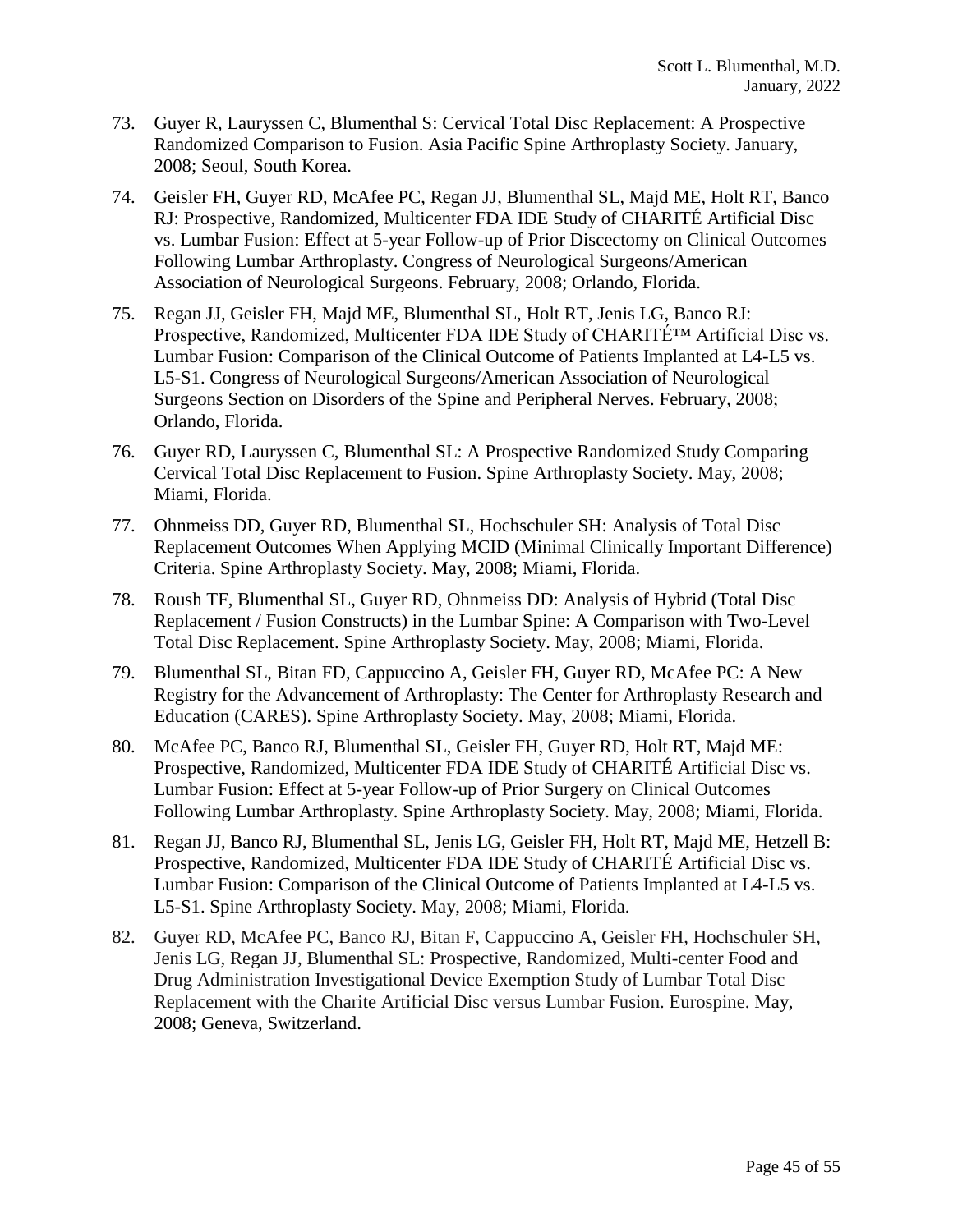- 83. Ohnmeiss DD, Blumenthal SL, Guyer RD, Hochschuler SH: Analysis of Total Disc Replacement Outcomes When Applying MCID (Minimal Clinically Important Difference) Criteria. International Society for the Study of the Lumbar Spine. May 2008; Geneva, Switzerland.
- 84. Ohnmeiss DD, Roush TF, Blumenthal SL, Guyer RD: Analysis of Hybrid (Total Disc Replacement/Fusion Constructs) in the Lumbar Spine: A Comparison with Two-level Total Disc Replacement. North American Spine Society SpineWeek. May 2008; Geneva, Switzerland.
- 85. Regan JJ, Banco RJ, Blumenthal SL, Jenis LG, Geisler FH, Holt RT, Majd ME: Prospective, Randomized, Multi-center FDA IDE Study of Charite Artificial Disc vs. Lumbar Fusion: Comparison of the Clinical Outcome of Patients Implanted at L4-5 vs. L5- S1. Eurospine. May, 2008; Geneva, Switzerland.
- 86. Blumenthal SL, Arnold P, Rhyne A, Wang J, Kim K: Oxiplex Reduces the Incidence of Back Pain, Leg Pain, and Associated Symptoms 6 Months Following Single-level Lower Lumbar Surgery for Removal of A Herniated Disc. North American Spine Society SpineWeek. May, 2008; Geneva, Switzerland.
- 87. Wong DC, Jenis LG MD, Guyer RD, Banco RJ, Geisler FH, Holt RT, Majd ME, Regan JJ, Blumenthal SL, DeMuth GE, Hetzell BC: Is Preoperative Disc Height a Contributing Factor in 5-year Success Rate with Arthrodesis and Arthroplasty? International Meeting on Advanced Spinal Techniques (IMAST). July, 2008; Hong Kong, China.
- 88. Guyer RD, Geisler FH, Majd ME, Holt RT, Regan JJ, Blumenthal SL, Wong DC, Jenis LG, Banco RJ: The Impact of Preoperative DEXA Scores Following Arthroplasty on Longterm Clinical and Radiographic Outcomes – A 5-Year Follow-up Study. International Meeting on Advanced Spinal Techniques (IMAST). July, 2008; Hong Kong, China.
- 89. Blumenthal S, Zigler J, Guyer R, Waldrip A, Ohnmeiss D: A Prospective Randomized Comparison of Cervical Disc Replacement and Anterior Cervical Fusion. North American Spine Society. October, 2008; Toronto, Canada.
- 90. Majd M, Holt R, Guyer RD, Banco R, Geisler F, Jenis L, Regan J, Wong D, Blumenthal S: Two- and Five-year Lumbar Index-level Motion Following Arthroplasty: Impact of Heterotopic Ossification. North American Spine Society. October, 2008; Toronto, Canada.
- 91. Guyer RD, Geisler F, Holt RT, Majd M, Regan J, Wong D, Jenis L, Banco R, Blumenthal S, Demuth G, Hetzell B: The Impact of Postoperative Disc Height following Arthroplasty on Long-term Clinical and Radiographic Outcomes – a 5-Year Follow-up Study. North American Spine Society. October, 2008; Toronto, Canada.
- 92. Guyer RD, Lauryssen C, Blumenthal S: Prospective Randomized Study Comparing Cervical Total Disc Replacement to Anterior Cervical Fusion. North American Spine Society. October, 2008; Toronto, Canada.
- 93. Guyer RD, Blumenthal SL, Zigler JE, Waldrip AM, Ohnmeiss DD: A Prospective Randomized Comparison of Cervical Disc Replacement and Anterior Cervical Fusion. Cervical Spine Research Society. December, 2008; Austin, Texas.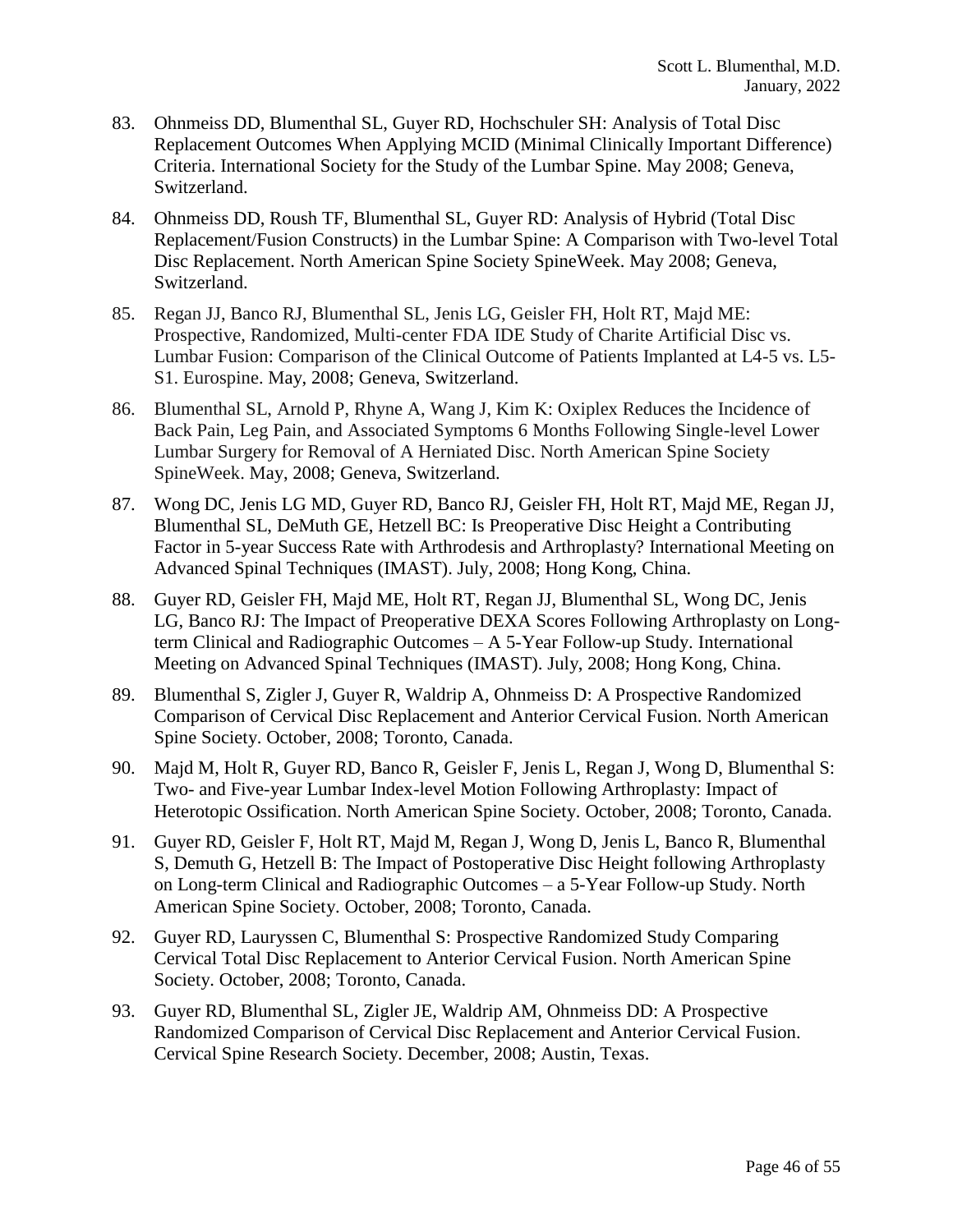- 94. Guyer RD, Lauryssen C, Blumenthal SL: Cervical Total Disc Replacement: A Prospective, Randomized Comparison to Anterior Cervical Fusion. Cervical Spine Research Society. December, 2008; Austin, Texas.
- 95. Majd M, Holt R, Guyer RD, Banco R, Geisler F, Jenis L, Regan J, Wong D, Blumenthal S: Two- and Five-year Lumbar Index-level Motion Following Arthroplasty: Impact of Heterotopic Ossification. American Association of Neurological Surgeons / Congress of Neurological Surgeons. March, 2009; Phoenix, Arizona.
- 96. Wong DC, Jenis LG, Guyer RD, Banco RJ, Geisler FH, Holt RT, Majd ME, Regan JJ, Blumenthal SL, DeMuth GE, Hetzell BC: Is Preoperative Disc Height a Contributing Factor in 5-year Success Rate with Arthrodesis and Arthroplasty? American Association of Neurological Surgeons / Congress of Neurological Surgeons. March, 2009; Phoenix, Arizona.
- 97. Guyer RD, Geisler FH, Majd ME, Holt RT, Regan JJ, Blumenthal SL, Wong DC, Jenis LG, Banco RJ: The Impact of Preoperative DEXA Scores Following Arthroplasty on Longterm Clinical and Radiographic Outcomes – a 5-Year Follow-up Study. American Association of Neurological Surgeons / Congress of Neurological Surgeons. March, 2009; Phoenix, Arizona.
- 98. Guyer RD, Geisler F, Holt RT, Majd M, Regan J, Wong D, Jenis L, Banco R, Blumenthal S, Demuth G, Hetzell B: The Impact of Postoperative Disc Height following Arthroplasty on Long-term Clinical and Radiographic Outcomes – a 5-Year Follow-up Study. American Association of Neurological Surgeons / Congress of Neurological Surgeons. March, 2009; Phoenix, Arizona.
- 99. Guyer RD, Rodriguez M, Blumenthal SL, Zigler JE, Atanasov AM, Ohnmeiss DD: A Prospective Randomized Comparison of Cervical Disc Replacement and Anterior Cervical Fusion. Spine Arthroplasty Society. April, 2009; London, England
- 100. Guyer RD, Auer PB, Zigler JE, Blumenthal SL, Ohnmeiss DD: Relationship between Endplate Morphology and Clinical Outcome of Single-Level Lumbar Disc Arthroplasty. Spine Arthroplasty Society. April, 2009; London, England.
- 101. Guyer RD, Geisler FH, Majd ME, Holt RT, Regan JJ, Blumenthal SL, Wong DC, Jenis LG, Banco RJ: The Impact of Preoperative DEXA Scores Following Arthroplasty on Longterm Clinical and Radiographic Outcomes – A 5-Year Follow-up Study. Spine Arthroplasty Society. April, 2009; London, England.
- 102. Guyer RD, Geisler FH, Holt RT, Majd ME, Regan JJ, , Wong DC, Jenis LG, Banco RJ, Blumenthal SL, DeMuth G, Hetzell BH: The Impact of Postoperative Disc Height following Arthroplasty on Long-term Clinical and Radiographic Outcomes – a 5-Year Follow-up Study. Spine Arthroplasty Society. April, 2009; London, England.
- 103. Ohnmeiss DD, Waldrip A, Blumenthal S, Zigler J, Guyer RD: Cervical Total Disc Replacement: Is It Effective in Treating Patients' Greatest Self-reported Functional Limitations? Spine Arthroplasty Society. April, 2009; London, England.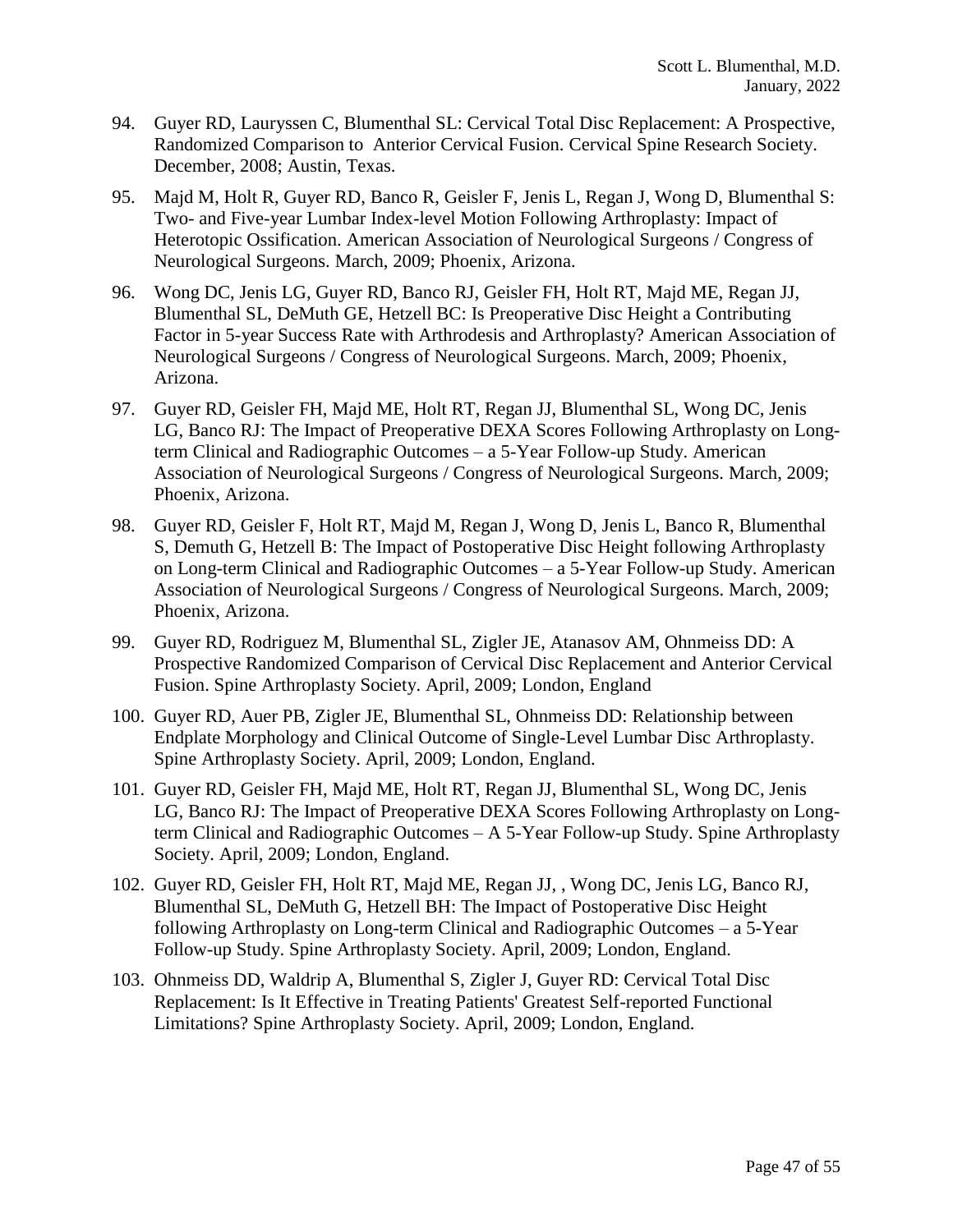- 104. Majd ME, Holt RT, Guyer RD, Banco RJ, Geisler FH, Jenis LG, Regan JJ, Wong DC, Blumenthal SL: Two- and Five-year Lumbar Index-level Motion Following Arthroplasty: Impact of Heterotopic Ossification. Spine Arthroplasty Society. April, 2009; London, England.
- 105. Li B, Guyer RD, Blumenthal S, Zigler J, Ohnmeiss DD: Is Pre-operative Disc Height Related to Lumbar Total Disc Replacement Outcome? Spine Arthroplasty Society. April, 2009; London, England.
- 106. Guyer RD, Geisler FH, Holt RT, Majd ME, Regan JJ, Wong DC, Jenis LG, Banco RJ, Blumenthal SL, DeMuth G, MSc, Hetzell BH: The Impact of Postoperative Disc Height Following Arthroplasty on Long-term Clinical and Radiographic Outcomes – a 5-Year Follow-up Study. Spine Society of Australia. April, 2009; Brisbane, Australia.
- 107. Guyer RD, Geisler FH, Majd ME, Holt RT, Regan JJ, Blumenthal SL, Wong DC, Jenis LG, Banco RJ: The Impact of Preoperative DEXA Scores Following Arthroplasty on Longterm Clinical and Radiographic Outcomes – a 5-Year Follow-up Study. Spine Society of Australia. April, 2009; Brisbane, Australia.
- 108. Li B, Guyer RD, Blumenthal S, Zigler J, Ohnmeiss DD: Is Pre-operative Disc Height Related to Lumbar Total Disc Replacement Outcome? International Society for the Study of the Lumbar Spine. May, 2009; Miami, Florida.
- 109. Guyer RD, Cappuccino A, Blumenthal SL: 24-month Follow-up of a Prospective Randomized Comparison of Two Lumbar Total Disc Replacements. International Society for the Study of the Lumbar Spine. May, 2009; Miami, Florida.
- 110. Zigler JE, Guyer RD, Ohnmeiss DD, Blumenthal SL: Anterior Re-operation at the Same Level Following Lumbar Total Disc Replacement. International Society for the Study of the Lumbar Spine. May, 2009; Miami, Florida.
- 111. Guyer RD, Auer PB, Zigler JE, Ohnmeiss DD, Blumenthal SL: Relationship between Endplate Morphology and Clinical Outcome of Single-Level Lumbar Disc Arthroplasty. . International Meeting on Advanced Spine Techniques (IMAST). July, 2009; Vienna; Austria.
- 112. Garcia R, Blumenthal SL, Guyer RD, et al: Prospective Randomized US Trial Comparing an Unconstrained, Semi-Constrained, and Constrained TDR in the Treatment of Single Level Discogenic Pain: Results from Two Centers in an FDA IDE Study. North American Spine Society. October, 2009; San Francisco, California.
- 113. Ohnmeiss DD, Guyer RD, Blumenthal SL: Analysis of Change in Scores in commonly used Outcome Measures: What can We Legitimately Assume about the Stability of Individual Patient Scores Based on Group Mean Scores? The International Society for the Study of the Lumbar Spine. April, 2010; Auckland, New Zealand.
- 114. Blumenthal SL, Ohnmeiss DD, Guyer RD, Zigler JE: Intra-Operative Conversion of Attempted Lumbar Total Disc Replacement to Fusion: Incidence and Causes. The International Society for the Study of the Lumbar Spine. April, 2010; Auckland, New Zealand.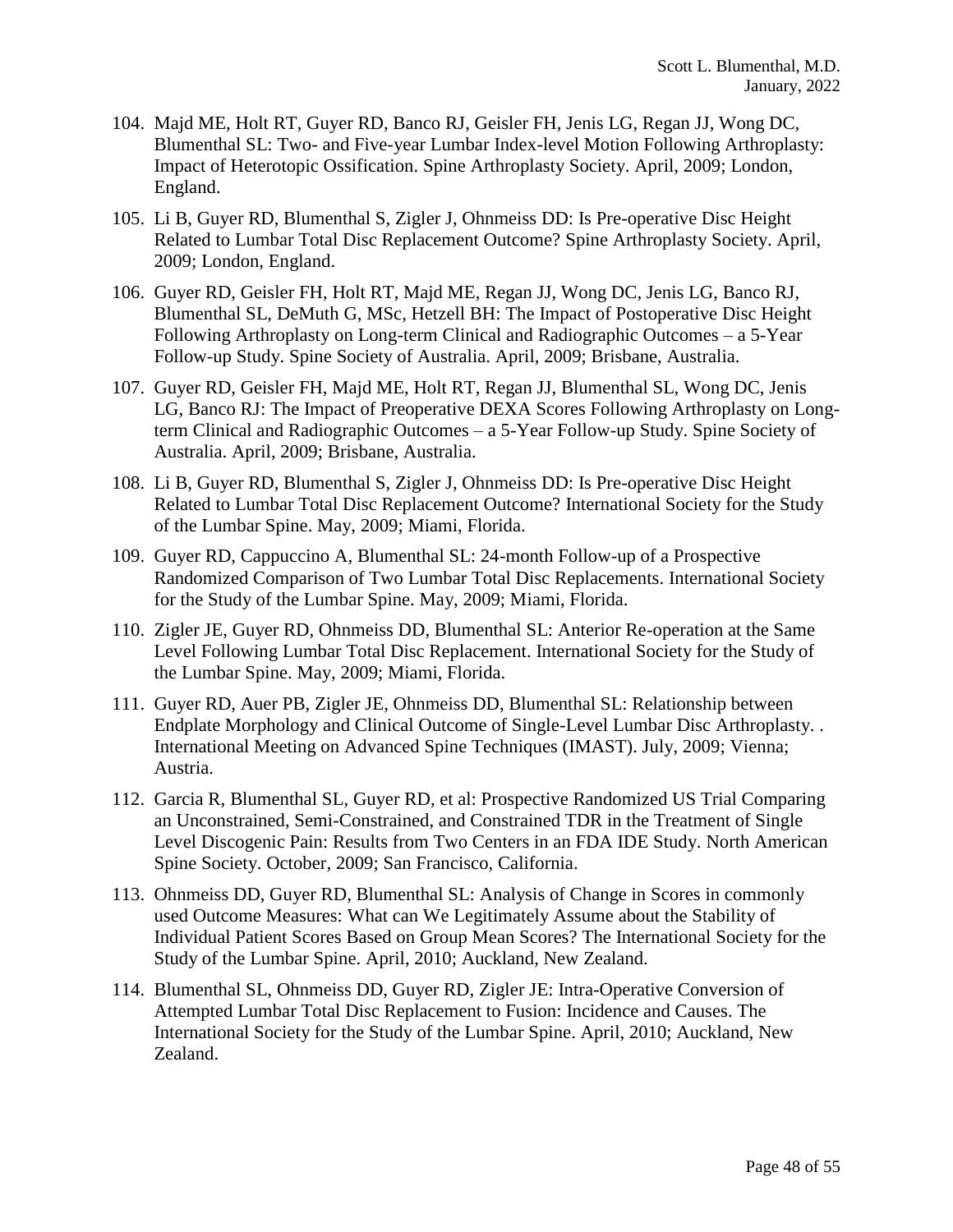- 115. Blumenthal SL, Saqqa S, Guyer RD, Zigler JE, Ohnmeiss DD: Hybrid Combined Total Disc Replacement and Fusion Procedures in the Lumbar Spine: Clinical and Radiographic Outcome. The International Society for the Study of the Lumbar Spine. April, 2010; Auckland, New Zealand.
- 116. Blumenthal SL, Rainey S, Zigler JE, Guyer RD, Ohnmeiss DD: Analysis of Adjacent Segment Re-Operation Following Lumbar Total Disc Replacement. The International Society for the Study of the Lumbar Spine. April, 2010; Auckland, New Zealand.
- 117. Ohnmeiss DD, Hume CS, Guyer RD, Zigler JE, Blumenthal SL: Cost Comparison of Total Disc Replacement vs. Fusion in Patients with Insurance Denial for Disc Replacement. International Society for the Study of the Lumbar Spine. April, 2010; Auckland, New Zealand.
- 118. Blumenthal SL, Guyer RD: Anular Repair after Lumbar Discectomy: Preliminary Observations from an Ongoing, Prospective, Randomized, Controlled Clinical Trial. Spine Society of Australia. April, 2010; Christchurch, New Zealand.
- 119. Ohnmeiss DD, Guyer RD, Blumenthal SL: Analysis of Change in Scores in Commonly Used Outcome Measures: What Can We Legitimately Assume about the Stability of Individual Patient Scores Based on Group Mean Scores? Spine Arthroplasty Society. April, 2010; New Orleans, Louisiana.
- 120. Guyer RD, Ohnmeiss DD, Blumenthal SL: Lumbar Total Disc Replacement: Results of a Comprehensive Review of Clinical Outcomes, Radiographic Measures, and Complications/Re-Operations. Spine Arthroplasty Society. April, 2010; New Orleans, Louisiana.
- 121. Blumenthal SL, Saqqa S, Guyer RD, Zigler JE, Ohnmeiss DD: Hybrid Combined Total Disc Replacement and Fusion Procedures in the Lumbar Spine: Clinical and Radiographic Outcome. Spine Arthroplasty Society. April, 2010; New Orleans, Louisiana.
- 122. Blumenthal SL, Ohnmeiss DD, Zigler JE, Guyer RD: Intra-Operative Conversion of Attempted Lumbar Total Disc Replacement to Fusion: Incidence and Causes. Spine Arthroplasty Society. April, 2010; New Orleans, Louisiana.
- 123. Blumenthal SL, Rainey S, Guyer RD, Zigler JE, Ohnmeiss DD: Analysis of Adjacent Re-Operation Following Lumbar Total Disc Replacement. International Meeting on Advanced Spine Techniques. July, 2010; Toronto, Canada.
- 124. Duffy M, Saqqa SG, Blumenthal SL, Zigler JE, Guyer RD, Ohnmeiss DD: Treatment Options for Two-Level Symptomatic Disc Degeneration: Comparison of Total Disc Replacement, Fusion, and Hybrids. International Meeting on Advanced Spine Techniques. July, 2010; Toronto, Canada.
- 125. Blumenthal SL, Saqqa SG, Guyer RD, Zigler JE, Ohnmeiss, DD: Hybrid Combined Total Disc Replacement and Fusion Procedures in the Lumbar Spine: Clinical and Radiographic Outcome. International Meeting on Advanced Spine Techniques. July, 2010; Toronto, Canada.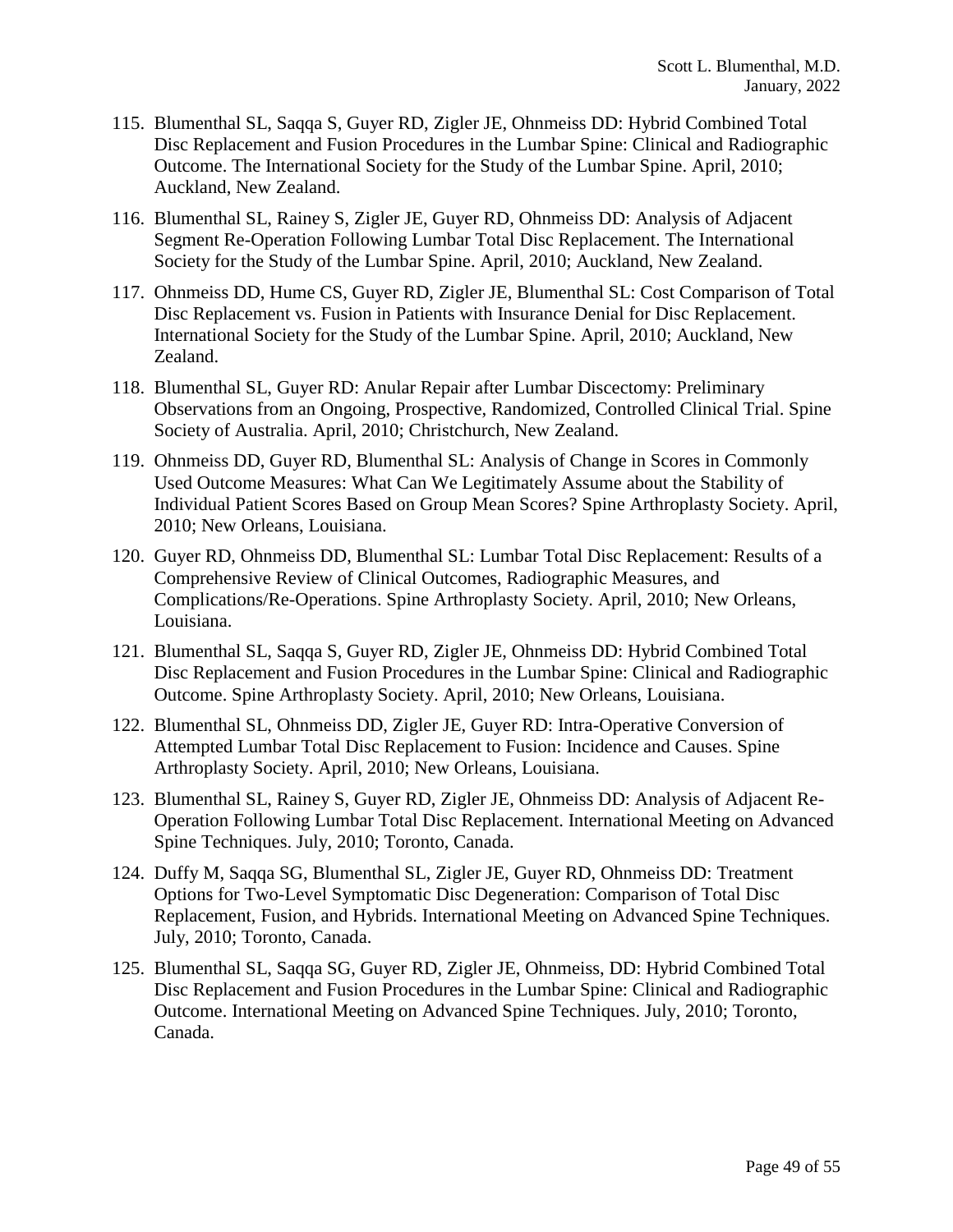- 126. Blumenthal SL, Ohnmeiss DD, Guyer RD, Zigler JE, Hume CS: Intra-Operative Conversion of Attempted Lumbar Total Disc Replacement to Fusion: Incidence and Causes. International Meeting on Advanced Spine Techniques. July, 2010; Toronto, Canada.
- 127. Zigler JE, Guyer RD, Blumenthal SL, Ohnmeiss DD: Analysis of Re-Operations after Lumbar Total Disc Replacement: Experience in 1,000 Consecutive Cases Beginning with First Case Experience of 11 Surgeons. International Meeting on Advanced Spine Techniques. July, 2010; Toronto, Canada.
- 128. Bradley WD, Blumenthal S, Miller LE: Early Outcomes of Lumbar Spinal Stenosis Treatment with the Superion Interspinous Spacer. Society for Minimally Invasive Spine Surgery. November, 2010; Las Vegas, Nevada.
- 129. Ohnmeiss DD, Zigler JE, Guyer RD, Blumenthal SL: Meta-Analysis of Cervical Total Disc Replacement Compared with Anterior Cervical Fusion: Data from Four Prospective Randomized Multicenter FDA IDE Trials. Cervical Spine Research Society. December, 2010; Charlotte, North Carolina.
- 130. Guyer RD, Blumenthal SL, Zigler JE, Verma-Kurvari S, Atanasov A, Ohnmeiss DD: Bone Mineral Density Scanning in Potential Lumbar Total Disc Replacement Patients. International Society for the Advancement of Spine Surgery. April, 2011; Las Vegas, Nevada.
- 131. Ohnmeiss DD, Blumenthal SL, Guyer RD: Investigating the Potential Effect of "Euphoric Bias" for the New Technology on Results of Randomized Lumbar Total Disc Replacement Trials. International Society for the Advancement of Spine Surgery. April, 2011; Las Vegas, Nevada.
- 132. Hyder Z, Ohnmeiss DD, Guyer RD, Blumenthal SL, Zigler JE: Meta-Analysis of Lumbar Total Disc Replacement FDA-Regulated Trials: A Missed Opportunity. International Society for the Advancement of Spine Surgery. April, 2011; Las Vegas, Nevada.
- 133. Guyer RD, Darwish A, Blumenthal SL, Zigler JE, Ohnmeiss DD: Lumbar Total Disc Replacement vs. Fusion: Analysis of Cost Comparison Studies. International Society for the Advancement of Spine Surgery April, 2011; Las Vegas, Nevada.
- 134. Blumenthal SL, Guyer RD, Zigler JE, Ohnmeiss DD, Verma-Kurvari S: Reported Re-Operations in Lumbar Total Disc Replacement: Analysis of the Literature. International Society for the Advancement of Spine Surgery. April, 2011; Las Vegas, Nevada.
- 135. Blumenthal S, Guyer R, Zigler J, Ohnmeiss D: Anterior Re-Operation at the Same Level Following Lumbar Total Disc Replacement. International Society for the Advancement of Spine Surgery. June, 2011; Gothenburg, Sweden.
- 136. Duffy M, Saqqa S, Zigler J, Guyer R, Ohnmeiss D, Blumenthal S: Treatment Options for Two-Level Symptomatic Disc Degeneration: Comparison of Total Disc Replacement, Fusion, and Hybrid. International Society for the Study of the Lumbar Spine. June, 2011; Gothenburg, Sweden.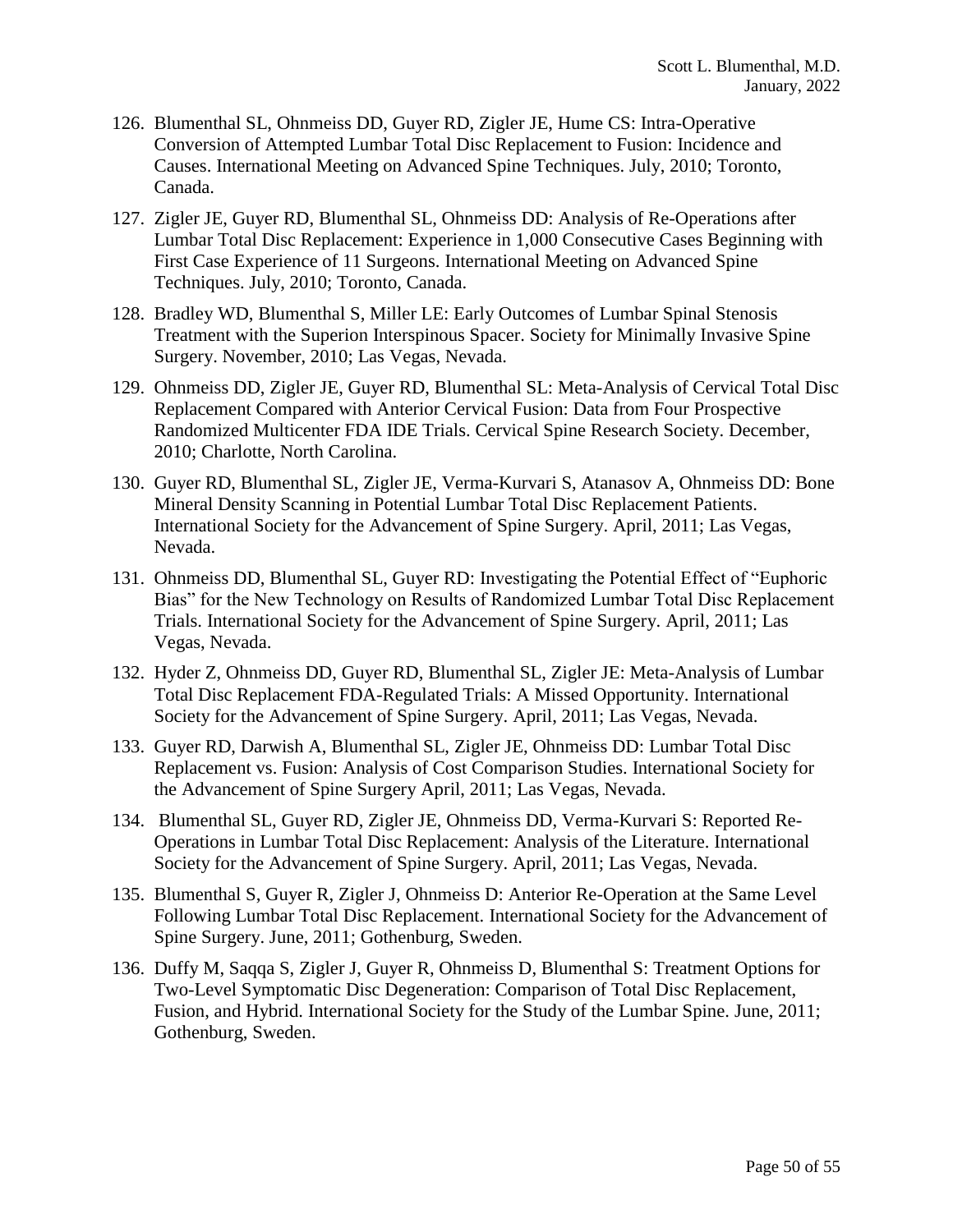- 137. Ohnmeiss D, Blumenthal S, Guyer R: Investigating the Potential Effect of "Euphoric Bias" for the New Technology on Results of Randomized Lumbar Total Disc Replacement Trials. International Society for the Study of the Lumbar Spine. June, 2011; Gothenburg, Sweden.
- 138. Guyer R, Darwish A, Blumenthal S, Ohnmeiss D, Zigler J: Lumbar Total Disc Replacement vs. Fusion: Analysis of Cost Comparison Studies. International Society for the Study of the Lumbar Spine. June, 2011; Gothenburg, Sweden.
- 139. Guyer RD, Darwish A, Blumenthal SL, Zigler JE, Ohnmeiss DD: Lumbar Total Disc Replacement vs. Fusion: Analysis of Cost Comparison Studies. International Meeting on Advanced Spine Techniques. July, 2011; Copenhagen, Denmark.
- 140. Guyer RD, Blumenthal SL, Zigler JE, Ohnmeiss DD: Investigating the Potential Effect of "Euphoric Bias" for the New Technology on Results of Randomized Lumbar Total Disc Replacement Trials. International Meeting on Advanced Spine Techniques. July, 2011; Copenhagen, Denmark.
- 141. Hyder Z, Guyer RD, Ohnmeiss DD, Blumenthal SL, Zigler JE: Meta-Analysis of Lumbar Total Disc Replacement FDA-Regulated Trials: A Missed Opportunity. International Meeting on Advanced Spine Techniques. July, 2011; Copenhagen, Denmark.
- 142. Guyer RD, Samocha Y, Ohnmeiss DD, Blumenthal SL, Zigler JE: Cervical Total Disc Replacement vs. Anterior Cervical Fusion: Data from Four Prospective, Randomized, Multicenter Trials. International Meeting on Advanced Spine Techniques. July, 2011; Copenhagen, Denmark.
- 143. Guyer RD, Samocha Y, Ohnmeiss DD, Zigler JE, Blumenthal SL: Cervical Total Disc Replacement vs. Anterior Cervical Fusion: Data from Four Prospective, Randomized, Multicenter Trials. North American Spine Society. November, 2011; Chicago, Illinois.
- 144. Morrison T, Guyer RD, Hisey MS, Atanasov A, Ohnmeiss DD, Zigler JE, Blumenthal SL: Clinical Outcomes of Stand-Alone Anterior Lumbar Interbody Fusion. AO Spine Fellows' Forum. March, 2012; Banff, Alberta, Canada.
- 145. Ohnmeiss DD, Guyer RD, Blumenthal SL, Zigler JE: Impact of Cervical Symptoms on Ability to Participate in Recreational Activities. International Society for the Advancement of Spine Surgery. March, 2012; Barcelona, Spain.
- 146. Ohnmeiss DD, Guyer RD, Blumenthal SL, Zigler JE: Analysis of Outcome Stability Following Surgery Involving a Cervical Spine Implant. International Society for the Advancement of Spine Surgery. March, 2012; Barcelona, Spain.
- 147. Morrison T, Guyer RD, Hisey MS, Atanasov A, Ohnmeiss DD, Blumenthal SL, Zigler JE: Clinical Outcomes of Stand-Alone Anterior Lumbar Interbody Fusion. SpineWeek - International Society for the Study of the Lumbar Spine Section. May, 2012; Amsterdam, The Netherlands.
- 148. Guyer RD, Blumenthal SL, Zigler JE, Ohnmeiss DD, Verma-Kurvari S: Re-operations in Lumbar Total Disc Replacement: Analysis of the Literature. SpineWeek - North American Spine Society Section. May, 2012; Amsterdam, The Netherlands.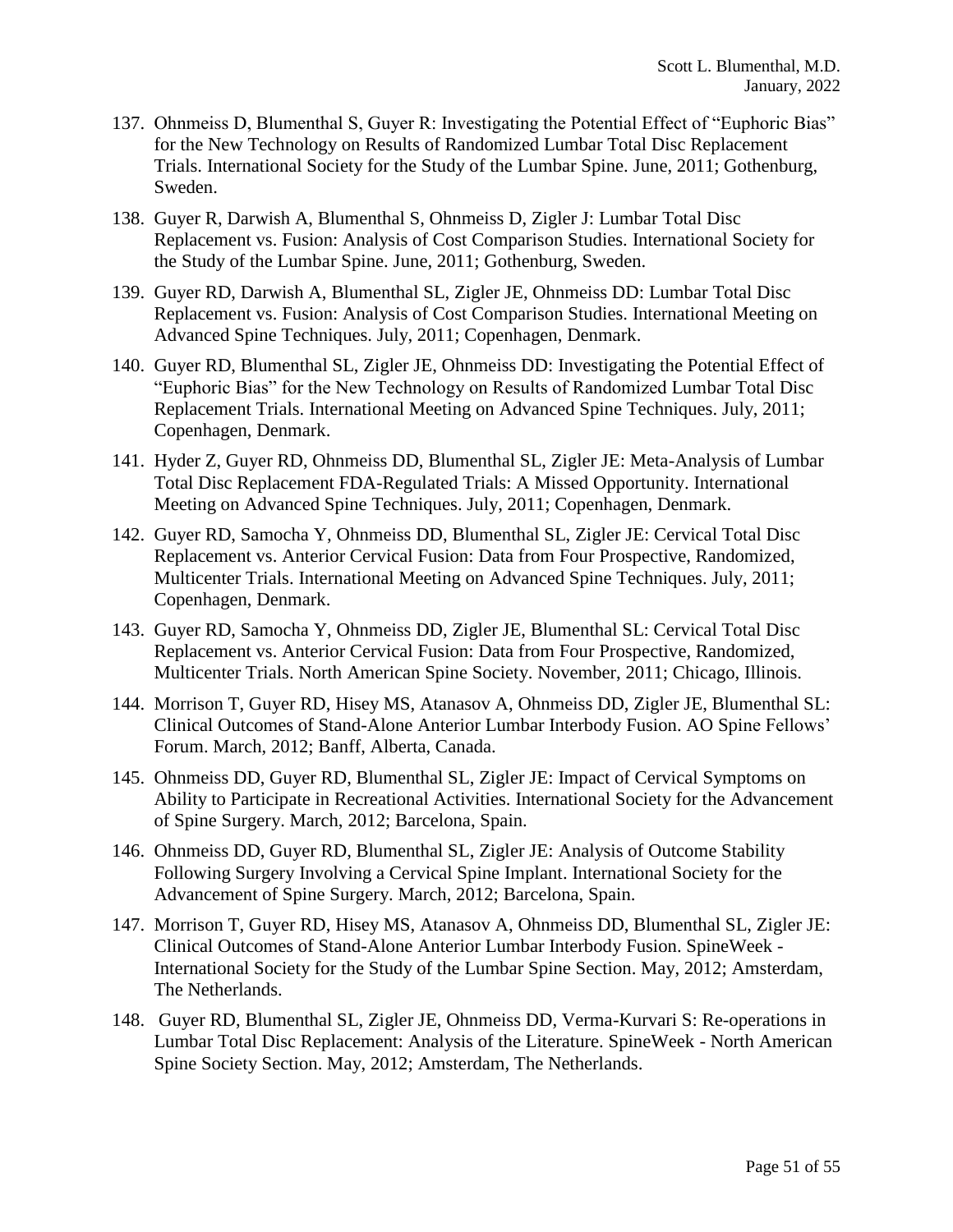- 149. Guyer RD, Ohnmeiss DD, Blumenthal SL, Zigler JE: Comparison of Re-Operations in Cervical Total Disc Replacement Versus Anterior Cervical Fusion. SpineWeek - North American Spine Society Section. May, 2012; Amsterdam, The Netherlands.
- 150. Ohnmeiss DD, Guyer RD, Blumenthal SL, Zigler JE: Impact of Cervical Symptoms on Ability to Participate in Recreational Activities. SpineWeek - North American Spine Society Section. May, 2012; Amsterdam, The Netherlands
- 151. Ohnmeiss DD, Guyer RD, Blumenthal SL, Zigler JE: Analysis of Outcome Stability Following Surgery Involving Cervical Spine Implant. SpineWeek - North American Spine Society Section. May, 2012; Amsterdam, The Netherlands.
- 152. Blumenthal SL, Ohnmeiss DD, Guyer RD, Zigler JE: Impact of Cervical Symptoms on Ability to Participate in Recreational Activities. Cervical Spine Research Society. December, 2012; Chicago, Illinois.
- 153. Rogers RW, Blumenthal SL, Guyer RD, Zigler JE, Ohnmeiss DD: Clinical Outcomes Following Anterior Cervical Hybrid Surgery Using Total Disc Replacement Combined with Anterior Cervical Fusion at the Adjacent Segment. Spine Society of Australia. April, 2014; Brisbane, Australia.
- 154. Owusu A, Zigler JE, Ohnmeiss DD, Guyer RD: Pregnancy after Lumbar Total Disc Replacement. International Society for the Advancement of Spine Surgery. Spine Society of Australia. April, 2014; Brisbane, Australia.
- 155. Rogers RW, Blumenthal SL, Guyer RD, Zigler JE, Ohnmeiss DD: Clinical Outcomes Following Anterior Cervical Hybrid Surgery Using Total Disc Replacement Combined with Anterior Cervical Fusion at the Adjacent Segment. International Society for the Advancement of Spine Surgery. April-May, 2014; Miami, Florida.
- 156. Blumenthal SL: Randomized Study of Anular Repair Readmission Rates Following Discectomy. International Society for the Advancement of Spine Surgery. April-May, 2014; Miami, Florida.
- 157. Blumenthal SL, Ohnmeiss DD, Lin E, Lou L: Replacement of Cervical Total Disc Replacement International Society for the Advancement of Spine Surgery. April-May, 2014; Miami, Florida.
- 158. Guyer RD, Baker R, Blumenthal SL, Zigler JE, Shivers J, Ohnmeiss DD, Verma-Kurvari S: Implementation of a Spine Surgery Quality Assurance Program in a Multi-Site Private Practice. International Society for the Study of the Lumbar Spine. June, 2014; Seoul, Korea.
- 159. Guyer RD, Rogers RW, Blumenthal SL, Ohnmeiss DD, Zigler JE: Clinical Outcomes Following Anterior Cervical Hybrid Surgery Using Total Disc Replacement Combined with Anterior Cervical Fusion at the Adjacent Segment. Spine Society of Australia. April, 2015; Canberra, Australia.
- 160. Blumenthal SL, Davis RJ, Hisey MS, Bae HW: Comparison of Two-Level Cervical Disc Arthroplasty and Anterior Cervical Discectomy and Fusion: Results from an Investigational Device Exemption Clinical Trial through Five Years. Spine Society of Australia. April, 2015; Canberra, Australia.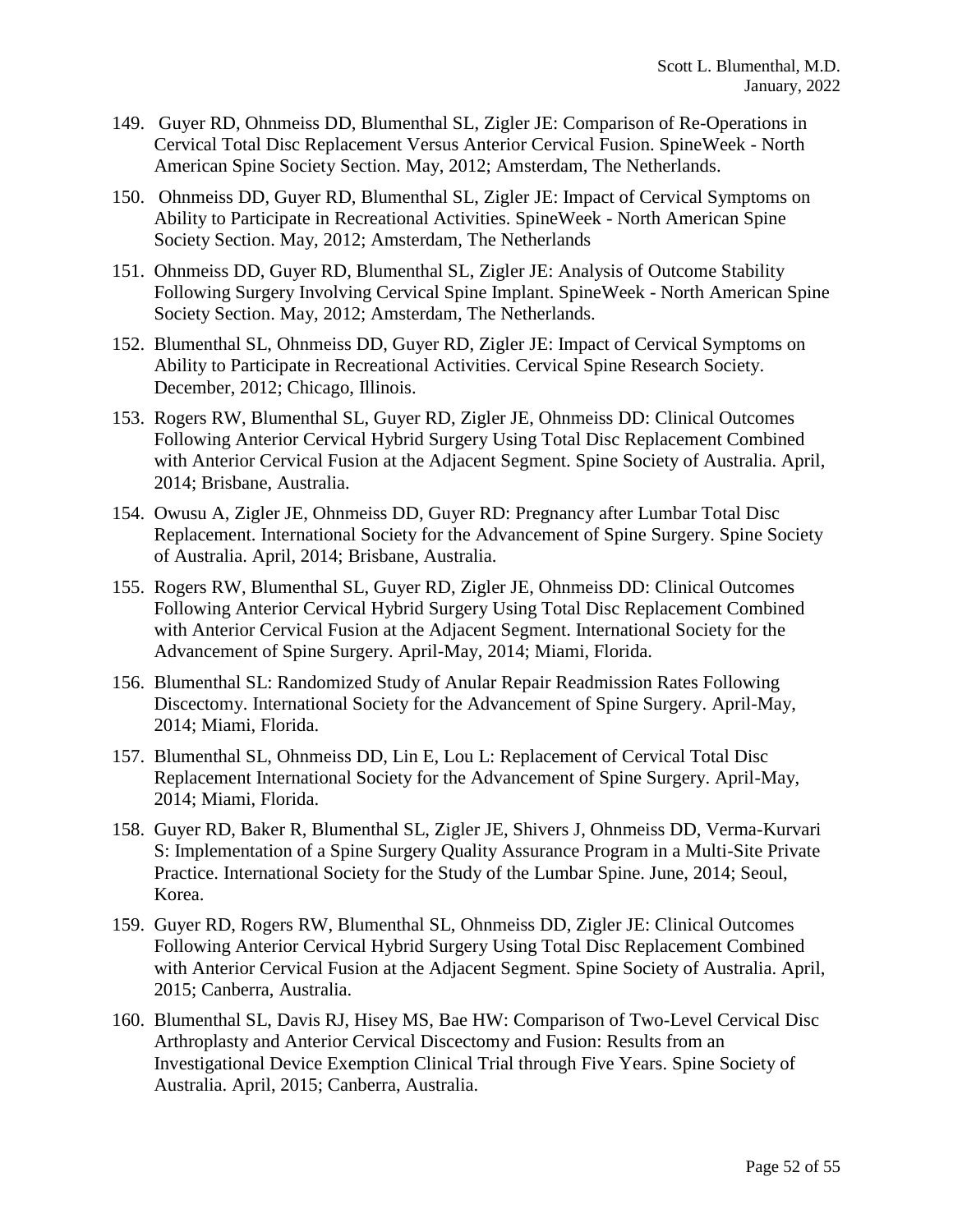- 161. Guyer RD, Shivers J, Ohnmeiss DD, Zigler JE, Blumenthal SL: Results of a Complex Case Peer Review Program in a Private Practice Spine Specialty Clinic. International Society for the Study of the Lumbar Spine. June, 2015; San Francisco, California.
- 162. Otero-Lopez ER, Blumenthal SL, Guyer RD, Zigler JE, Ohnmeiss DD: Comparison of Clinical Outcomes for Anterior vs. 360 Fusion at the Fusion Level of Lumbar Hybrid (Total Disc Replacement / Fusion) Surgery. International Society for the Study of the Lumbar Spine. June, 2015; San Francisco, California.
- 163. Happ CM, Guyer RD, Blumenthal SL, Zigler JE, Ohnmeiss DD: Outcome after Anterior Cervical Fusion Using a Cervical Stand-alone Fusion Cage. Spine Across the Sea. July, 2015; Big Island, Kohala Coast, Hawaii.
- 164. Ohnmeiss DD, Zigler JE, Guyer RD, Blumenthal SL: Pregnancy after Lumbar Total Disc Replacement. North American Spine Society. October, 2015; Chicago, Illinois.
- 165. Muir J, Blumenthal SL: Effects on Patient Lifestyle and Quality of Life: Two-Year Outcomes of Three Lumbar Total Disc Replacement Systems from the ActivL Multicenter Randomized Controlled IDE Clinical Trial. North American Spine Society. October, 2015; Chicago, Illinois.
- 166. Ohnmeiss DD, Guyer RD, Zigler JE, Blumenthal SL: Stability of Clinical Outcome Measures Following Anterior Cervical Spine Surgery. Cervical Spine Research Society. December, 2015; San Diego, California.
- 167. Rogers RW, Blumenthal SL, Guyer RD, Zigler JE, Ohnmeiss DD: Clinical Outcomes Following Anterior Cervical Hybrid Surgery Using Total Disc Replacement Combined with Anterior Cervical Fusion at the Adjacent Segment. Cervical Spine Research Society. December, 2015; San Diego, California.
- 168. Blumenthal SL, Davis RJ, Hisey MS, Bae HW: Comparison of Cervical Disc Arthroplasty with Anterior Cervical Discectomy and Fusion at 1 or 2 Levels. German Vertebral Column Congress. December, 2015; Frankfurt, Germany.
- 169. Guyer RD, Putney E, Ohnmeiss DD, Zigler JE, Blumenthal SL: Analysis of Hospital Length of Stay Following Lumbar Anterior/Posterior Combined Fusion: Is There a Disadvantage Associated with Shorter Stays? International Society for the Study of the Lumbar Spine – SpineWeek. May, 2016; Singapore.
- 170. Ohnmeiss DD, Guyer RD, Blumenthal SL, Zigler JE: Re-operation after Lumbar Spine Surgery: Significant Variation in Rates Due to the Definitions Applied for Re-operation. North American Spine Society Summer Meeting. July, 2016; Miami, Florida.
- 171. Blumenthal SL, Otero-Lopez E, Guyer RD, Zigler JE, Ohnmeiss DD: Lumbar Hybrid Surgery with Total Disc Replacement at One Level and Fusion at the Adjacent Level: Does Fusion Type Impact Outcome? North American Spine Society. October, 2016; Boston, Massachusetts.
- 172. Sasso R, Smucker J, Blumenthal S, Guyer R, Zigler J: Early Experience with the M6-C Artificial Cervical Disc: A Report from Two IDE Investigational Centers Involved in a US FDA Approved IDE Study. International Society for the Advancement of Spine Surgery. April, 2017; Boca Raton, Florida.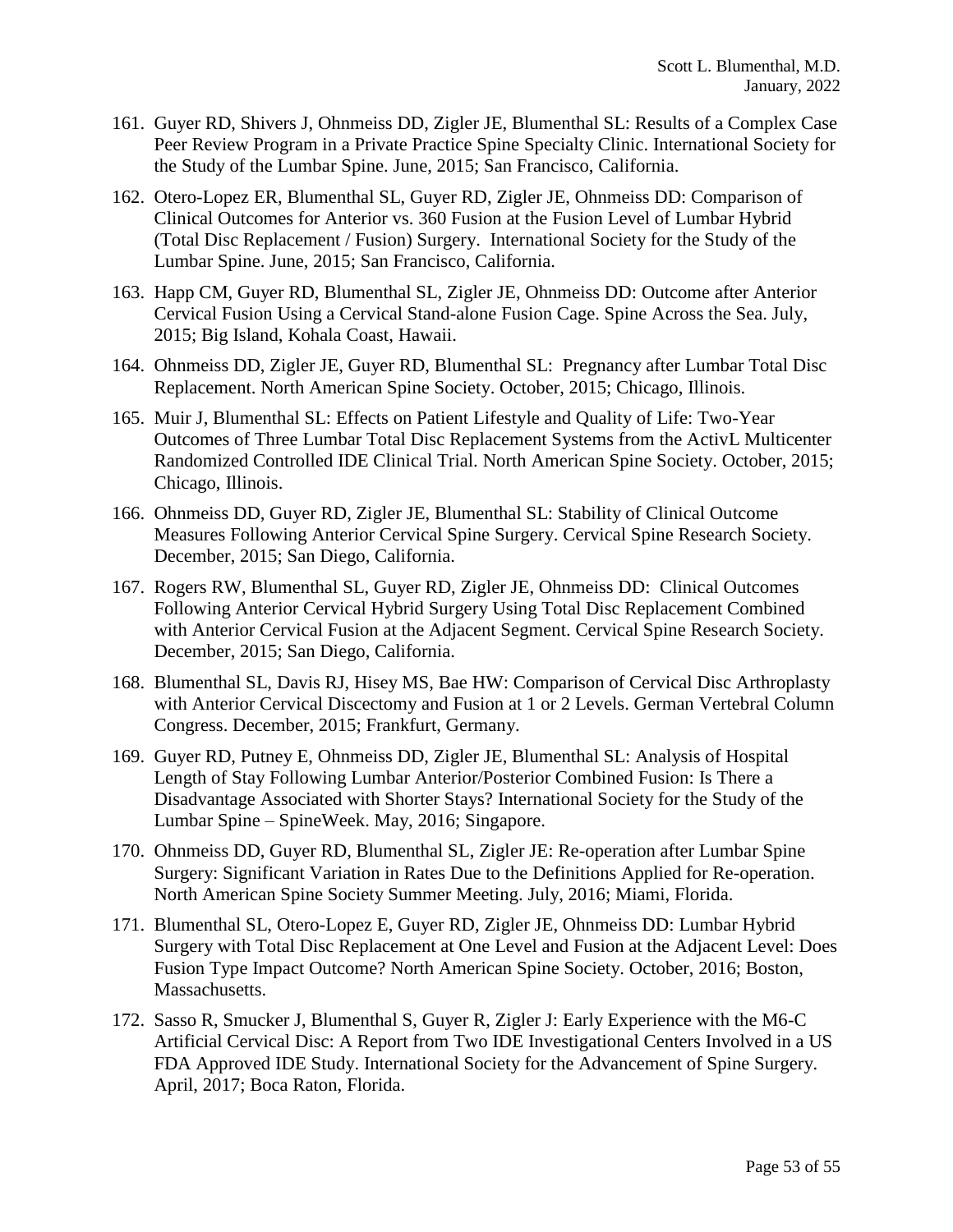- 173. Guyer R, Zigler J, Blumenthal S, Ohnmeiss D: Clinical Outcome after Three-level Lumbar Total Disc Replacement. International Society for the Advancement of Spine Surgery. April, 2018; Toronto, Ontario, Canada.
- 174. Blumenthal S: Initial Clinical Experience with a Novel Method for Herniated Disc Repair. International Society for the Advancement of Spine Surgery. April, 2018; Toronto, Ontario, Canada.
- 175. Sasso R, Zigler J, Blumenthal S, Guyer R, Cammissa F, Albert T, Coric D: Prospective, Multi-center Study with 24-month Follow-up Evaluating the M6-C Cervical Total Disc Replacement. Spine Society of Australia. April, 2018; Adelaide, Australia.
- 176. Zigler J, Blumenthal S, Guyer R, Ohnmeiss D: Analysis of Re-operations after Cervical Total Disc Replacement in a Consecutive Series of 504 Patients Receiving the ProDisc-C Device. Spine Society of Australia. April, 2018; Adelaide, Australia.
- 177. Blumenthal S, Zigler J, Guyer R, Ohnmeiss D: Analysis of Lumbar Total Disc Replacement Removals and Revisions: A 17-Year Experience. Spine Society of Australia. April, 2018; Adelaide, Australia.
- 178. Blumenthal S, Zigler J, Guyer R, Ohnmeiss D: Clinical Outcome of Anterior Cervical Fusion Using a Stand-alone Device in a Series of 224 Patients. Spine Society of Australia. April, 2018; Adelaide, Australia.
- 179. Blumenthal SL, Ohnmeiss DD, Guyer RD, Zigler JE: Analysis of Lumbar Total Disc Replacement Removals and Revisions: A 17-year Experience. International Society for the Study of the Lumbar Spine. May, 2018; Banff, Canada.
- 180. Haddas R, Guyer RD, Blumenthal SL, Perez Y, Musngi N, Ritz S: The Effect of Physical Therapy on Gait and Balance in Patients follow Lumbar Artificial Disc Replacement – A Preliminary Study. North American Spine Society. September, 2018; Los Angeles, California.
- 181.Haddas R, Guyer RD, Blumenthal SL, Perez Y, Musngi N, Ritz S: The Effect of Physical Therapy on Gait and Balance in Patients follow Lumbar Artificial Disc Replacement – A Preliminary Study. North American Spine Society. September, 2018; Los Angeles, California.
- 182. Guyer RD, Blumenthal SL, Zigler JE, Ohnmeiss DD, Vovk A: Spike vs. Keel: Does Endplate Design of Lumbar Artificial Discs Affect Radiographic Outcomes? International Society for the Advancement of Spine Surgery. April, 2019; Anaheim, California.
- 183. Zigler JE, Guyer RD, Blumenthal SL, Ohnmeiss DD: Clinical Outcome of Cervical Hybrid Surgery Using a Stand-alone Device at the Fusion Level. International Society for the Advancement of Spine Surgery. April, 2019; Anaheim, California.
- 184. Blumenthal SL, Zigler JE, Guyer RD, Ohnmeiss DD: Intra-operative Conversion of Cervical Total Disc Replacement to Fusion: Incidence and Reasons. Spine Society of Australia. April, 2019; Queensland, Australia.
- 185. Blumenthal SL: Initial Clinical Experience with a Novel Method For Herniated Disc Repair. Global Spine Congress. May, 2019; Toronto, Ontario, Canada.